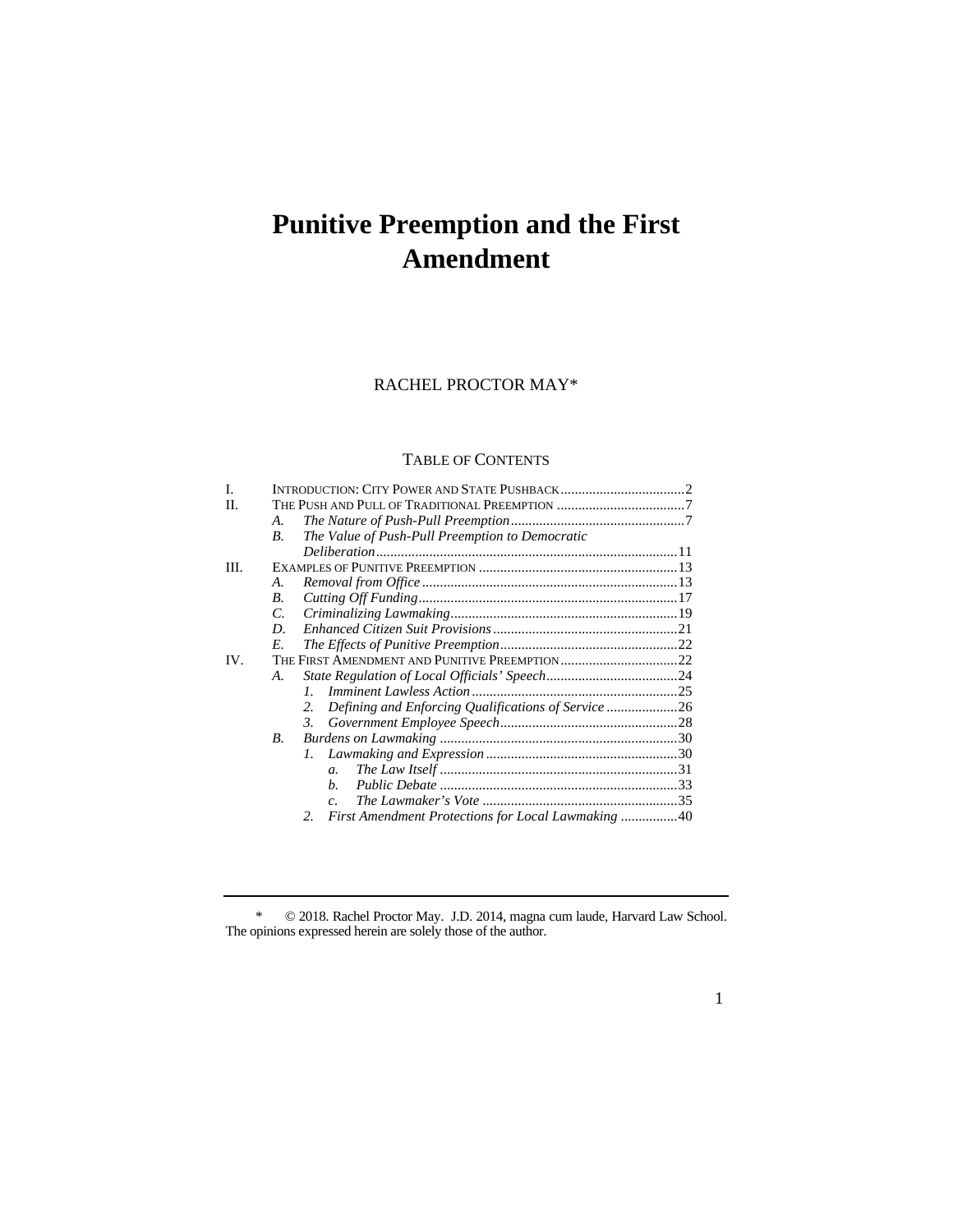|     | a. Democratic Deliberation as a Normative           |  |
|-----|-----------------------------------------------------|--|
|     |                                                     |  |
|     |                                                     |  |
|     |                                                     |  |
|     | d. Insulating the Government from Legal Challenge49 |  |
| V – |                                                     |  |

#### I. INTRODUCTION: CITY POWER AND STATE PUSHBACK

It is widely accepted that the U.S. Constitution has little to say about the relationship between states and the cities within them, which have long been conceived as mere administrative subunits of the state.<sup>1</sup> This "state creature" doctrine<sup>2</sup> would likely come as a surprise to most city residents. From Keep Austin Weird<sup>3</sup> to Charm City<sup>4</sup> to Boston Strong,<sup>5</sup> city residents often boast of a unique local culture and hometown pride. Cities are communities—"groups of people with shared concerns and values, tied up with the history and circumstances of the particular place in which they are located."<sup>6</sup> As communities, cities also have their own political culture. Particularly in the large, urban municipalities that the word "city" generally brings to mind, $^7$  the culture is often overwhelmingly

2. *See, e.g.*, Richmond, F. & P.R. Co. v. City of Richmond, 133 S.E. 800, 803–04 (1926) (noting that municipal corporations are "creatures of the state").

3. Jim Yardley, *Austin Journal; A Slogan Battle Keeps Austin Weird*, N.Y. TIMES (Dec. 8, 2002), http://www.nytimes.com/2002/12/08/us/austin-journal-a-slogan-battle-keepsaustin-weird.html?mcubz=0.

 4. Gilbert Sandler, *How the City's Nickname Came To Be*, BALT. SUN (July 18, 1995), http://articles.baltimoresun.com/1995-07-18/news/1995199190\_1\_charm-city-bill-evansloden [https://perma.cc/26LL-S9RV].

5. Kyle Scott Clauss, *Does 'Boston Strong' Mean Anything Anymore?*, BOS. DAILY (Apr. 17, 2016, 5:00 AM), http://www.bostonmagazine.com/news/2016/04/17/ boston-strong/ [https://perma.cc/9MRE-79PU].

6. 6. Richard Briffault, *Home Rule for the Twenty-First Century*, 36 URB. LAW. 253, 259 (2004).

 town municipalities. *See, e.g.*, Jim Malewitz, *Texas Drops Suit over Dead Denton Fracking*  7. This Article uses the term "city" to mean any unit of municipal government, although as a practical matter, many preemption battles involve laws passed by large, urban municipalities. The notable exception is fracking, which often involves suburbs and small-*Ban*, TEX. TRIB. (Sept. 18, 2015, 11:00 AM), www.texastribune.org/2015/09/18/texas-dropssuit-over-dead-denton-fracking-ban [https://perma.cc/94MY-VXMY] (discussing legal and legislative action over a fracking ban in Denton, Texas, a suburb of the Dallas–Fort Worth metro region).

 U. PA. L. REV. 487, 487 (1999) (stating that state creature doctrine is "black-letter" 1. *See* Hunter v. City of Pittsburgh, 207 U.S. 161, 178 (1907) ("Municipal corporations are political subdivisions of the state, created as convenient agencies for exercising such of the governmental powers of the state as may be [en]trusted to them."); David J. Barron, *The Problem of Cooley's City: Traces of Local Constitutionalism*, 147 constitutional law).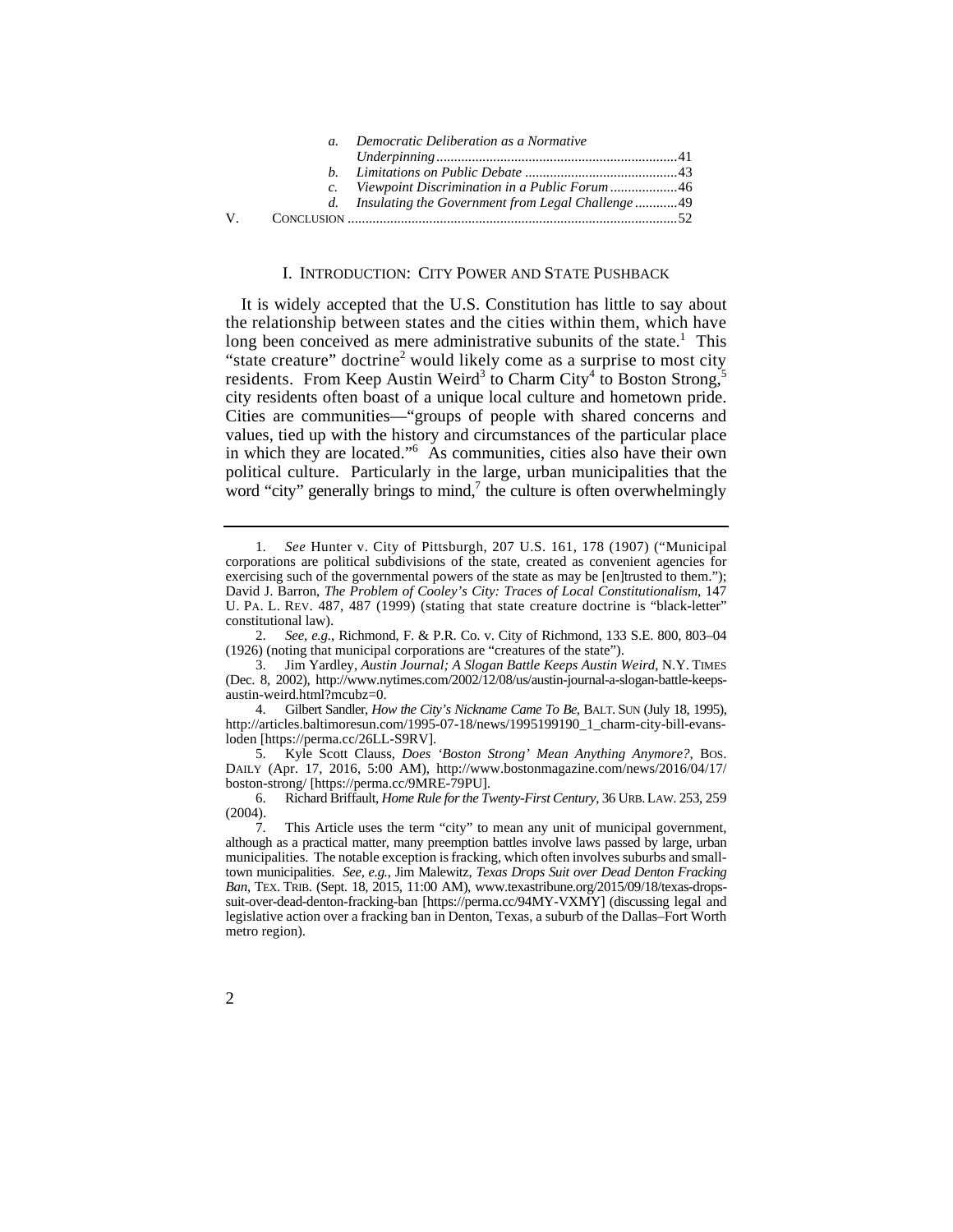Democratic.<sup>8</sup> This is no coincidence: recent decades have seen Americans have allowed cities to advance policies unimaginable at any other level of government, particularly on progressive issues ranging from climate change to the minimum wage and from gun control to LGBTQ rights.<sup>10</sup> Cities are routinely praised—particularly by those who favor such policies—as "sort[ing]" themselves geographically into like-minded communities so much so that so that as a statistical matter, population density correlates with surprising accuracy to political affiliation.<sup>9</sup> Huge Democratic majorities incubators of policy leadership<sup>11</sup> and leaders on the global stage.<sup>12</sup>

But the "big sort"—combined with the lack of limitations on political gerrymandering<sup>13</sup>—also means that while urban electorates bleed blue, state election maps sweep red. After the 2016 elections, Republicans enjoyed

 *Making on the Local Level: Rethinking Traditional Notions of Federalism*, 17 TEMP. POL. & C.R. L. REV. 371, 375 (2007). Ironically, however, municipal power has long come under decidedly non-progressive results. *See, e.g.*, Paul A. Diller, *Intrastate Preemption*, 87 B.U. L. 10. *See, e.g.*, Briffault, *supra* note 6, at 254; Matthey J. Parlow, *Progressive Policy*scholarly criticism for facilitating sprawl, enabling exclusionary zoning, and creating other REV. 1113, 1132 (2007).

<sup>8.</sup> *See* Kenneth A. Stahl, *Preemption, Federalism, and Local Democracy*, 44 FORDHAM URB. L.J. 133, 136–37 (2017).

 voters); *see also* Paul A. Diller, *Reorienting Home Rule: Part I—The Urban Disadvantage in National and State Lawmaking*, 77 LA. L. REV. 287, 292–98 (2016). 9. BILL BISHOP, THE BIG SORT: WHY THE CLUSTERING OF LIKE-MINDED AMERICA IS TEARING US APART 205 (2008) (noting that high density correlates with Democratic

<sup>11.</sup> *See generally* BRUCE KATZ & JENNIFER BRADLEY, THE METROPOLITAN REVOLUTION: HOW CITIES AND METROS ARE FIXING OUR BROKEN POLITICS AND FRAGILE ECONOMY (2013); Jamie Bartlett, *Return of the City-State*, AEON (Sept. 5, 2017), https://aeon.co/ essays/the-end-of-a-world-of-nation-states-may-be-upon-us [https://perma.cc/438X-NERM]; Heather K. Gerken & Joshua Revesz, *Progressive Federalism: A User's Guide*, DEMOCRACY (Spring, No. 44), http://www.democracyjournal.org/magazine/44/progressive-federalism-ausers-guide/ [https://perma.cc/K7R8-854D].

 12. *See* Gerald E. Frug & David J. Barron, *International Local Government Law*, 38 *Local Home Rule in the Time of Globalization*, 2016 BYU L. REV. 177, 179–80; Hiroko RelatedCoverage&region=Marginalia&pgtype=article (describing a petition by local actors to URB. L. 1, 1–2 (2006); Ileana M. Porras, *The City and International Law: In Pursuit of Sustainable Development*, 36 FORDHAM URB. L.J. 537, 545–49 (2009); Kenneth A. Stahl, Tabuchi & Henry Fountain, *Bucking Trump, These Cities, States and Companies Commit to Paris Accord*, N.Y. TIMES (June 1, 2017), https://www.nytimes.com/2017/06/01/climate/ american-cities-climate-standards.html?action=click&contentCollection=Climate&module= commit to Paris Accord).

 state legislatures are attributable to political gerrymandering or to geographic sorting. *See and Electoral Bias in Legislatures*, 8 Q.J. POL. SCI. 239, 241 (2013). 13. Commentators disagree as to the extent that lopsided Republican majorities in Jowei Chen & Jonathan Rodden, *Unintentional Gerrymandering: Political Geography*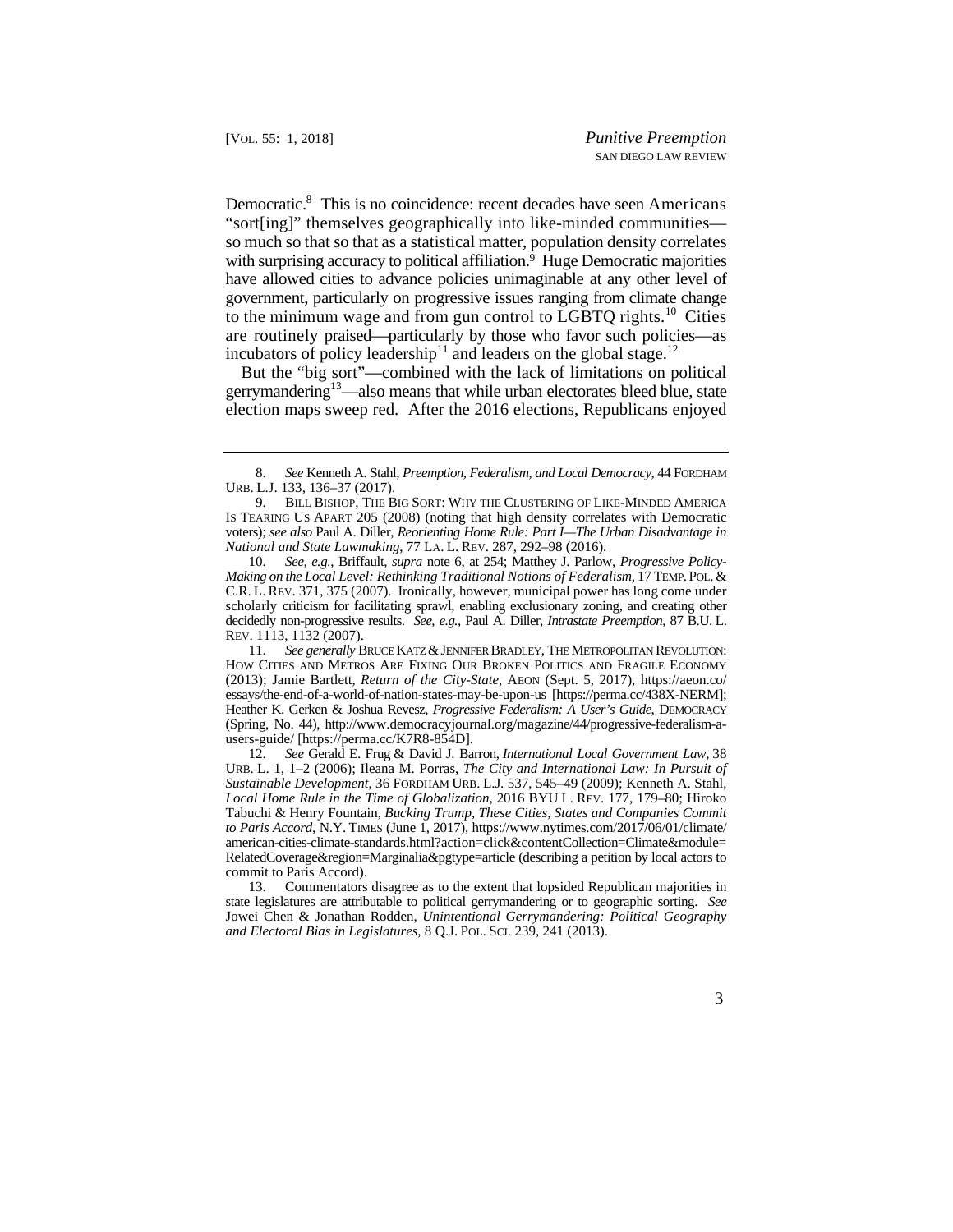laws,<sup>16</sup> many cities are increasingly constrained by creative state laws contained a broad provision preempting local wage and hour restrictions.<sup>18</sup> comfortable majorities in 32 statehouses.<sup>14</sup> And over the same years that the chorus of voices praising urban political leadership has swelled, state legislators with a different set of ideological preferences have begun to push back with an unprecedented range of state laws aimed at stripping away cities' power.<sup>15</sup> Because states enjoy broad authority to preempt local designed to rein them in.<sup>17</sup> For example, the North Carolina "bathroom bill" that became the focus of national attention because it required public agencies to designate bathroom access based on "biological sex" also Florida's legislature considered a ban on any "regulation of matters relating to commerce, trade, and labor."19 The Texas legislature spent the

 14. Stephen Wolf, *Republicans Now Dominate State Government, With 32 Legislatures*  legislatures-and-33-governors [https://perma.cc/24VU-3N7W]. This Article uses "red" even though reality—as always—is far more complicated. *See* John Sides, *Most Americans and 33 Governors*, DAILY KOS (Nov. 14, 2016, 10:09 AM), https://www.dailykos.com/ stories/2016/11/14/1598918/-Republicans-now-dominate-state-government-with-32 and "blue" in their colloquial sense of majority-conservative and majority-liberal, respectively, *Live in Purple America, Not Red or Blue America*, WASH. POST (Nov. 12, 2013), https:// www.washingtonpost.com/news/monkey-cage/wp/2013/11/12/most-americans-live-inpurple-america-not-red-or-blue-america/?utm\_term=.fd7e1f87507a [https://perma.cc/K224- QQDH]. Some have theorized there is a causal connection between the increasing prominence of rich, liberal cities and the recent success of conservative politics in rural areas and suburbs. *See* Katherine Cramer, *How Rural Resentment Helps Explain the Surprising Victory of Donald Trump*, WASH. POST (Nov. 13, 2016), https://www.washingtonpost.com/news/ monkey-cage/wp/2016/11/13/how-rural-resentment-helps-explain-the-surprising-victory-ofdonald-trump/?utm\_term=.aebbcba2581b [https://perma.cc/72F9-5ZJ6].

 stand in the way of affordable housing construction. *See* Ben van der Meer, *State Senate*  of Democrats in cities—and the fact that Republican-controlled state governments will usually have little reason to preempt the policy preferences of Republican-controlled suburbs and small towns—means punitive preemption is, at the moment, primarily a battle between red 15. This is not to say that preemption is a one-sided game. The California legislature is considering a bill that would preempt certain local land-use controls that legislators believe *Approves Housing Bills, Including SB 35*, SACRAMENTO BUS. J. (June 1, 2017, 11:40 AM), https://www.bizjournals.com/sacramento/news/2017/06/01/state-senate-approves-housingbills-including-sb.html [https://perma.cc/ZB5E-VWX4]. However, the geographic concentration states and blue cities.

 16. *See generally* GERALD E. FRUG & DAVID J. BARRON, CITY BOUND: HOW STATES STIFLE URBAN INNOVATION (2013).

 17. *See generally* NAT'L LEAGUE OF CITIES, CITY RIGHTS IN AN ERA OF PREEMPTION: A STATE-BY-STATE ANALYSIS (2018), http://www.nlc.org/sites/default/files/2017-03/NLC-SML%20Preemption%20Report%202017-pages.pdf [https://perma.cc/S9BR-XMSF] (detailing the increase in preemptive state laws).

<sup>18.</sup> H.B. 2, 2016 Gen. Assemb., 2d Extra Sess., S.L. 2016-3 (N.C. 2016). House Bill 2 was later repealed and replaced with a provision that preempted local regulation of access to restrooms and changing facilities. It also imposed a moratorium on local laws that regulate "private employment practices." H.B. 142, 2017 Gen. Assemb., S.L. 2017- 4 (N.C. 2017).

<sup>19.</sup> S.B. 1158, 2017 Leg. Sess. (Fla. 2017).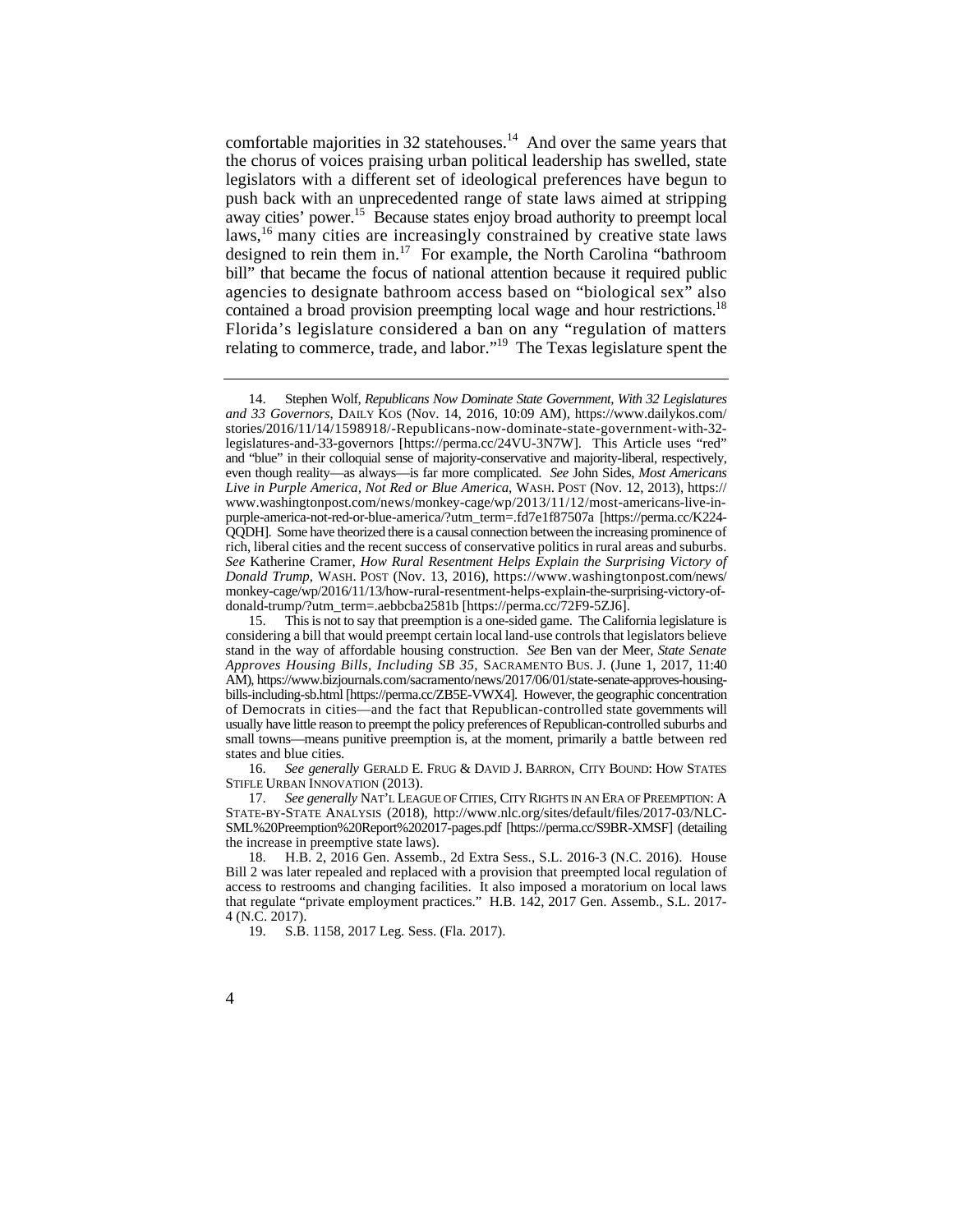summer of 2017 considering so many preemption bills that one mayor called it a "war against cities."20 Many of these laws prevent or would prevent local governments from taking action on issues that—beyond the fact that on the subject—have few, if any, statewide impacts.<sup>21</sup> Texas, for example, any policy issue is of interest to anybody, anywhere who has an opinion considered a ban on local tree-preservation ordinances,<sup>22</sup> while Arizona considered a ban on local ordinances regulating backyard chickens.<sup>23</sup>

 *qualitatively* different from their predecessors. Some are what have been called which this Article will refer to as "punitive preemption," impose harsh The number of preemptive laws is striking in itself. As one observer put it, "The sheer volume of local enactments being 'preempted' by state legislation has reached nearly epidemic proportions."24 But the wave of preemptive laws is not merely striking for their quantity: many are also "blanket" or "maximum" preemption because their design is to take entire policy categories off the table for local consideration.25 Other laws, penalties on cities that take actions legislators believe contravene state laws. The consequences they attach include financial penalties for the city, civil or criminal penalties for the policymakers, or even removal from office.<sup>26</sup> The punitive nature of these laws is particularly striking when paired with the open partisan animus displayed by their supporters. In Texas, one state official told the Washington Post that his goal was to rein in cities because they "seem to be sort of the last vanguard of Democratic and progressive ideals."<sup>27</sup>

 <sup>20.</sup> Philip Jankowski, *Austin Mayor: Abbott's Call for Special Session Is 'A War Against Cities*,*'* MYSTATESMAN (June 6, 2017, 7:04 PM), http://www.mystatesman.com/ news/state—regional-govt—politics/austin-mayor-abbott-call-for-special-session-war-againstcities/40bpFqTSfFo4rFuasW5EIP/ [https://perma.cc/N4KC-CX3U].

<sup>21.</sup> *See* Briffault, *supra* note 6, at 261 (noting that extraterritorial impact is a principle undergirding the preemption doctrine).

 22. Elizabeth Findell, *Bill To Ban Tree Ordinances Passes Texas Senate*, STATESMAN (July 27, 2017), http://www.statesman.com/news/state—regional-govt—politics/bill-ban-treeordinances-passes-texas-senate/x8jEOph56O5qIjO8mymQTP/ [https://perma.cc/4LD4-UQCP].

<sup>23.</sup> *See* Harmony Huskinson, *Arizona Lawmaker Seeks To Bar Cities from Prohibiting Chickens in Backyards*, INSIDE TUCSON BUS. (Mar. 27, 2014), http://www.insidetucsonbusiness. com/news/arizona-lawmaker-seeks-to-bar-cities-from-prohibiting-chickens-in/article319 695c4-b5de-11e3-ae0a-001a4bcf887a.html [https://perma.cc/MJ7E-8JRD].

<sup>24.</sup> Stahl, *supra* note 8, at 134.

<sup>25.</sup>  *Policy Innovation*, 47 PUBLIUS 403, 405, 417–18 (2017). 25. Lori Riverstone-Newell, *The Rise of State Preemption Laws in Response to Local* 

 26. *See* TEX. CIV. PRAC. & REM. CODE ANN. § 66.003(1) (West 2017).

 27. Sandhya Somashekhar, *In Austin, the Air Smells of Tacos and Trees–and City-State Conflict*, WASH. POST (July 1, 2017), https://www.washingtonpost.com/national/in-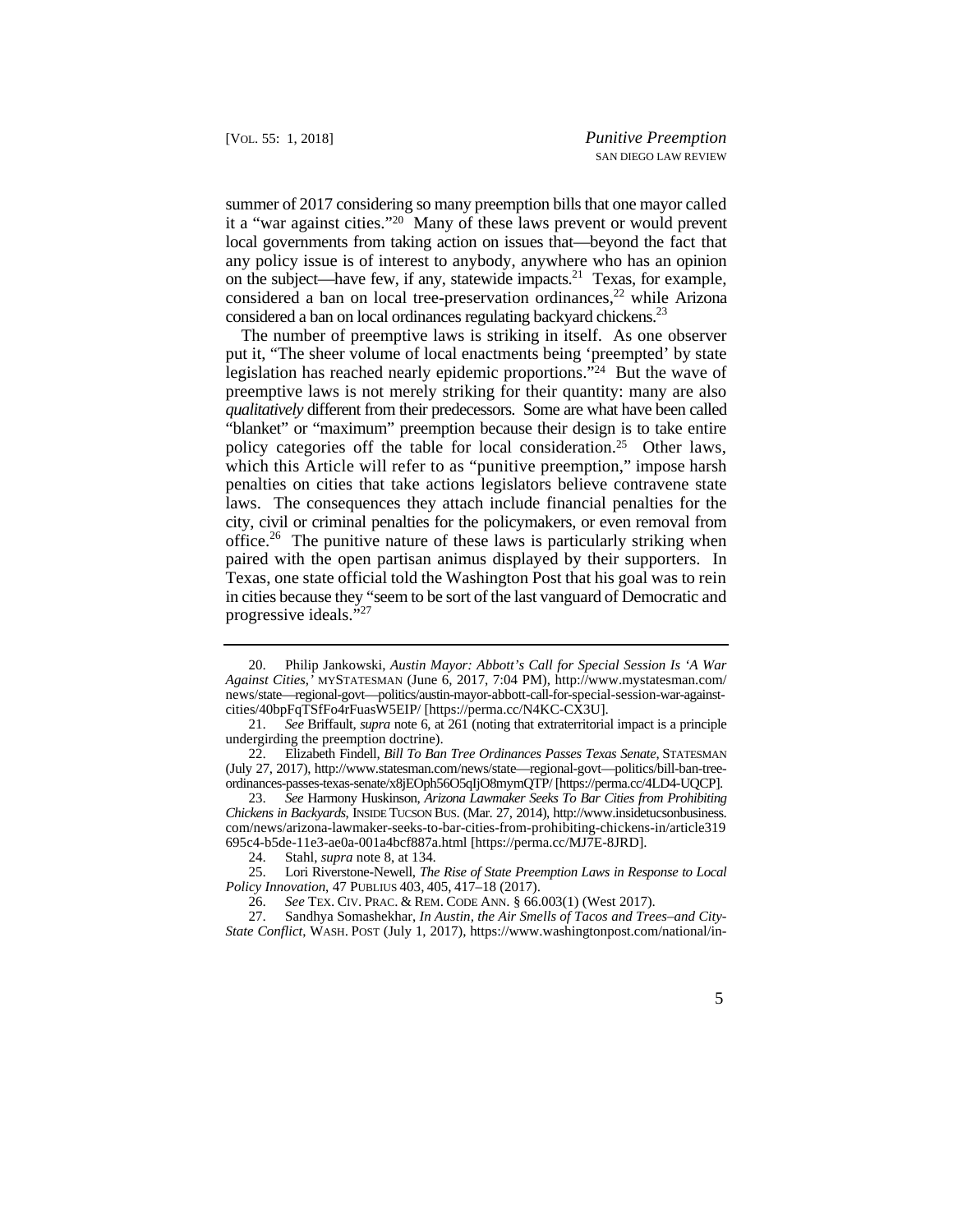"big sort" thesis certainly suggests that for many residents, city residence is favor and that they believe are within their authority to pass—foreclosing the The purpose of this Article is to explore whether this new breed of punitive preemption laws is susceptible to challenge under the free speech clause of the First Amendment of the U.S. Constitution.<sup>28</sup> Although the a form of political association, this is not an associational argument. Nor is it an argument that states cannot, as a substantive matter, thwart local policy preferences through preemption.<sup>29</sup> It is, rather, an argument grounded in the contested nature of preemption<sup>30</sup> and the unique contribution that local lawmaking makes to democratic deliberation. Specifically, punitive preemption prevents local lawmakers from passing laws that local majorities unique form of public debate that precedes passage of a local law—and from defending the law against state claims of preemption in court. The Supreme Court's precedents suggest that such prohibitions violate recognized First Amendment limits as well as the long-recognized normative principles undergirding those precedents.

 This is a descriptive argument, based on established Supreme Court It proceeds in three parts. Part I provides a brief overview of "traditional" the balance of state-local power. Part II describes in detail a number of local laws to illustrate how punitive preemption forecloses this contribution. precedents and the normative principles recognized in those precedents. preemption to demonstrate the contribution that local lawmaking makes to public debate regarding both the substantive policy matter at issue and "punitive preemption" laws that punish the passage of certain kinds of Part III identifies the ways in which punitive preemption burdens protected speech and offers a descriptive account of relevant First Amendment doctrine—primarily the prohibitions on laws designed to limit public debate, on viewpoint discrimination in a public forum, and on laws that insulate the government from legal challenge—that offer strong support for a First Amendment challenge against punitive preemption.

 XBYW] (quoting Matthew Walter, president of the Republican State Leadership Committee, austin-the-air-smells-of-tacos-and-trees—and-city-state-conflict/2017/07/01/682eb420-54 f7-11e7-ba90-f5875b7d1876\_story.html?utm\_term=.50099d07f7d7 [https://perma.cc/57VUan organization of state elected officials).

<sup>28.</sup> The First Amendment, of course, protects rights other than free speech. However, this Article is concerned only with the free speech clause and, unless otherwise noted, uses "First Amendment" to refer to that clause.

 Constitution. *See* Barron, *supra* note 1, at 487 & n.1. 29. A right to local self-government has never been recognized under the U.S.

 *Judicial Scrutiny*, 86 DENV. U. L. REV. 1337, 1338 (2009) (explaining that state home rule 30. *See* Lynn A. Baker & Daniel B. Rodriguez, *Constitutional Home Rule and*  doctrines represent a "highly developed, and still developing, case law, one that involves drawing lines between what is properly the domain of state government and the powers which may be exercised by municipalities free of state preemption").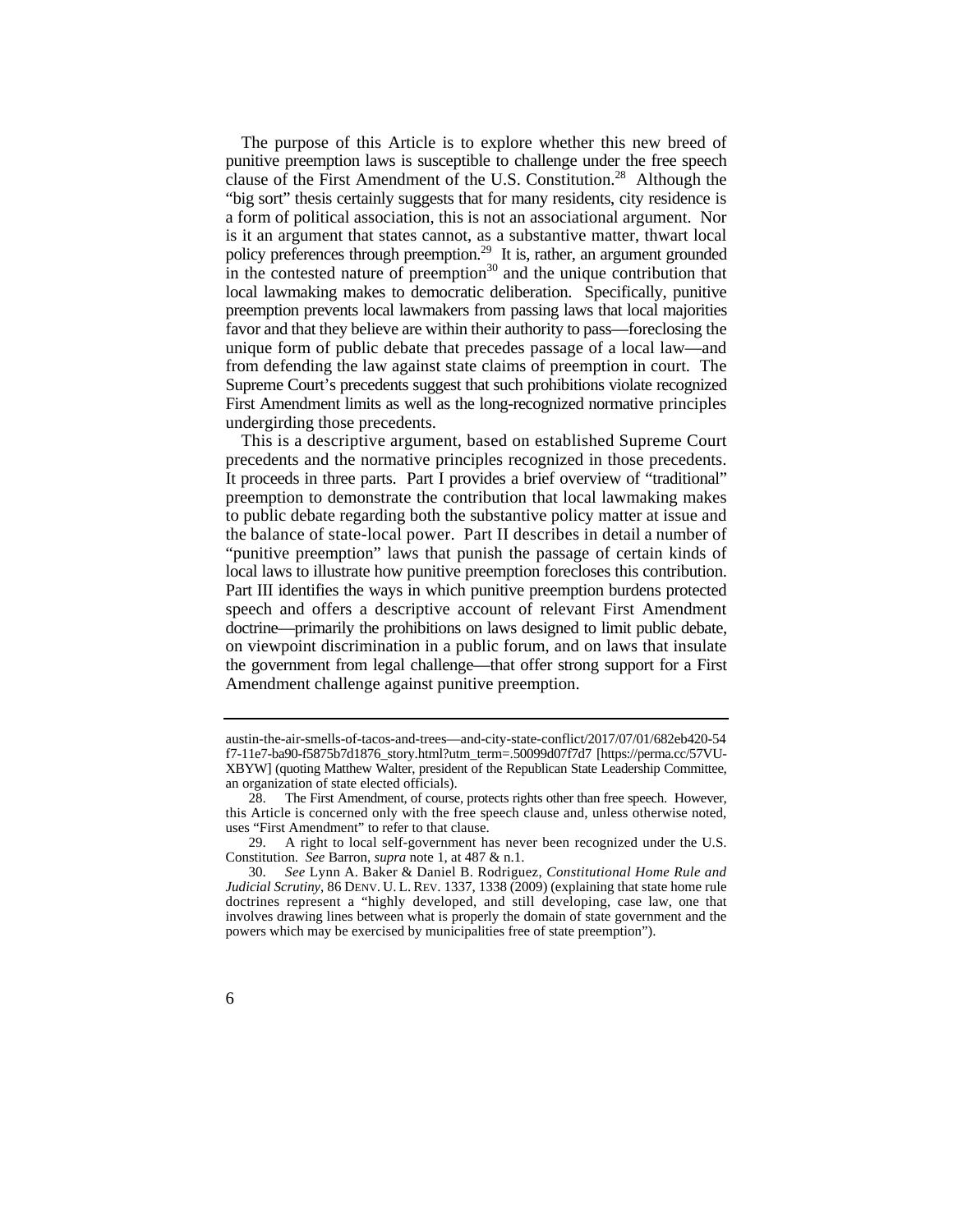#### II. THE PUSH AND PULL OF TRADITIONAL PREEMPTION

#### *A. The Nature of Push-Pull Preemption*

 $\ddot{\phantom{a}}$ When a city passes a law and the state claims it is preempted, it generally takes a trip to the courthouse to reach resolution, and the answer the court will provide is frequently difficult to predict.<sup>31</sup> This is because, even though the state creature doctrine means a state's power to preempt is often described in expansive terms,<sup>32</sup> the legislature's supremacy is not as absolute as it is sometimes portrayed.<sup>33</sup> Although some states grant cities only narrow, specifically designed powers,<sup>34</sup> the nineteenth-century movement for "home rule" granted cities in most states broad statutory authority to pass laws in at least some areas.<sup>35</sup> While such "legislative" home rule powers can still be preempted by statute, $36$  a significant number of state constitutions also either expressly or through judicial interpretation recognize meaningful boundaries on the state's power to override local laws under what is called "imperio" or "constitutional" home rule.<sup>37</sup>

 HARV. ENVTL. L. REV. 293, 299 (2016) (noting that cases considering similar issues of regulation have varied widely in both their reasoning and results). 31. *See, e.g.*, Hannah J. Wiseman, *Disaggregating Preemption in Energy Law*, 40 whether local land-use enactments regulating fracking are preempted by state oil and gas

 consent of the citizens, or even against their protest. It may, if it chooses, repeal the charter 32. *See, e.g.*, Richmond, F. & P.R. Co. v. City of Richmond, 133 S.E. 800, 803–04 (1926) ("[Municipal corporations] are mere political subdivisions of the state created for the convenient administration of such governmental powers as may be entrusted to them. They are creatures of the state, which may grant or withhold such powers as to it shall seem meet. The state may grant these powers in whole or in part, conditionally or unconditionally, and may, at its pleasure, modify or withdraw them, with or without the and destroy the corporation.").

<sup>33.</sup> *See, e.g.*, Diller, *supra* note 10, at 1138 ("In most states . . . the legislature is free to expressly preempt any local ordinance.").

 who articulated an extremely cramped conceptualization of municipal powers. *See* City 34. This system is often called Dillon's Rule, named after a nineteenth century jurist of Clinton v. Cedar Rapids & Missouri River R.R. Co., 24 Iowa 455, 464–82 (1868).

 35. *See generally* David J. Barron, *Reclaiming Home Rule*, 116 HARV. L. REV. 2255, 2285–322 (2003) (describing the history of state home rule laws).

 36. *See, e.g.*, Jarit C. Polley, *Uncertainty for the Energy Industry: A Fractured Look at Home Rule*, 34 ENERGY L.J. 261, 262 (2013).

 LA. L. REV. 1045, 1065–77 (2017). 37. *See* Baker & Rodriguez, *supra* note 30, at 1338–39 nn.11 & 13 (observing that about half the states follow the constitutional model); Paul A. Diller, *Reorienting Home Rule: Part 2—Remedying the Urban Disadvantage Through Federalism and Localism*, 77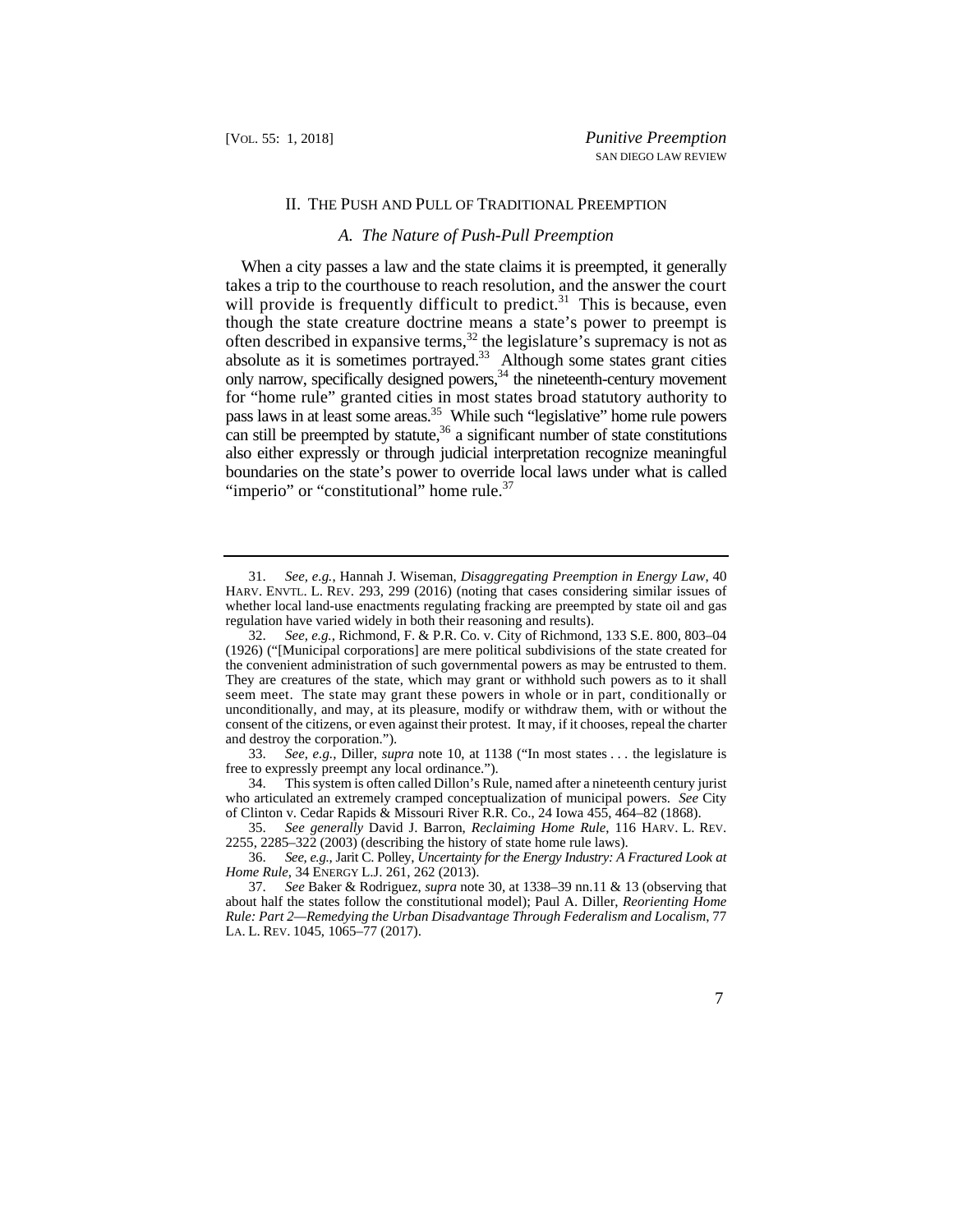extraterritorial impacts.<sup>40</sup> In other words, as states pass "maximum" whether they act within their powers under the state constitution in doing so. Certainly, in many, if not most cases, the answer will be yes. However, for purposes of this Article, the important point is that the interplay of statutory and home rule provisions means cities and states can legitimately disagree Constitutional home rule is, to be sure, a limited doctrine.<sup>38</sup> However, the dramatic increase in states' assertion of the powers they can deny local majorities will likely force state courts to confront novel questions regarding the state's power to preempt,<sup>39</sup> particularly when preemption concerns an area of primarily local concern or without identifiable preemption laws, it will—or should—be up to the courts to determine over whether a local law is—or can constitutionally be—preempted.41

 preemption, and the answer is provided by the courts. This push and pull is perhaps best illustrated by cases involving local fracking laws. In a typical fracking preemption debate, $42$  a local government exercises its The result is a push and pull in which a city passes a law, the state claims statutorily granted powers to regulate the land use aspects of fracking. The state, in turn, claims the local law is preempted by a state oil and gas law that regulates drilling operations.<sup>43</sup> For the court, preemption is a search for legislative intent, which can be found through either an express preemption provision, a demonstrated state intent to "occupy the field" and leave no room for local regulation, $44$  or an irreconcilable conflict between the local ordinance and a state law.45 Thus, courts resolve a preemption

42. Fracking debates are numerous. *See generally* Wiseman, *supra* note 31.

 <sup>38.</sup> *See* Diller, *supra* note 37, at 1050.

<sup>39.</sup> *See City of Cleveland v. Ohio*, 90 N.E. 3d 979, 989 (Ohio Ct. App. 2017) (holding that a state law preempting certain municipal set-asides on public construction projects to be "an unconstitutional attempt to eliminate a local authority's powers of local self-government in negotiating the terms of public improvement projects" under Ohio's constitution); Briffault, *supra* note 6, at 261.

 40. *See* Baker & Rodriguez, *supra* note 30, at 1349 (noting that courts look primarily to extraterritorial effects and the need for statewide uniformity in determining whether a power is "local" under state preemption doctrines). The fact that certain decisions have traditionally been made at the local level can also affect judicial reasoning. *See, e.g.*, Anschutz Exploration Corp. v. Town of Dryden, 940 N.Y.S.2d 458, 461 (Sup. Ct. 2012) (reading a preemption provision against the backdrop of the long tradition of local control over zoning).

<sup>41.</sup> *See* Briffault, *supra* note 6, at 254 ("It is striking just how many home rule cases our courts consider . . . .").

<sup>43.</sup> *Id.* at 304.

 44. *See, e.g.*, Order Preempting the City's Ordinance, Ne. Nat. Energy, LLC v. City of Morgantown, Ne. Natural Energy, LLC v. City of Morgantown, slip op. 6285 (Monongalia Cty. Cir. Ct. Aug. 12, 2011) (No. 11-C- 411).

<sup>45.</sup> *See* Newbury Twp. Bd. of Trs. v. Lomak Petroleum (Ohio), Inc., 583 N.E.2d 302, 306 (Ohio 1992); Huntley & Huntley, Inc. v. Borough of Oakmont, 964 A.2d 855, 862–63 (Pa. 2009) (explaining conflict preemption).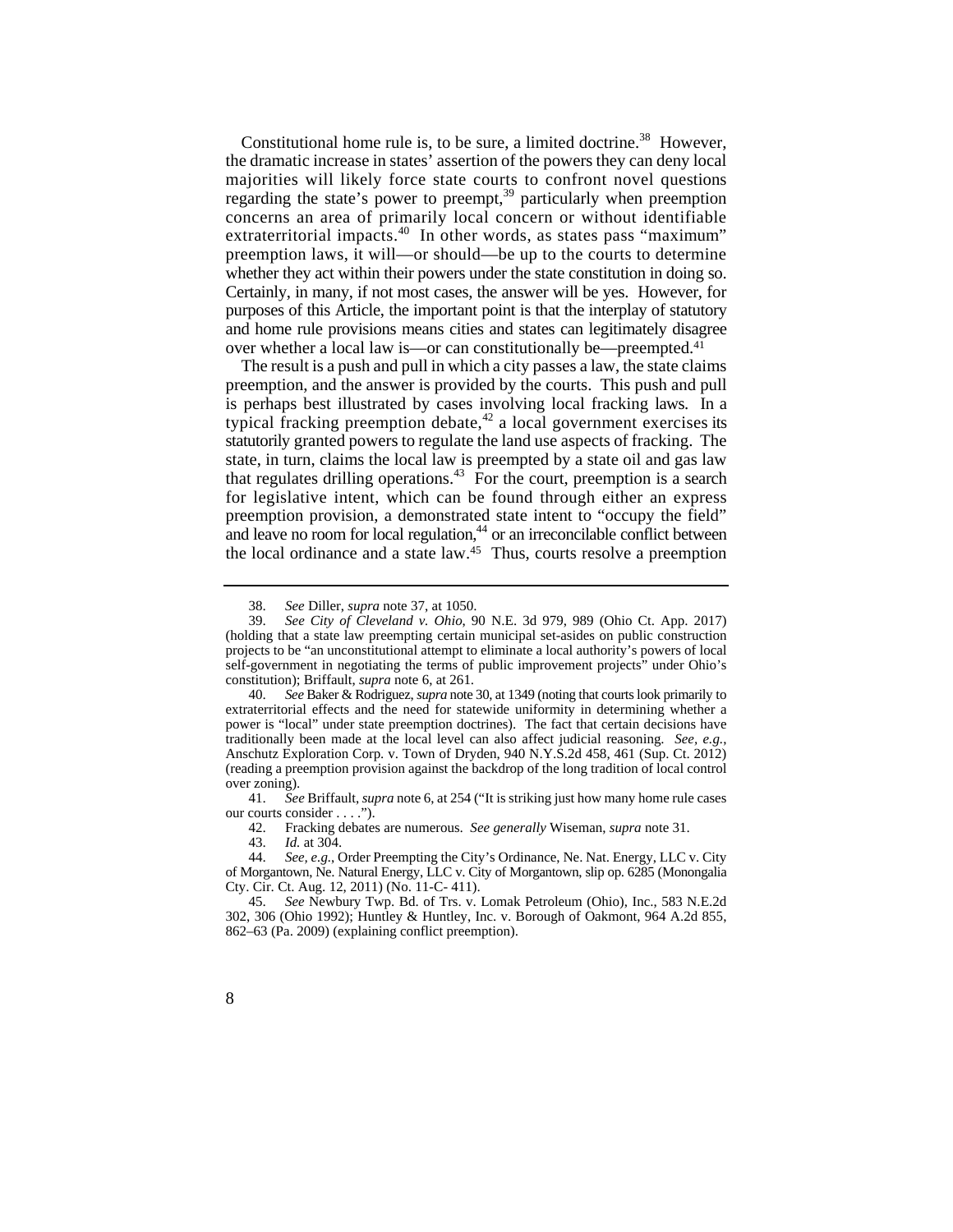claim through statutory interpretation of the preemption provision—if an express provision exists—or an interpretation of what precisely the local and state ordinances regulate to find conflict or field preemption.<sup>46</sup>

 by Pennsylvania's Oil and Gas Act, which regulated the technical features of statutory authority; such laws were only preempted to the extent they either For example, differences in the structure of two local fracking ordinances led the Supreme Court of Pennsylvania to conclude one was preempted oil and gas operations, and one was not.47 The Oil and Gas Act contained an express provision preempting all local oil and gas development *except*  with regard to municipal land use ordinances enacted pursuant to a city's "contain[ed] provisions which impose[d] conditions, requirements or limitations on the same features of oil and gas well operations" regulated by the Act, or "accomplish[ed] the same purposes" as set forth in the Act.<sup>48</sup>

 ordinances regulating fracking. In *Huntley & Huntley, Inc. v. Borough*  technical aspects of fracking beyond its location and land use impacts.<sup>50</sup> Two local governments enacted, pursuant to their land use powers, *Council of the Borough of Oakmont,* the town of Oakmont made drilling a conditional use, meaning it could only be allowed in a given location pursuant to a specially granted authorization by the town.49 In *Range Resources Appalachia, LLC v. Salem Township,* the township of Salem enacted a "comprehensive regulatory scheme" that regulated a number of The court held that Oakmont's ordinance could stand, but Salem's ordinance must fall.

To reach this conclusion, the court read the express preemption provision in the Oil and Gas Act against the backdrop of the Pennsylvania Municipalities Planning Code—the legislative grant of land use powers to cities—and reasoned that if the legislature granted land use powers to cities, it intended cities to use those powers unless another state law clearly indicated otherwise, which the Oil and Gas Act did not do.<sup>51</sup> The court also read the Oil and

<sup>46.</sup> *See* Wiseman, *supra* note 31, at 317.

<sup>47.</sup> *Huntley & Huntley*, 964 A.2d at 866; Range Resources Appalachia LLC v. Salem Twp., 964 A.2d 869, 877 (Pa. 2009).

<sup>48.</sup> *Huntley & Huntley*, 964 A.2d at 858.

Id. at 857–58, 860.

<sup>50.</sup> *Range Resources*, 964 A.2d at 870, 875.

 statutorily granted powers—particularly the zoning powers. *See, e.g.*, Anschutz Exploration 51. *Huntley & Huntley*, 964 A.2d at 863, 865–66. Other courts have recognized that an express statutory preemption provision must be read against the backdrop of cities' Corp. v. Town of Dryden, 940 N.Y.S.2d 458, 461, 466 (Sup. Ct. 2012); Cooperstown Holstein Corp. v. Town of Middlefield, 943 N.Y.S.2d 722, 777–79 (Sup. Ct. 2012).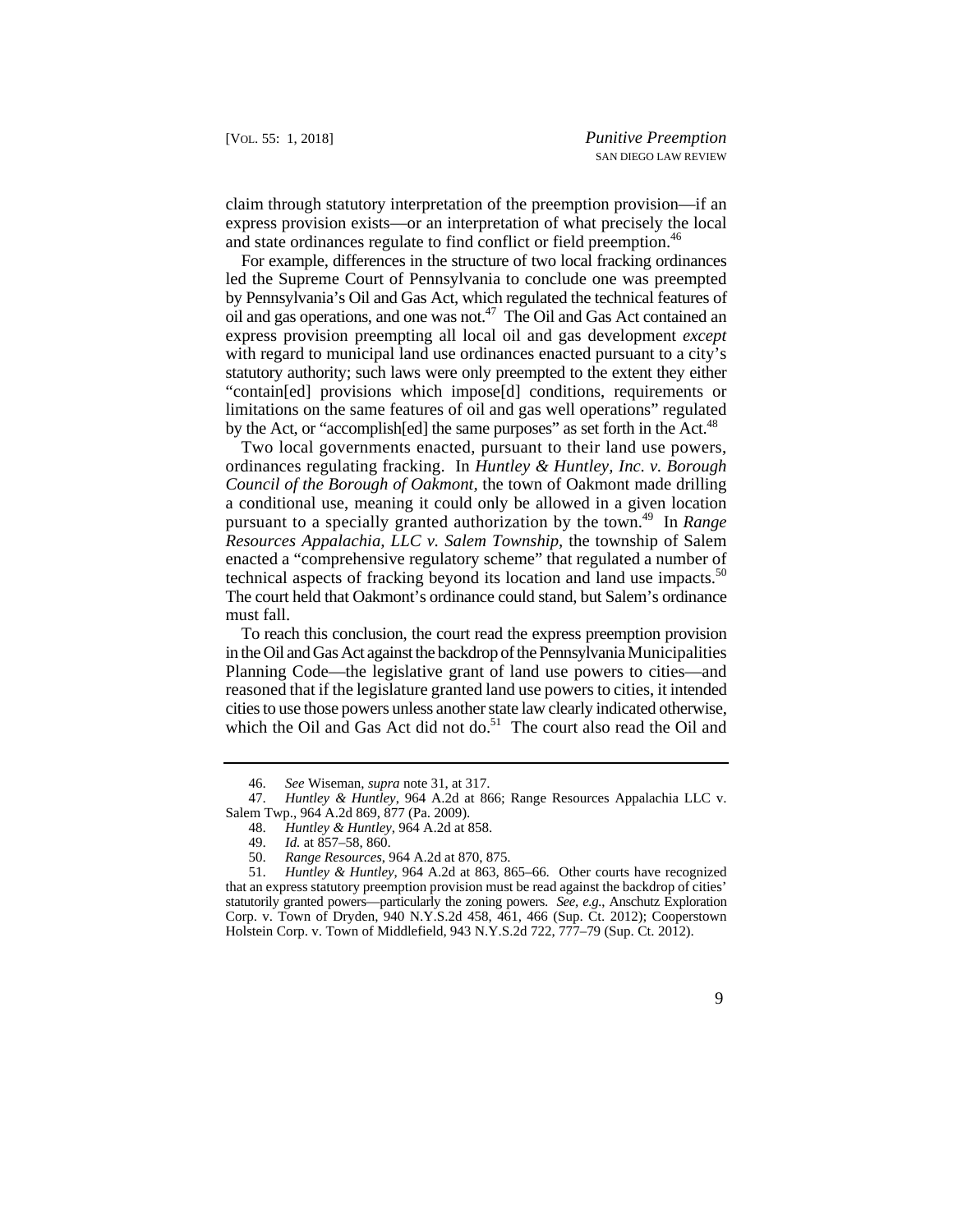analysis, Oakmont's ordinance, which made drilling a conditional use, could stand.<sup>53</sup> Salem's regulatory scheme, on the other hand, went beyond land use into a number of technical issues and therefore fell under the express in *Anschutz Exploration Corp. v. Town of Dryden*. 55 The court held that the legislature had not intended to preempt local land use controls with a state the regulation of the oil, gas and solution mining industries," because local land use regulations do not "relat[e] to" regulation of oil, gas, and solution mining within the meaning of the provision.<sup>56</sup> Thus, even an express Gas Act against a presumption that zoning addresses concerns that are inherently local and difficult to address on a statewide level.<sup>52</sup> Under this preemption provision.<sup>54</sup> A New York trial court reached a similar result oil and gas law, which preempted "all local laws or ordinances relating to preemption provision does not ensure that a local law in the same policy area is preempted.

 card. If a court interprets a state statute as *not* preempting a local ordinance, the legislature can simply pass a new one that does. For example, after These cases demonstrate that, as a matter of statutory interpretation, it will often be difficult to tell at the outset whether a state's claim of preemption will prevail in court. Of course, the state holds a powerful trump *Huntley & Huntley* established that Pennsylvania's Oil and Gas Act did not preempt all municipal fracking regulation, $57$  the legislature amended the Oil and Gas Act by adding comprehensive requirements for technical operations, permitting, reporting, and the enforcement of all wells in the state, and explicitly stripping municipalities of virtually all power to regulate fracking.58 The legislature's intent to preempt was abundantly clear.

 However, the legislature's trump card, while powerful, is not all-powerful. When Act 13 was challenged by a coalition of municipalities and interest groups, the Pennsylvania Supreme Court struck it down, holding that it

<sup>52.</sup> *Huntley & Huntley*, 964 A.2d at 866 (noting that although oil and gas regulation is best managed by an expert state environmental agency, local governments have "unique expertise" to "designate where different uses should be permitted in a manner that accounts for the community's development objectives, its character, and the 'suitabilities and special nature of particular parts of the community'").

<sup>53.</sup> *Id.*

 <sup>54.</sup> *Range Resources*, 964 A.2d at 877.

<sup>55.</sup> *Anschutz Exploration Corp.*, 940 N.Y.S.2d at 461.

 pointed to the fact that the express preemption provision at issue did not explicitly mention such factors. *Id.* at 467. 56. *Id.* at 466–67. Noting the backdrop of statutory local zoning powers, the court zoning, unlike two other state laws that expressly superseded local control over the siting of hazardous waste and commercial residential facilities. *Id.* Moreover, those latter statutes included provisions to ensure that traditional zoning concerns were taken into account, while the state oil and gas law did not even allow the agency granting permits to consider

<sup>57.</sup> *Huntley & Huntley*, 964 A.2d at 866.

<sup>58.</sup> Robinson Twp. v. Commonwealth, 83 A.3d 901, 913 (Pa. 2013).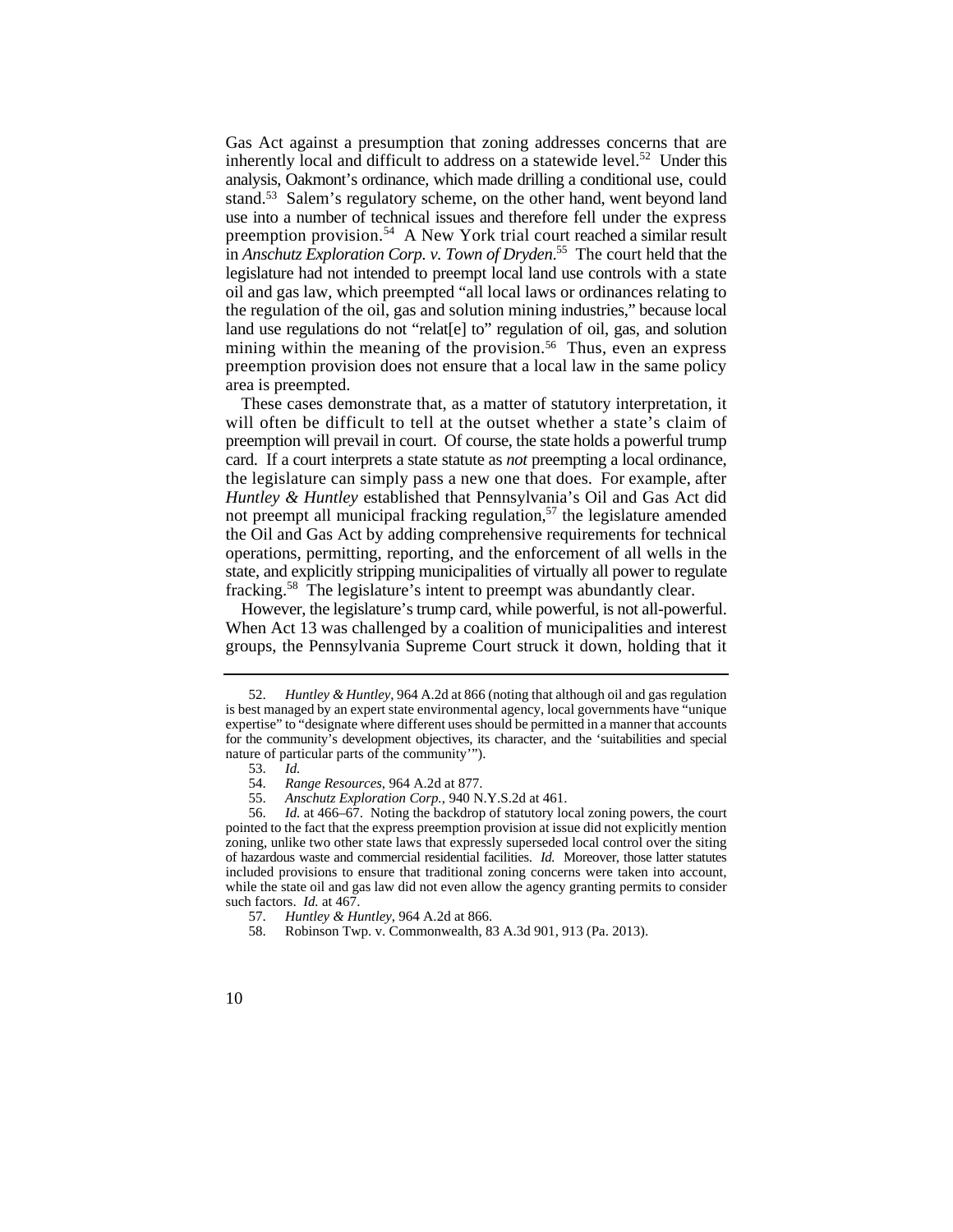violated an unusual environmental rights provision in the Pennsylvania Constitution.59 As more legislatures push their preemptive powers to their limits, the constraining powers of state constitutions are likely to come into increasingly sharp focus.<sup>60</sup>

#### *B. The Value of Push-Pull Preemption to Democratic Deliberation*

 At the end of a legal battle over preemption, one of two things will happen. The law may stand validated, in which case it can be enforced. Alternatively, the law may be invalidated, in which case it is unenforceable. Whether a law is invalidated or it stands, the push and pull serves important functions for our system of democratic self-governance.

 in the abstract. It sends a particularly powerful message when the local state by doing so. The battle over preemption of the fracking ordinance in As a starting point, the act of passing the local law communicates a uniquely strong commitment to the policy enacted. It is one thing to advocate for a policy in the abstract; it is something else entirely to demonstrate a willingness to live under such a policy and to take action to make it happen. The passage of a gun control law, for example, sends a qualitatively different message than does a speech advocating for the passage of gun control laws government passes a law despite triggering a preemption battle with the Denton, Texas, for example, garnered international headlines.<sup>61</sup>

The audience for this message is not simply the local electorate. Cities look to each other for policy ideas and inspiration, and local laws influence the national debate by lending legitimacy to new or contested ideas—such as support for action on climate change or LGBTQ rights.<sup>62</sup> Local lawmaking also influences the public debate because cities are "laboratories of democracy"63 where new ideas, or variations on similar ideas, can be road-

<sup>59.</sup> *Id.* at 979, 983–84.

 60. *See, e.g.*, City of Austin's Opposed Motion to Intervene at 16–17, City of San Antonio v. Texas, No. 5:17-cv-00489 (W.D. Tex. June 1, 2017) (arguing that a Texas antisanctuary cities law violates home rule provisions of the Texas Constitution).

<sup>61.</sup> *See* Malewitz, *supra* note 7 (noting that the city–state battle over fracking preemption made "international headlines").

 62. *See* Claire Cain Miller, *Liberals Turn to Cities To Pass Laws and Spread Ideas*, N.Y. TIMES (Jan. 26, 2016), https://www.nytimes.com/2016/01/26/upshot/liberals-turnto-cities-to-pass-laws-and-spread-ideas.html?mcubz=0&\_r=0.

<sup>63.</sup> New State Ice Co. v. Liebmann, 285 U.S. 262, 311 (1932) (Brandeis, J., dissenting). Justice Brandeis was referring to states, but the principle that democracy is enhanced when different ideas are developed and tested at a smaller scale applies as well, if not better, to cities.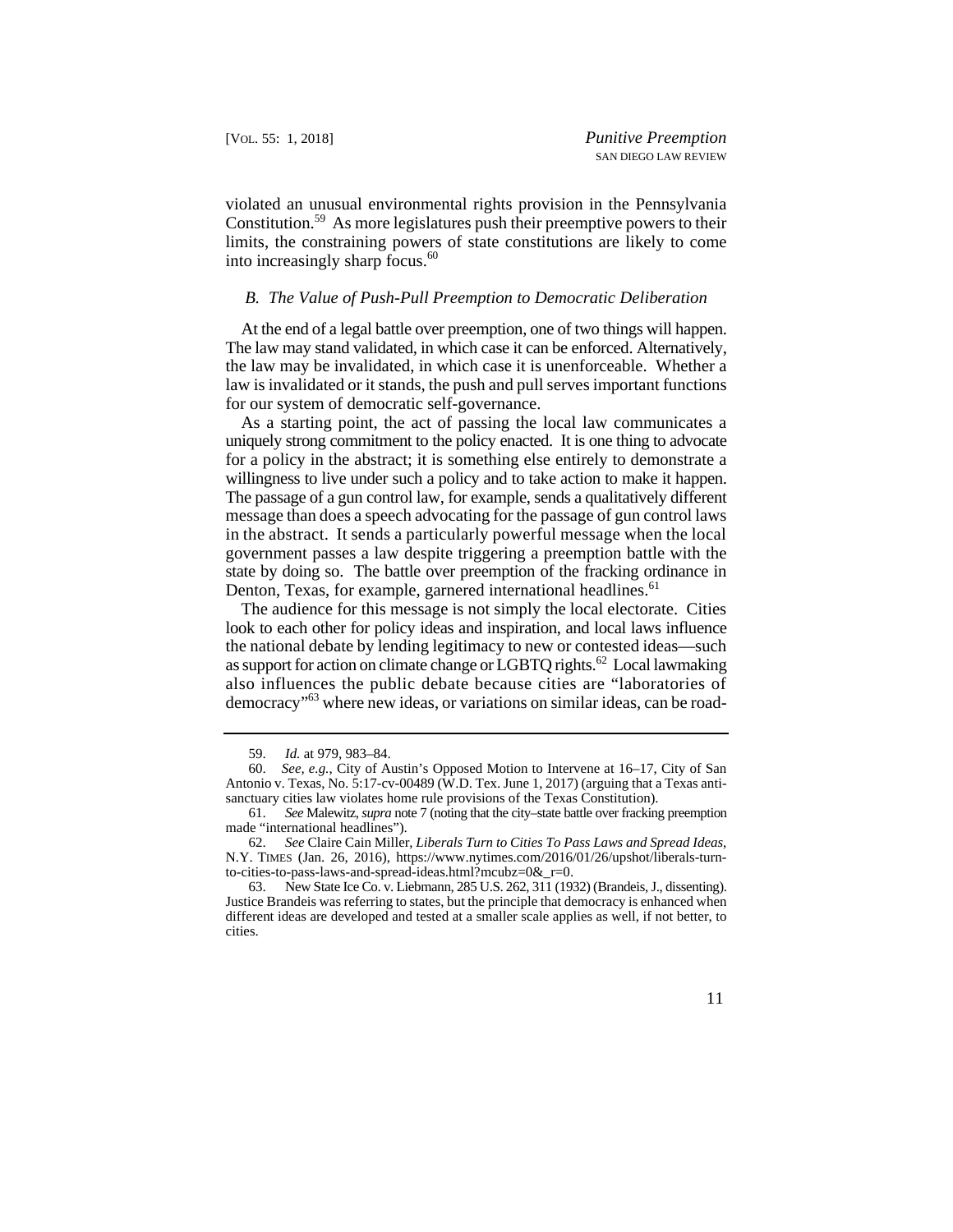tested and refined.<sup>64</sup> This is particularly true because local lawmaking presents heightened opportunities for citizen participation. Without romanticizing local lawmaking, which can be dominated by elites or otherwise can be less than fully inclusive, it does frequently offer citizens direct opportunities to participate in policymaking, such as task force involvement in drafting ordinances,<sup>65</sup> direct citizen dialogue,<sup>66</sup> formal roles for civic associations,<sup>67</sup> and public hearings.<sup>68</sup> Local lawmaking thus allows citizens a unique role in advocating and shaping homegrown policies that, in turn, can shape state and national debates.

law, it communicates a belief that the city has the authority to pass that law. its ability to exercise the powers granted to it by the state's constitution and an important communicative function.<sup>69</sup> Even if the city's challenge fails, the passage of the law and the fight to defend it communicates a strong In addition to influencing the national debate on a substantive policy area, the push and pull of preemption challenges serve an entirely different function of shaping the balance of state-local power. When a city passes a If a preemption challenge ensues and the city wins, the city has protected laws to their fullest extent. This result serves important principles of separation of powers by ensuring it is the judiciary, and not the state legislature or executive branch, that provides binding interpretations of the laws and the state constitution. In addition, the preemption challenge itself also serves belief that the city *should* have the claimed power—a message with the potential to influence statewide voters, who ultimately control the balance of state-local power through their legislators.

"Regular" non-punitive preemption allows this push and pull to take place: the consequences for a city that passes a preempted law are legal

 <sup>64.</sup> *See* Riverstone-Newell, *supra* note 25, at 418–19.

<sup>65.</sup> *See* Jody Spear, *Maine Voices: Portland Task Force's Pesticide Ordinance Is Full Of Loopholes*, PORTLAND PRESS HERALD (July 18, 2017), http://www.pressherald. com/2017/07/18/maine-voices-portland-task-force-pesticide-ordinance-is-full-of-loopholes/ [https://perma.cc/FUS9-WLSK].

<sup>66.</sup> *See* Doug Gross, *Peachtree Corners Passes New Gun Ordinance*, PEACHTREE CORNERS PATCH (Nov. 16, 2016, 2:15 PM), https://patch.com/georgia/peachtreecorners/ peachtree-corners-passes-new-gun-ordinance [https://perma.cc/5LM2-W33L].

<sup>67.</sup> *See* Katherine Gregor, *VMU: Coming Soon Near You*, AUSTIN CHRON. (Mar. 23, 2007), https://www.austinchronicle.com/news/2007-03-23/458471/ [https://perma.cc/ H49L-5WCC].

<sup>68.</sup> INSTITUTE FOR LOCAL GOV'T, GETTING THE MOST OUT OF PUBLIC HEARINGS: AN IDEAS INVENTORY 2 (2005), http://www.ca-ilg.org/sites/main/files/file-attachments/resources\_\_ getting\_the\_most\_3\_\_11-7.pdf [https://perma.cc/8BBH-SQZA].

<sup>69.</sup> *See infra* pp. 43–45 (discussing First Amendment protections for challenges to state laws).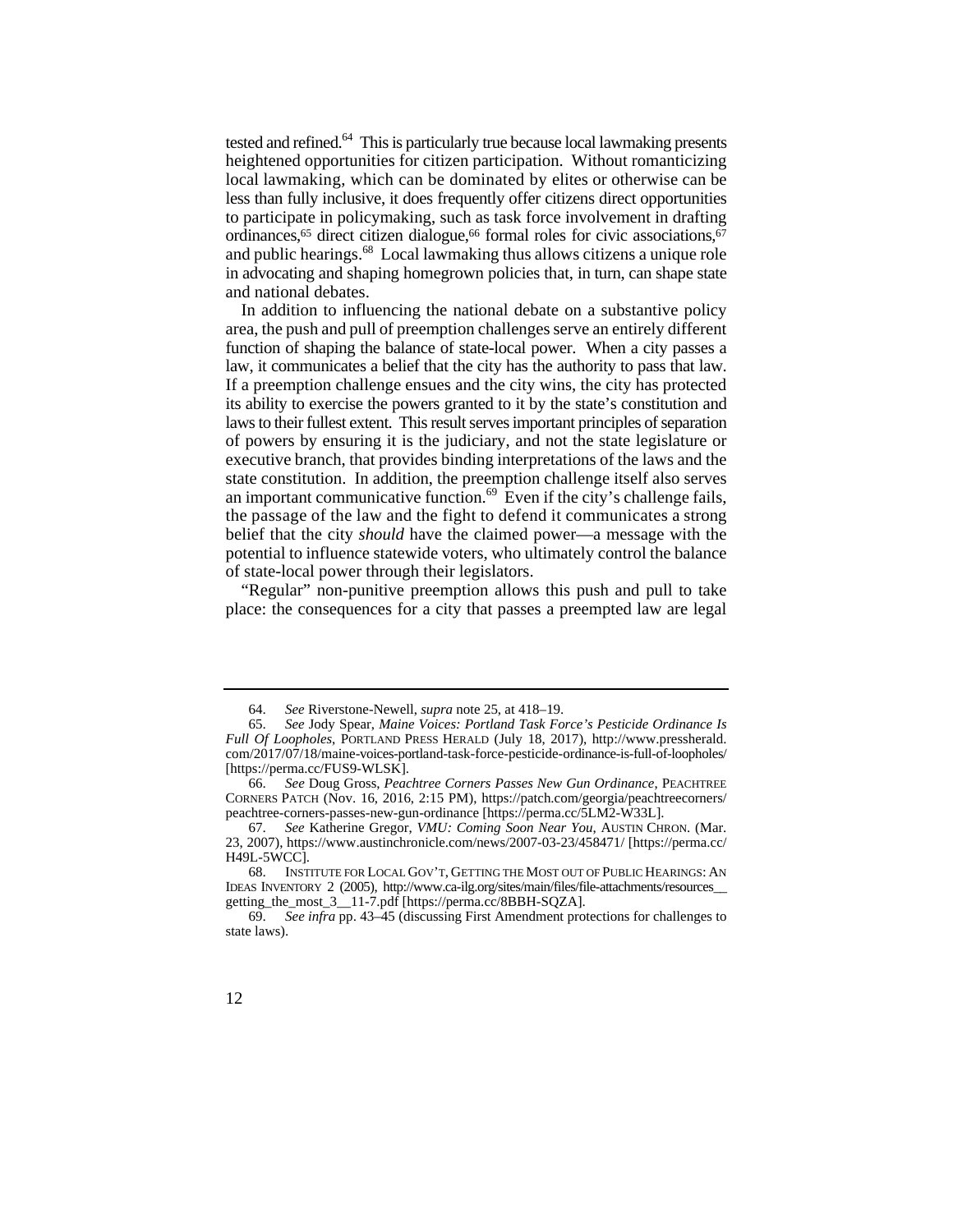bills and an invalid ordinance.<sup>70</sup> The purpose of punitive preemption laws is to foreclose the legal battle by preventing the lawmaking process from happening in the first place through imposing weighty consequences on cities that test the boundaries of preemption and lose. The next section describes the means by which these laws do so.

#### III. EXAMPLES OF PUNITIVE PREEMPTION

 Preemption has long been a feature of our legal landscape, and preemptive laws have long been structured as a prohibition on local lawmaking. In *Romer v. Evans*, for example, the Supreme Court struck down, on equal protection grounds, a state constitutional amendment that provided that no unit of Colorado government shall "enact, adopt, or enforce" any local anti-discrimination laws protecting LGBTQ persons.<sup>71</sup> However, the consequences of a city passing a law that turns out, after challenge, to be preempted are typically nothing more than that the law cannot be enforced, and that the city lost whatever expenses it incurred unsuccessfully trying to defend it.72 Punitive preemption, on the other hand, attaches harsh consequences to passing laws, endorsing policies, or even violating the undefined "spirit" of a state law. Thus, local officials considering enacting a policy or law that may be preempted do not merely face the prospect of a court challenge; they face the potential for fines, civil liability, criminal sanction, and other penalties as creative as they are severe, enacted precisely to prevent local governments from passing laws or enacting policies that are, or may be, preempted in the first place.

## *A. Removal from Office*

 of the prohibition on "endorsement" are clear: indeed, the Fifth Circuit Texas offers perhaps the most straightforward example of punitive preemption that directly limits speech through a prohibition on "adopt[ing], enforce[ing], or endors[ing]" a sanctuary cities policy, sanctionable by among other potential penalties—removal of an elected official from office for making the prohibited endorsement.<sup>73</sup> The First Amendment implications

 <sup>70.</sup> *See, e.g.*, City of Longmont v. Colo. Oil & Gas Ass'n, 369 P.3d 573, 579, 583, 585 (Colo. 2016) (en banc) (affirming an injunction barring the enforcement of a local fracking ban).

<sup>71.</sup> Romer v. Evans, 517 U.S. 620, 624 (1996) (quoting COLO. CONST. art II, § 30b).

<sup>72.</sup> *See, e.g.*, Webb v. City of Black Hawk, 295 P.3d 480, 486 (Colo. 2013).

<sup>73.</sup> S.B. 4, Tex. Leg. Sess. 85(R) (codified at TEX. GOV'T CODE § 752.053(a)(1)).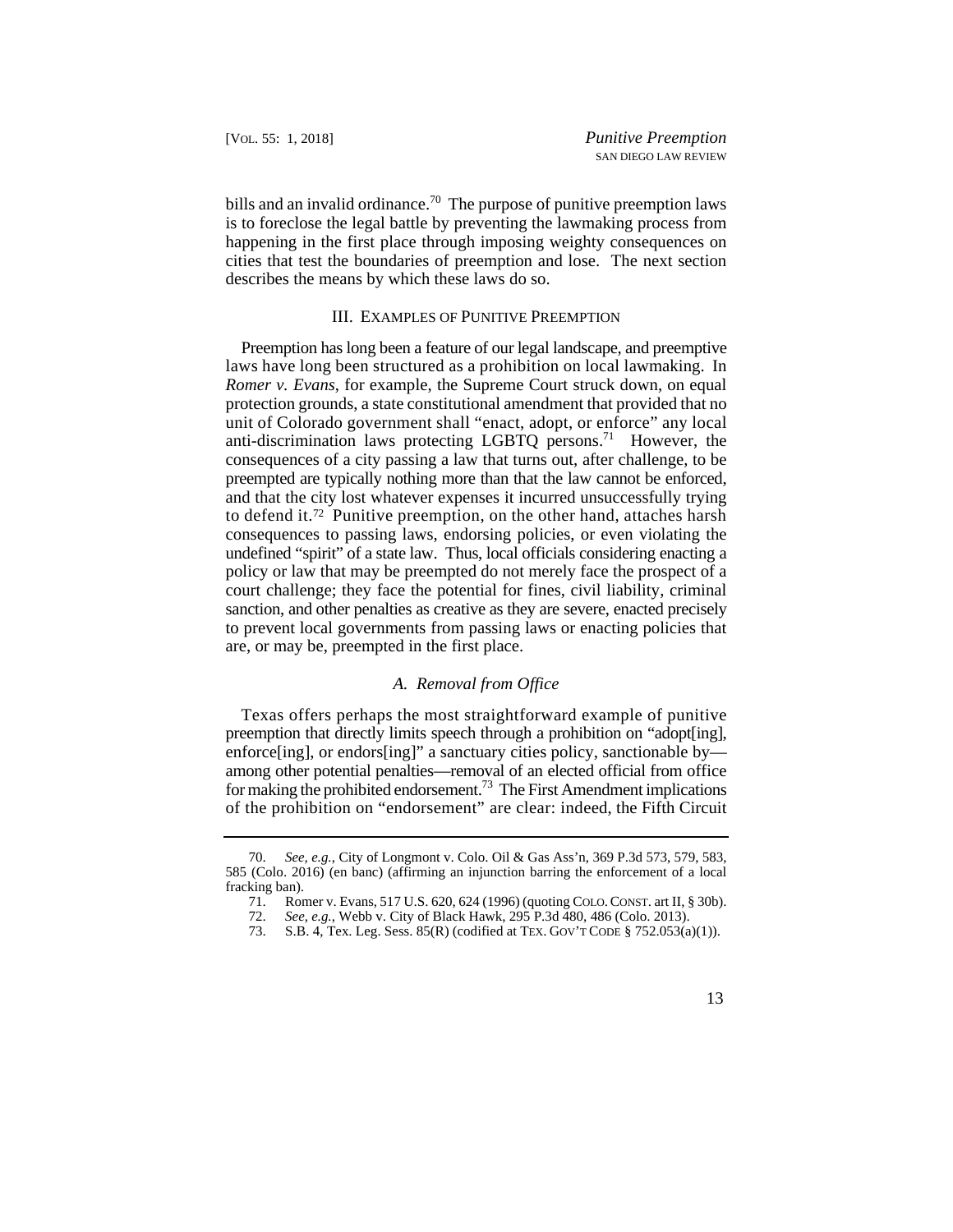affirmed a district court's injunction of the endorsement provision on First Amendment grounds.<sup>74</sup> Separate from the "endorsement" issue, however, the threat of removal from office for taking an action the state considers preempted is a punitive provision that could be attached to any number of policies or laws.

 political theater that has become a regular occurrence in strongly Republican-Senate Bill 4 (S.B. 4), the sanctuary cities bill, was passed in a show of dominated  $T$ exas, $75$  and is an apt metaphor for city-state relations in many areas of the country. An estimated 1,000 shouting protestors packed the pink dome of the Capitol, others occupied the governor's office, and one particularly creative group blared mariachi music outside the governor's mansion at  $3$  a.m.<sup>76</sup> Elected officials played their part with aggressive shoving and alleged death threats on the House floor.<sup>77</sup> When the curtain fell, the legislature had passed a bill intended to foreclose any Texas city from implementing a sanctuary cities policy.<sup>78</sup>

A "sanctuary" city is generally understood to be one that limits its cooperation with requests by the federal immigration officials to hold persons while the federal officials inquire into the detainee's immigration status.<sup>79</sup> For example, Travis County—the territory of which is largely taken up by the City of Austin and its suburbs—announced its policy was to only comply with civil detainer requests when supported by a warrant or backed by

 76. Gus Bova, *What You Need To Know About the SB 4 Legal Battle*, TEX. OBSERVER (June 19, 2017, 2:02 PM), https://www.texasobserver.org/need-know-sb-4-legal-battle/ [https://perma.cc/LT5E-3F8W].

<sup>74.</sup> City of El Cenizo v. Texas, 890 F.3d 164, 185 (5th Cir. 2018); Order Granting Preliminary Injunction at 44, 93–94, City of El Cenizo v. Texas, 264 F. Supp. 3d 744 (W.D. Tex. Aug. 30, 2017) (No. SA-17-cv-404).

 by the eleven-hour filibuster by state legislator Wendy Davis that delayed a controversial set of restrictions on abortion providers. *See* Manny Fernandez, *In Texas, A Senator's*  75. *See* Aman Batheja, *Texas' Shift from Blue to Red Informs 2014 Races*, TEX. TRIB. (June 6, 2014, 6:00 AM), https://www.texastribune.org/2014/06/06/how-texasshifted-blue-red-informs-democrats-today/ [https://perma.cc/B5JU-2QAR] (describing Republican dominance in the legislature, congressional delegation, and the holding of every statewide office since 1998). Progressive political theater is perhaps best embodied *Stand Catches the Spotlight*, N.Y. TIMES (June 26, 2013), http://www.nytimes.com/2013/ 06/27/us/politics/texas-abortion-bill.html?mcubz=0.

<sup>77.</sup> *See* Peter W. Stevenson, *A Texas Republican Is Accused of Threatening to 'Put A Bullet in One of My Colleagues' Heads*, WASH. POST (May 30, 2017), https://www.washing tonpost.com/news/the-fix/wp/2017/05/29/a-texas-republican-called-ice-on-protesters-thenlawmakers-started-to-scuffle/?utm\_term=.646a5afaa8e6 [https://perma.cc/57FD-K87N].

<sup>78.</sup> *See id.*

 (Jan. 25, 2017, 5:09 PM), http://www.cnn.com/2017/01/25/politics/sanctuary-cities-explained/ 79. Tal Kopan, *What Are Sanctuary Cities, and Can They Be Defunded*, CNN POL. index.html [https://perma.cc/7Q4S-F5NC].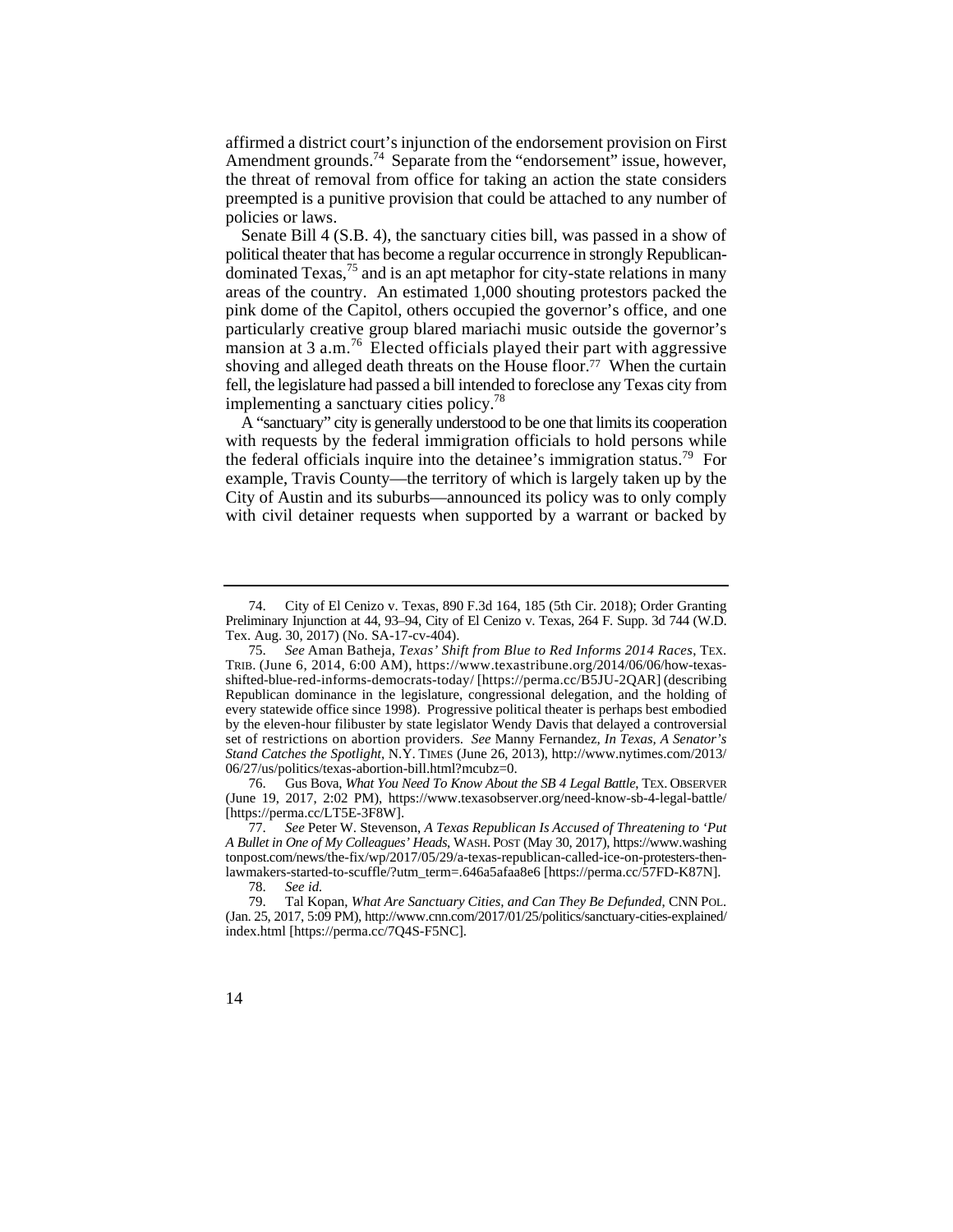probable cause.<sup>80</sup> An important point is that sanctuary cities policies are often a form of *inaction*—a failure to enforce federal laws that does not necessarily require an affirmative act of local lawmaking.<sup>81</sup> Thus, antisanctuary cities laws are not always technically preemption, although they are closely analogous.

Under S.B. 4, a "local entity" or campus police department is forbidden to "adopt, enforce, or endorse a policy" that "prohibits or materially limits the enforcement of immigration laws," that demonstrates by a pattern or practice that immigration laws are not being enforced, or that interferes with an officer's cooperation with immigration agents.<sup>82</sup> Any citizen residing in that entity's jurisdiction may file a complaint with the Texas Attorney General alleging the city is out of compliance, at which point the Attorney General may petition the district court for a writ of mandamus compelling the local entity to comply.<sup>83</sup>

S.B. 4 includes a range of enforcement mechanisms. Entities found to be in violation face civil penalties of up to \$1,500 per day for the first violation and \$25,000 per day for subsequent violations.<sup>84</sup> A sheriff, chief of police, or other person with "primary authority for administering a jail" commits a misdemeanor involving official misconduct if that person refuses to comply with a detainer request.<sup>85</sup> And an elected official may be removed from office for "violat[ing] Section 752.053"—the section of S.B. 4 prohibiting the "adopt[ion], enforce[ment], or endorse[ment]" of a sanctuary cities policy.86

The question that immediately arises from the removal penalty is where the state found the authority to remove a local official from office at all. The Texas Constitution authorizes cities with a population greater than 5,000 to adopt a charter that, among other things, defines how elected officials are elected or removed from office.87 However, the removal provision makes use of the quo warranto provision of Texas law. Quo warranto stems from an ancient English writ that allowed a person to challenge the

 80. *See, e.g.*, City of Austin's Complaint in Intervention at 4, City of San Antonio v. Texas, No. 5:17-cv-00489 (W.D. Tex. June 2, 2017).

<sup>81.</sup> *See* Kopan, *supra* note 79.

<sup>82.</sup> S.B. 4, Tex. Leg. Sess. 85(R) (codified at TEX. GOV'T CODE § 752.053(a)–(b)).

<sup>83.</sup> *Id.*

 <sup>84.</sup> *Id.*

 <sup>85.</sup> TEX. PENAL CODE § 39.07 (2017).

<sup>86.</sup> S.B. 4, Tex. Leg. Sess. 85(R) (codified at TEX. GOV'T CODE §§ 752.053(a)(1), 752.0565).

<sup>87.</sup> TEX. CONST. art. XI, § 5.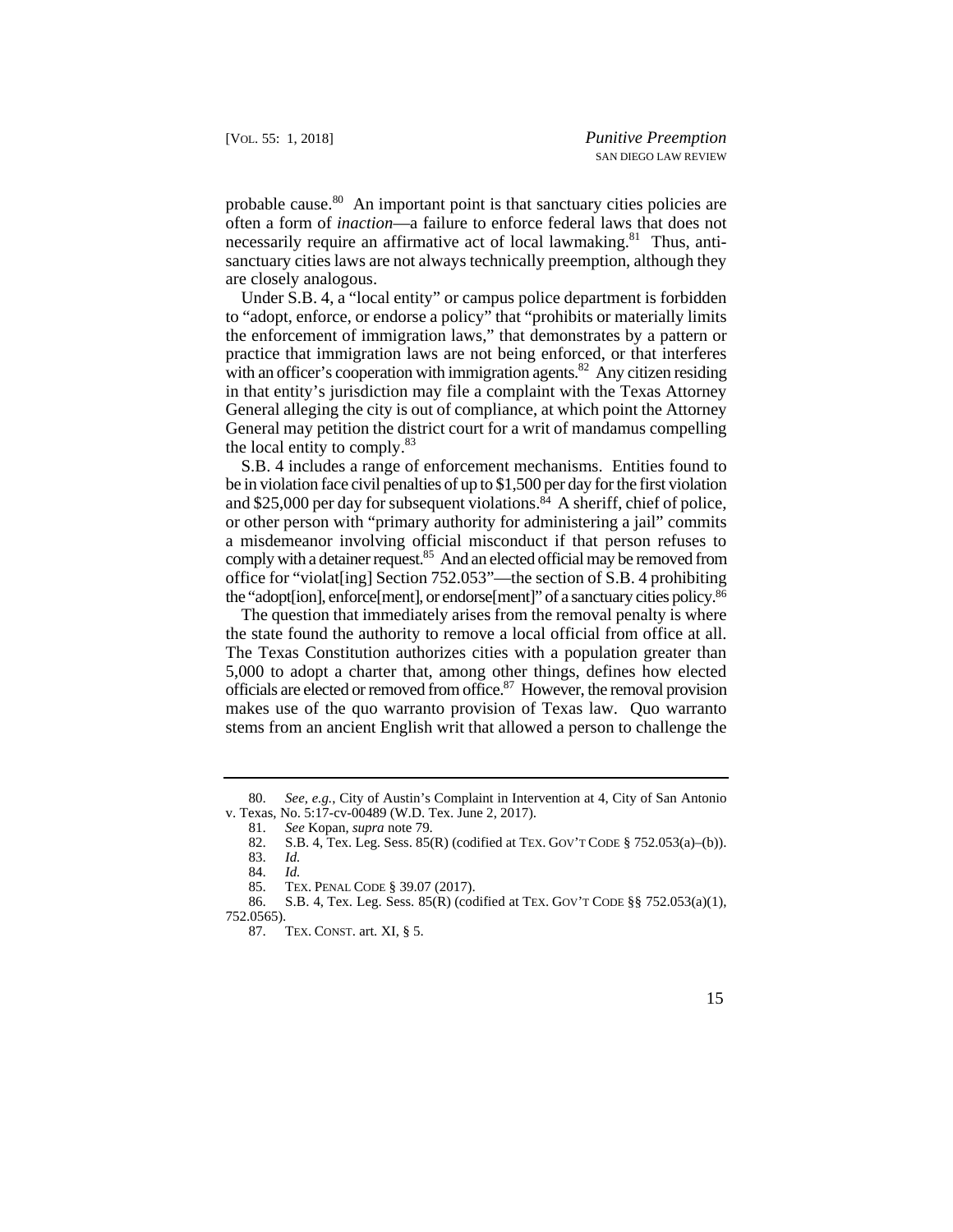a procedure for the state to remove from office any "public officer" who unlawfully holds an office or "does an act or allows an act that by law causes section 752.053 is such an act.<sup>90</sup> The result is that the Attorney General, or a validity of an official's claim of office.<sup>88</sup> In its current form, it offers a forfeiture of his office."89 S.B. 4, in turn, provides that noncompliance with county or district attorney, may now file a proceeding in state court seeking removal of officials for endorsing sanctuary cities policies.<sup>91</sup> An official so removed "shall" pay the cost of prosecution, and may also face fines.<sup>92</sup>

 remedy is available, the results could be significant. For example, the state could conceivably declare the adoption of a policy premised on to address corruption or bribery, the language is often broad,<sup>95</sup> and in any In granting a preliminary injunction against S.B. 4, the district court focused on the argument that a policy prohibiting "endorse[ment]" is facially invalid under the First Amendment as a restriction on the officials' speech<sup>93</sup> and did not consider the propriety of this use of the quo warranto provisions of state law. If enacting a policy with which state legislators disagree may permissibly be defined as official misconduct for which the quo warranto a belief that human activity is causing the climate to change to be a removable offense. The implications are also not limited to Texas because most states have some form of official misconduct statute. As discussed below, Kentucky legislators used an official misconduct statute to punish the passage of gun-related laws.<sup>94</sup> While many such laws appear written case, nothing prevents the legislature from amending their misconduct

91. TEX. CIV. PRAC. & REM. CODE ANN. § 66.003(1) (West 2008).

92. *Id.* § 66.003(2)–(3).

93. Order Granting Preliminary Injunction, *supra* note 74, at 33–48. The court held the law both overbroad and void for vagueness. *Id.* 

 88. JAMES L. HIGH, A TREATISE ON EXTRAORDINARY LEGAL REMEDIES EMBRACING MANDAMUS, QUO WARRANTO, AND PROHIBITION 545 (Chicago, Callaghan & Co. 3d ed. 1896) (describing the history of the writ, which dates back to at least 1198).

 89. TEX. CIV. PRAC. & REM. CODE ANN. § 66.001 (West 2008). Older Texas cases the current statute, last amended in 1985, appears to have a broader reach. *See* TEX. CIV. PRAC. & REM. § 66.001. stand for the proposition that quo warranto "is employed only to test the actual right to an office or franchise . . . and cannot be used to test the legality of the official action of public or corporate officers." State v. Rigsby, 43 S.W. 271, 272 (Tex. Civ. App. 1897). However,

<sup>90.</sup> TEX. GOV'T CODE ANN. § 752.0565(a) (West 2017) ("For purposes of Section 66.001 . . . a person holding an elective or appointive office of a political subdivision of this state does an act that causes the forfeiture of the person's office if the person violates Section 752.053.").

 another person of a benefit"); WYO. STAT. ANN. § 6-5-107 (West 2017) (explaining that public 94. *See infra* Section III(C).<br>95. *See, e.g.*, ALASKA STAT. A See, e.g., ALASKA STAT. ANN. § 11.56.850 (West 2017) (explaining that acts constitute official misconduct only if undertaken "with intent to obtain a benefit or to injure or deprive offenses justifying removal must be committed "with intent to obtain a pecuniary benefit or maliciously to cause harm to another").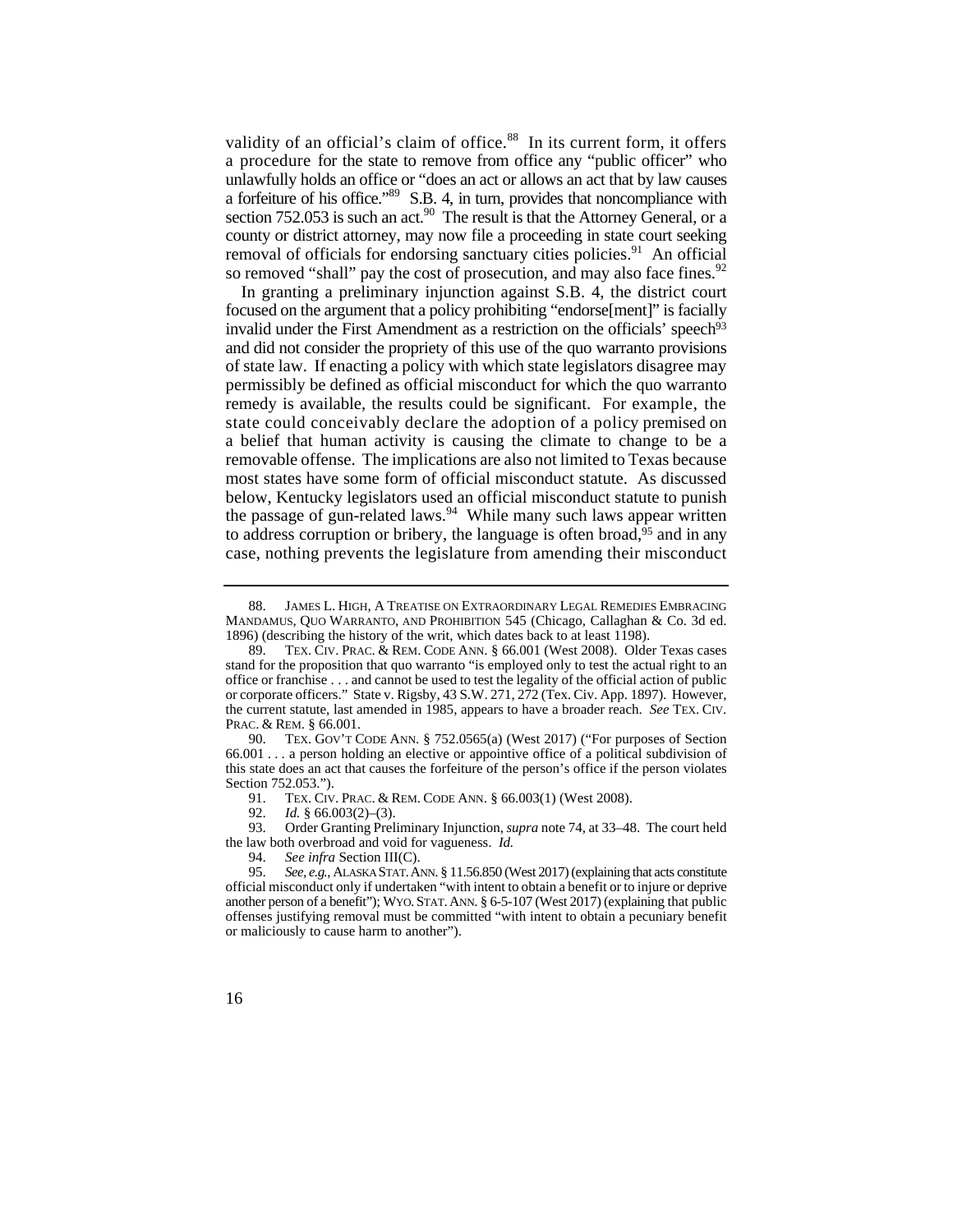statutes to remove such limitations. The threat of removal from office for taking action that conflicts with state law therefore provides a strong disincentive to pass laws testing the boundaries of the city's authority.

## *B. Cutting Off Funding*

If a city ordinance tests the boundaries of a preemptive state law, is the ordinance an illegitimate attempt to exploit a loophole or a legitimate effort to use the full range of a city's non-preempted powers? In Arizona, the legislature determined it was the former<sup>96</sup> and passed a sweeping law that cuts off the city's funding upon a determination by the Attorney General that a city ordinance violates state law or the Arizona constitution.

 investigation into whether "any ordinance, regulation, order or other official that the law is preempted.<sup>100</sup> The Attorney General may also conclude the The law, S.B. 1487, $97$  allows any legislator to request an Attorney General action adopted or taken by the governing body" of a local government violates state law or the Arizona Constitution.98 Upon receiving such request, the Attorney General has thirty days to investigate the local action and, if the Attorney General concludes the action violates state law or the Constitution, requires the treasurer to withhold the city's share of state funds until the law is repealed and redistribute the funds to other cities.<sup>99</sup> In other words, S.B. 1487 grants the Attorney General the unilateral power to impose drastic penalties on local governments based on the Attorney General's own view local action "may violate" a provision of state law, in which case it may initiate an expedited special proceeding in the state Supreme Court.<sup>101</sup> If it does so, the local government is required to post a bond equal to the amount of state-collected revenue distributed to it over the last six months.<sup>102</sup>

An Attorney General finding that a local ordinance violates state law has significant financial consequences. For example, after the Attorney

 96. Tim Steller, *Steller: City-State Debates Always Return to Gun Issue*, ARIZ. DAILY STAR (Dec. 13, 2016), http://tucson.com/news/local/columnists/steller/steller-citystate-debates-always-return-to-gun-issue/article\_1d213890-1e5e-5be5-84c6-8a1ec575fc4a. html [https://perma.cc/2FYN-CE9W].

<sup>97.</sup> S.B. 1487, 52d Leg., 2d Reg. Sess. (Ariz. 2016) (codified at ARIZ. REV. STAT. ANN. § 41-194.01 (West 2016)).

 98. ARIZ. REV. STAT. ANN. § 41-194.01(A).

<sup>99.</sup> *Id.* § 41-194.01(B)(1).

<sup>100.</sup> The law therefore appears to present significant separation of powers concerns.<br>101. ARIZ. REV. STAT. ANN. §§ 41-194.01(B)(2), 42-5029(L).

 101. ARIZ. REV. STAT. ANN. §§ 41-194.01(B)(2), 42-5029(L).

<sup>102.</sup> *Id.* § 41-194.01(B)(2).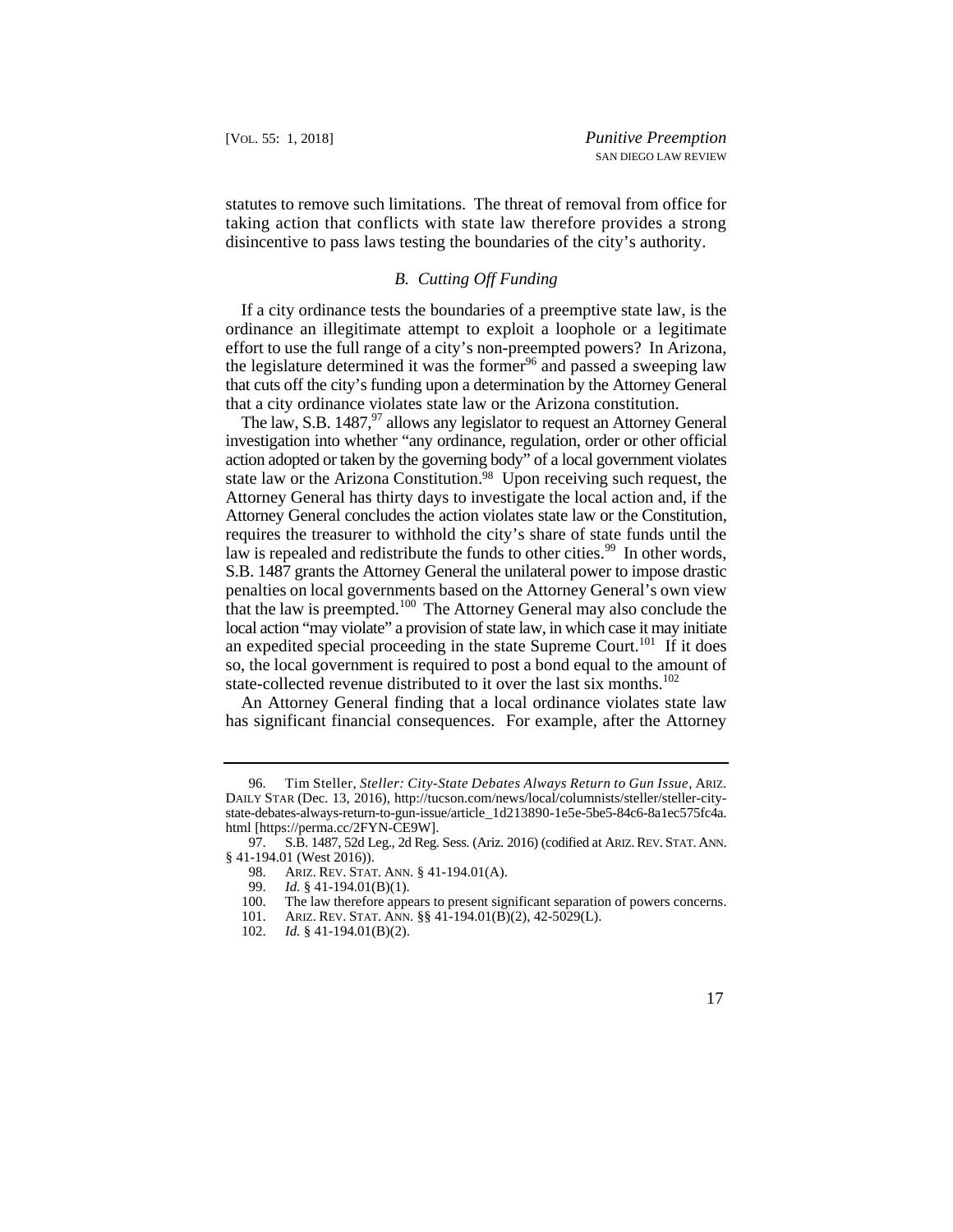requirement under a "may violate" scenario also provides a significant General concluded that the City of Bisbee's ban on plastic bags violated state law, the City repealed the ordinance rather than lose \$2 million in statecollected revenue—a quarter of the city's annual budget. $^{103}$  The bond disincentive to defending an ordinance in court. Tucson, for example, had to post a \$57 million bond to challenge the Attorney General's finding that its policy of destroying confiscated guns "may violate" state law.104 The law therefore provides an enormous disincentive to passing any laws that could be interpreted as preempted.

 More ominously, S.B. 1487 covers any "official action" taken by a under S.B. 1487.<sup>108</sup> In other words, S.B. 1487 could be applied in ways directly governing body<sup>105</sup> and leaves the term undefined; the law therefore applies to more than just the passage of a law, and would appear to cover the passage of symbolic resolutions<sup>106</sup> or actions related to the city's internal operations.107 For example, if the state decided to prohibit local climate action, a local commitment to purchase renewable energy could be impossible analogous to S.B. 4's prohibition on the "endorse[ment]" of a policy.

The reach of the law is enormous and growing. In the same session in which S.B. 1487 was passed, the Arizona legislature vastly expanded the universe of state laws with which a local enactment could conflict, passing

 103. Dustin Gardiner, *Bisbee Repealing Plastic-Bag Ban To Dodge State Bullet*, REPUBLIC, (Oct. 31, 2017, 6:26 PM), https://www.azcentral.com/story/news/politics/arizona/2017/10/ 31/bisbee-plastic-bag-ordinance-repeal-attorney-general-mark-brnovich-ruling/819584001/ [https://perma.cc/P7NA-HJN7].

<sup>104.</sup> *See* Elvia Diaz, *Tucson's Gun Fight Isn't About Guns*, AZCENTRAL (Dec. 15, 2016), https://www.azcentral.com/story/opinion/op-ed/elviadiaz/2016/12/15/tucson-gunfight-republicans/95441600/ [https://perma.cc/8L8F-CXY9].

<sup>105.</sup> S.B. 1487, 52d Leg., 2d Reg. Sess. (Ariz. 2016) (codified at ARIZ. REV. STAT. ANN. § 41-194.01(A) (West 2016)).

 106. *See, e.g.*, *City Council Passes Resolution Opposing Cuts to Federal Arts Funding*, CITY MINNEAPOLIS NEWS (Apr. 28, 2017), http://news.minneapolismn.gov/2017/04/28/city-

council-passes-resolution-opposing-cuts-federal-arts-funding/ [https://perma.cc/WH57-9ZWE]. As a practical matter, the law also turns the state attorney general into a new zoning board of appeal. The first request for an attorney general investigation was brought by a legislator on behalf of residents aggrieved by the Town of Snowflake's decision to grant a special use permit to a marijuana greenhouse, which the legislator claimed violated various procedural requirements and the prohibition on contract zoning. *See* MARK BRNOVICH, STATE OF ARIZ. OFFICE OF THE ATTORNEY GENERAL, INVESTIGATIVE REPORT NO. 16-001, RE: SNOWFLAKE TOWN COUNCIL'S APPROVAL OF A SPECIAL USE PERMIT AND MEDICAL MARIJUANA CULTIVATION FACILITIES AGREEMENT FOR COPPERSTATE FARMS, LLC (2016), https://www.azag.gov/complaints/sb1487-investigations/pending-sb1487-investigations [https://perma.cc/79V5-LGQ8].

<sup>108.</sup> *See Hundreds of U.S. Mayors Endorse Switch to 100% Renewable Energy by 2035*, GUARDIAN (June 26, 2017, 10:53 AM), https://www.theguardian.com/environment/ 2017/jun/26/hundreds-of-us-mayors-vow-not-to-wait-for-trump-on-clean-energy [https:// perma.cc/7YAJ-PTH9].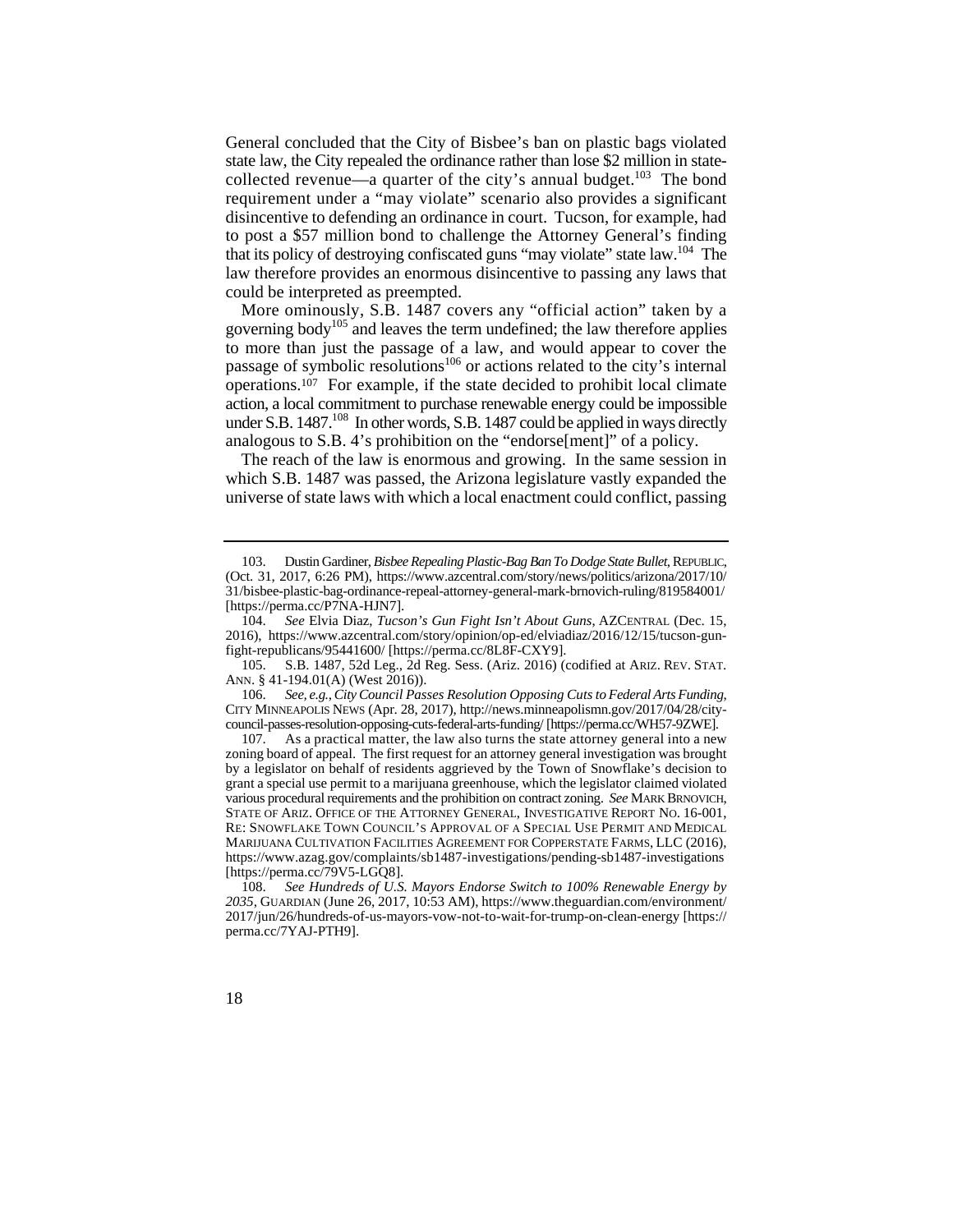bills preempting local regulation of dog breeders, short-term rentals, plastic bags, and more.109 It considered but rejected others, including proposed bans regulated field."<sup>111</sup> What constitutes a "critical or urgent need" is undefined. on sanctuary city policies and backyard chicken regulations.110 It also passed S.B. 1524, which provides that unless specifically authorized, a local government, county, or agency may not "take any action that increases the regulatory burdens on a person unless there is a critical or urgent need that has not been addressed by legislation or self-regulation within the proposed Although the express focus of S.B. 1524 is "sharing economy" companies such as Airbnb,<sup>112</sup> the law is broadly worded to apply to the regulatory burdens on any "person." Thus, the combination of broad preemption laws and S.B. 1487 erects significant practical barriers to a wide range of local enactments that "may violate" a state law.

## *C. Criminalizing Lawmaking*

gaps.<sup>113</sup> H.B.  $500^{114}$  provides that no local government "or any person acting under [its] authority . . . may occupy any part of the field of regulation of While S.B. 1487 targets the municipal corporation, other punitive preemption provisions target the lawmakers themselves. At least two states have passed laws that actually criminalize the passage of preempted local laws. In 2012, the Kentucky legislature adopted, as part of a package of gun-friendly bills, a law aimed at ensuring no local government steps in to fill any remaining the manufacture, sale, purchase, taxation, transfer, ownership, possession, carrying, storage, or transportation of firearms, ammunition, components of firearms, components of ammunition, firearms accessories, or combination thereof."115 It declares any such "law, regulation, or policy" null and void

 109. *See* Alia Beard Rau, *Legislature Keeps Its Thumb on Arizona Cities*, REPUBLIC (May 9, 2016, 5:01 AM), http://www.azcentral.com/story/news/politics/legislature/2016/05/09/ legislature-keeps-its-thumb-arizona-cities/83842924/ [https://perma.cc/G8LB-UEEK].

<sup>110.</sup> *Id.* 

<sup>111.</sup> S.B. 1524, 52d Leg., 2d Reg. Sess. (Ariz. 2016).

 *Economy Bills*, PHX. BUS. J. (May 12, 2016, 1:57 PM), https://www.bizjournals.com/ 112. *Id.*; *see also* Steven Totten, *Governor Ducey Signs Airbnb Bill, Other Sharing*  phoenix/blog/business/2016/05/governor-ducey-signs-airbnb-bill-other-sharing.html [https:// perma.cc/89BV-FKSQ] (describing S.B. 1524 as targeting companies such as Airbnb).

<sup>113.</sup> *Kentucky Governor Signs Three NRA-Backed Bills into Law*, NRA INST. FOR LEGIS. ACTION (Apr. 12, 2012), https://www.nraila.org/articles/20120412/kentucky-governorsigns-three-nra-backed-bills-into-law [https://perma.cc/A3CN-FXLA].

 114. KY. REV. STAT. ANN. § 65.870 (West 2012).

<sup>115.</sup> *Id.* § 65.870(1).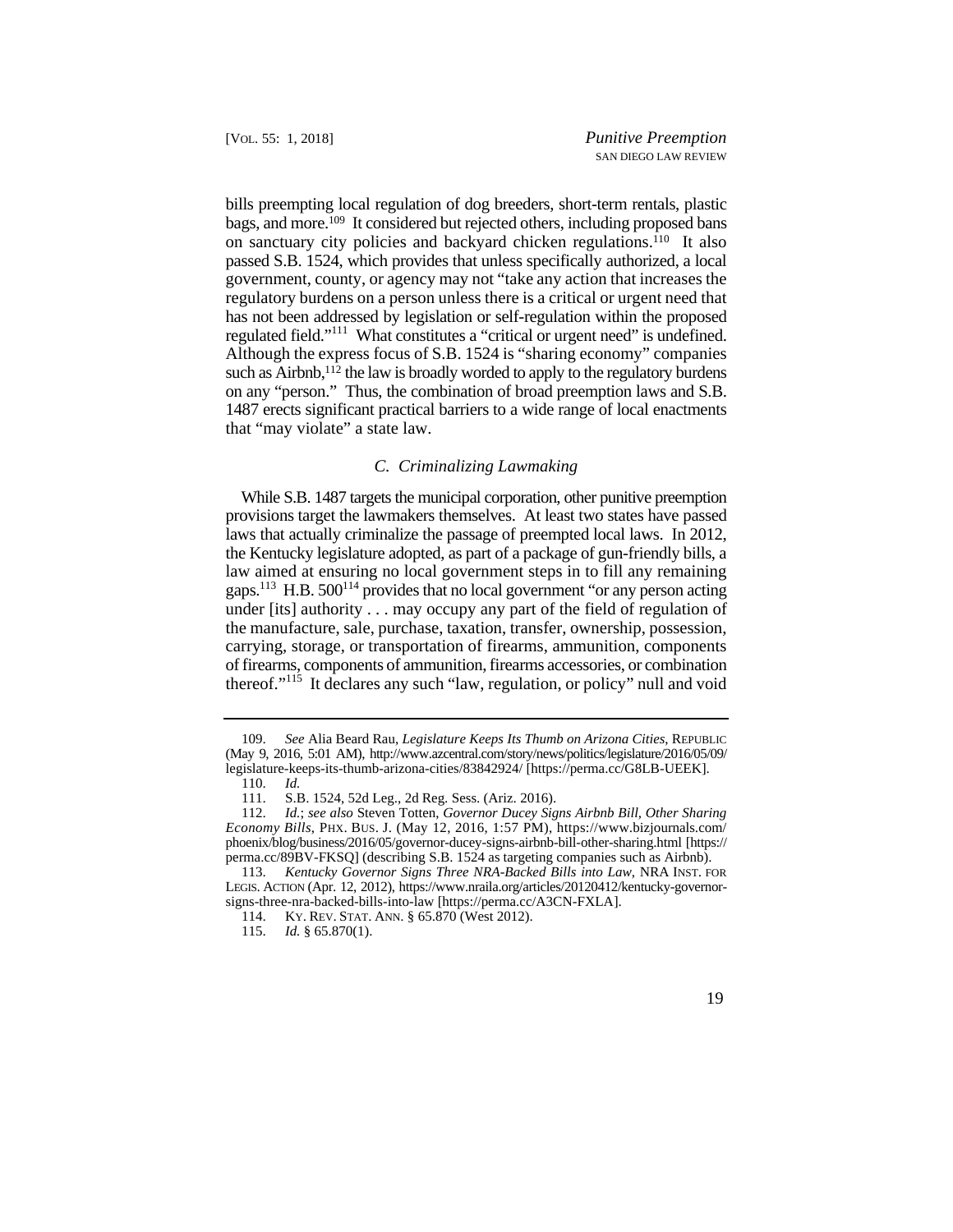and requires the immediate repeal of any laws, regulations, or policy in violation.<sup>116</sup>

 of "official misconduct" for a "public servant" to "violat[e] this section."118 does "any person" "occupy any part of the field" of firearms regulation?120 By voting on a gun ordinance? By serving in a city that has failed to repeal Among the punitive enforcement provisions<sup>117</sup> is one that makes it a form Official misconduct in Kentucky is a criminal misdemeanor punishable by jail time of up to twelve months.119 The law is highly vague: how, precisely, one? By attending in an official capacity a mayors' conference on combatting gun violence? The chilling potential of Kentucky's law is extreme.

Arizona, however, took the concept a step farther by making it a *felony*  to pass a smart gun law.<sup>121</sup> The source of this high degree of legislative concern is unclear. The express inspiration for the 2017 bill was a 2002 New Jersey law requiring all guns sold in the state to employ "smart" technology.<sup>122</sup> In the ensuing fifteen years, no local government in Arizona passed any similar ordinance. But if they get tempted to try, H.B.  $2216^{123}$  now provides it is unlawful to "require a person to use or be subject to electronic firearm tracking technology or to disclose any identifiable information about the person or the person's firearm for the purpose of using electronic firearm tracking technology."124 Local officials who "require" anyone to do so face

119. *Id.* §§ 522.020(2), 532.090(1)–(2).

120. *Id.* § 65.870(1).

122. *Id.* 

123. H.B. 2216, 53d Leg., 1st Reg. Sess. (Ariz. 2017) (codified at ARIZ. REV. STAT. ANN. § 13-3122 (2017)).

124. ARIZ. REV. STAT. ANN. § 13-3122(A).

 <sup>116.</sup> *Id.* § 65.870(2)–(3).

<sup>117.</sup> For a discussion of its citizen suit provision, see *infra* Section III(D).

 118. KY. REV. STAT. ANN. § 65.870(6) ("A violation of this section by a public from performing a duty imposed upon him by law or clearly inherent in the nature of his another. *Id.* §§ 522.030, 522.010. Second-degree misconduct still carries the threat of jail servant shall be a violation of either KRS 522.020 or 522.030."). Section 522.020 governs first-degree official misconduct: "(1) A public servant is guilty of official misconduct in the first degree when, with intent to obtain or confer a benefit or to injure another person or to deprive another person of a benefit, he knowingly: (a) Commits an act relating to his office which constitutes an unauthorized exercise of his official functions; or (b) Refrains office; or (c) Violates any statute or lawfully adopted rule or regulation relating to his office. (2) Official misconduct in the first degree is a Class A misdemeanor." *Id.* § 522.020. Section 533.030 governs second-degree official misconduct, which is when the official acts in violation of Section  $1(a)$ –(c) without the intent to obtain a benefit or injure time up to ninety days. *Id.* § 532.090(1)–(2).

 121. Smart guns typically employ fingerprint recognition or radio frequency identification triggered by a ring or bracelet to render the gun operable only by its owner. *See* SENATE RESEARCH, ARIZ. STATE SENATE, AMENDED FACT SHEET FOR H.B. 2216, at 1– 2 (2017), https://apps.azleg.gov/BillStatus/GetDocumentPdf/452284 [https://perma.cc/ 4TBL-XADD].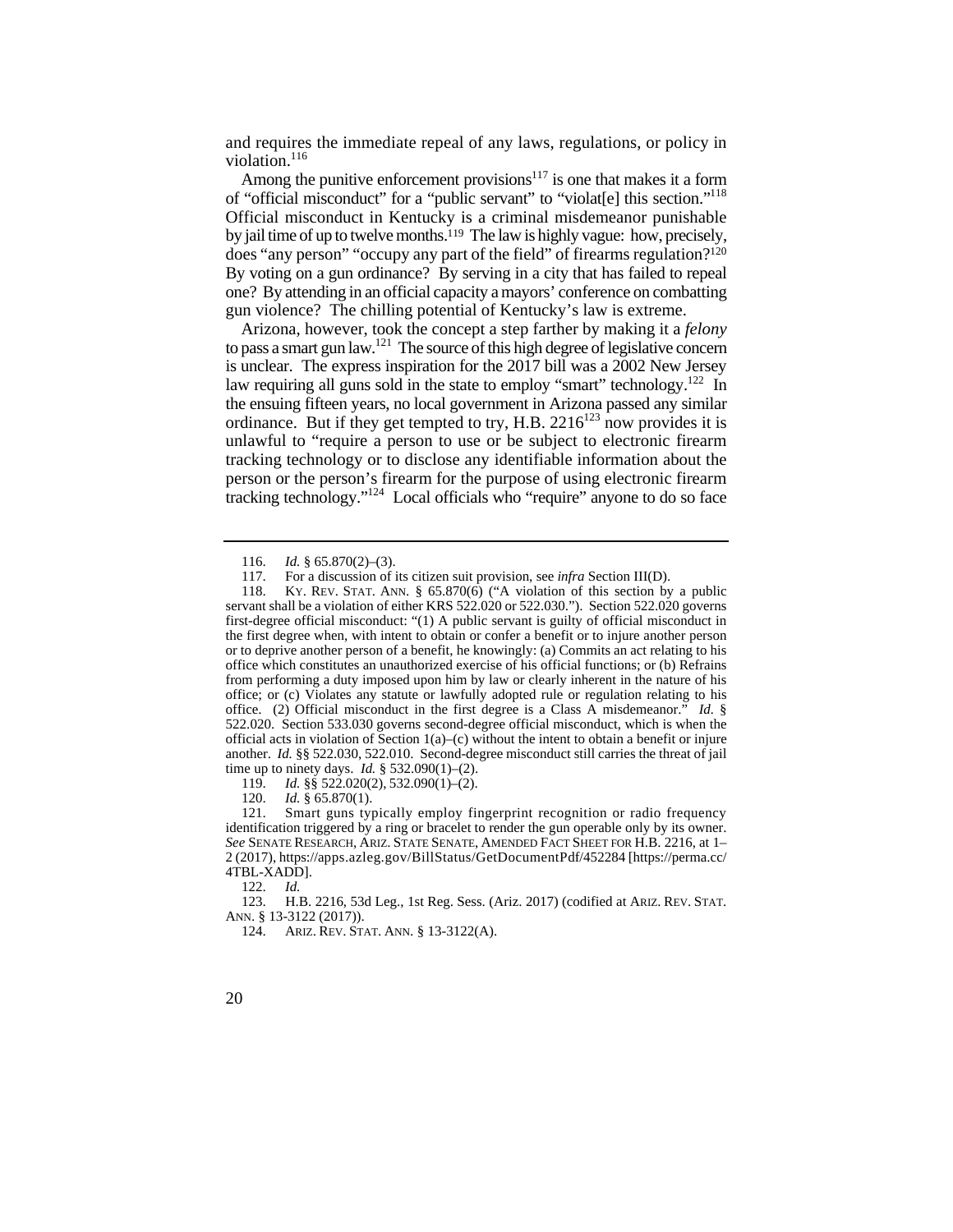a minimum of one year and maximum of nearly four years' imprisonment, and a fine of up to  $$150,000$ .<sup>125</sup>

#### *D. Enhanced Citizen Suit Provisions*

costs and actual damages up to \$100,000 to the "prevailing plaintiff."<sup>132</sup> Several other states have taken the approach of facilitating private preemption suits against local governments, and making it more difficult for cities to defend themselves.126 Florida, for example, enforces its intent to "occupy<sup>[]</sup> the whole field of regulation of firearms and ammunition"<sup>127</sup> with a powerful citizen suit provision aimed at local officials. Florida's section 790.33128 authorizes any citizen or organization "adversely affected"129 by a local enactment to bring suit against the local government. It further prohibits the local government from using public funds to "defend or reimburse the unlawful conduct of any person found to have knowingly and willfully violated" the section.130 The law therefore presents the puzzle of how the local government will determine whether it can participate in its official's legal defense prior to the official being adjudged a willful violator. A finding of a "knowing and willful" violation subjects the responsible elected officials to civil fines of up to \$5,000 and possible removal from office by the governor.<sup>131</sup> Consequences for the municipality are also significant. Section 790.33(f) provides that a court "shall" award attorney's fees and This means individuals or nonprofits can bring suits with few consequences: if they win, they receive costs; if they lose, they don't have to pay the city's  $costs.<sup>133</sup>$ 

to Florida's citizen suit provision—indeed, much of the language is identical.<sup>134</sup> Kentucky's section 65.870, discussed above, contains a similar provision

 <sup>125.</sup> *Id.* §§ 13-703(H)–(J), 13-801(A).

 126. *See, e.g.*, OKLA.STAT.ANN. tit. 21, § 1289.24(D) (West 2015) (creating civil liability for violating a firearms preemption provision).

 127. FLA. STAT. ANN. § 790.33(1) (West 2015).

<sup>128.</sup> *Id.* § 790.33.

Id. § 790.33(3)(f).

<sup>130.</sup> *Id.* § 790.33(3)(d).

<sup>131.</sup> *Id.* § 790.33(3)(c).<br>132. *Id.* § 790.33(3)(f)(

 party." KY. REV. STAT. § 65.870(4)–(5) (2017). 132. *Id.* § 790.33(3)(f)(1)–(2).<br>133. In contrast, Kentucky's lav In contrast, Kentucky's law provides for costs, but not damages, for the "prevailing"

<sup>134.</sup> The similar wording of preemptive laws is likely attributable to advocacy organizations such as the American Legislative Exchange Council (ALEC), which provide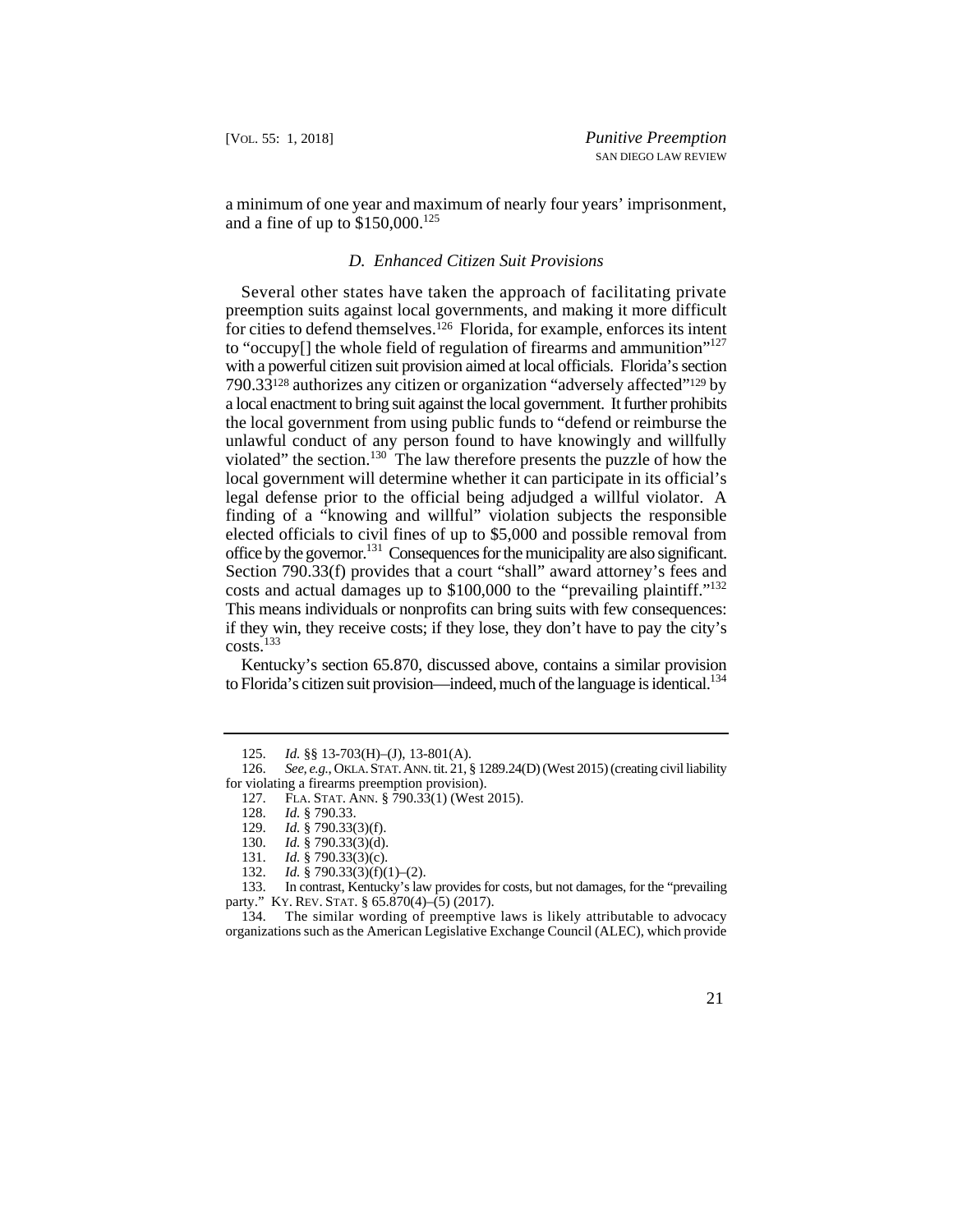affected by any ordinance, administrative regulation, executive order, policy, or enforced "in violation of this section or the spirit thereof."<sup>135</sup> The law also undefined "spirit" of a state law—the chilling potential for local lawmaking It creates a private cause of action for any person or organization "adversely procedure, rule, or any other form of executive or legislative action" promulgated strips government employees of any immunity.136 When a local government faces potential liability for violating the letter—or, in Kentucky's case, the is extreme.

## *E. The Effects of Punitive Preemption*

 undeniably expressive conduct—the endorsement of a policy under S.B. for state laws that target what could very imperfectly be called "purely expressive" activities that express support for a particular policy without This section demonstrates that punitive preemption laws often reach 4, or an expressive "official action" under S.B. 1487, such as a symbolic resolution or official speech.<sup>137</sup> The First Amendment implications are clear substantive legal effect.

 and through the substantive act of passing the law and then defending it But these punitive preemption laws also burden lawmaking. Lawmaking, as an act of governing with substantive legal effect, less obviously merits First Amendment protections. At the same time, and as discussed above, local lawmaking serves unique communicative and deliberative functions related to both the substantive policy and the balance of state-local power through the unique public debate that inevitably precedes a law's passage against preemption challenge. The following Part argues that a number of recognized strands of free speech doctrine suggest viable First Amendment challenges to punitive preemption laws.

#### IV. THE FIRST AMENDMENT AND PUNITIVE PREEMPTION

 Texas' S.B. 4, the intuition is immediate that the First Amendment is from public speeches to dinner-party conversation, and the Court has been When a state law prohibits a person from "endorsing" a policy, as did implicated. An official's "endorsement" of a policy can come in many forms,

 model state laws. *See* Rau, *supra* note 109 (noting the prevalence of ALEC model legislation in the Arizona legislature).

 135. KY. REV. STAT. § 65.870(4).

<sup>136.</sup> *Id.* 

 the action being forbidden is not lawmaking; however, this Article uses it as admittedly imprecise shorthand because of its close parallels to preemption and because some provisions, 137. As noted above, "preemption" is not always the perfect term for such laws, as such as S.B. 1487, would also have a preemptive effect when applied to lawmaking.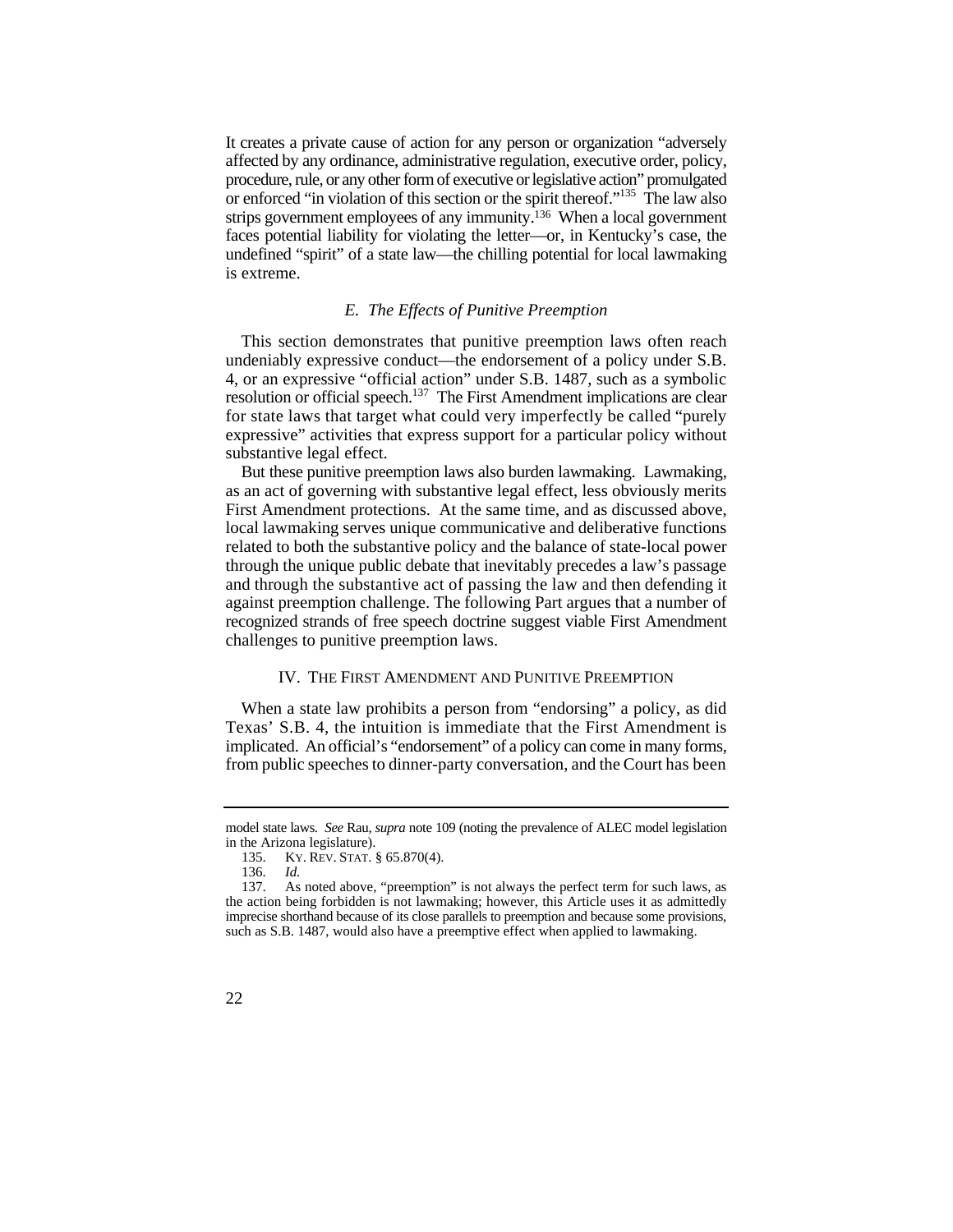clear that "statements by public officials on matters of public concern must be accorded First Amendment protection."<sup>138</sup>

 that a legislator has no personal expressive interest in the act of voting.139 It is less intuitive that the lawmaking process could also implicate the First Amendment. After all, there exists no clear case law standing for the premise that passing a law is protected speech, and one Supreme Court case held, in the context of a challenge to a state conflict-of-interest law, However, the passage of a law involves a lot of *different* speakers and speech that may be burdened by limitations on local lawmaking. Such limitations affect numerous kinds of speech by the elected officials who draft, discuss, and ultimately vote on local laws. They affect the citizens who put local officials in office to enact policies they favor and who express their enthusiasm or opposition for those policies during the lawmaking process. Passing a law may also be a step in bringing a legal challenge, arguing that the local law is not validly preempted. Thus, lawmaking is about far more than the personal expressive functions that voting may serve for a lawmaker; it implicates a broad swath of political speech that arises only in the context of lawmaking.

However, it is also important to note that different First Amendment arguments apply to laws burdening what can imperfectly be called "pure expression," such as S.B. 4's "endorse[ment]" provision, and those burdening lawmaking. Section A of this Part considers the First Amendment arguments against laws restricting local officials' expression that has no direct legal effect, such as a speech advocating sanctuary cities policies.<sup>140</sup> The aim of this Section is to reject arguments that a state may restrict local officials' speech by virtue of the legal relationship between local governments and the government of the state in which they lie.

Section B considers arguments for First Amendment protection for the passage of laws that might be preempted. In referring to laws that are "possibly" or "might be" preempted, the Article intends to capture the fact that a city that passes a law typically has a good-faith argument that the local law is *not* preempted. While it is also possible to conceive of a category

<sup>138.</sup> Pickering v. Bd. of Educ., 391 U.S. 563, 574 (1968).

<sup>139.</sup> *See* Nev. Comm'n on Ethics v. Carrigan, 564 U.S. 117, 127–29 (2001).

 with the goal of effectuating an unofficial policy. For example, if a sheriff informally tells an employee not to comply with federal detainer requests, this is neither lawmaking nor "pure" the pro-sanctuary-cities speech, and it is this aspect of the law that will be discussed. 140. Somewhere in between "pure" expression and lawmaking is communication expression. However, a prohibition on "endorsing" a policy *would* cover "pure" expression, such as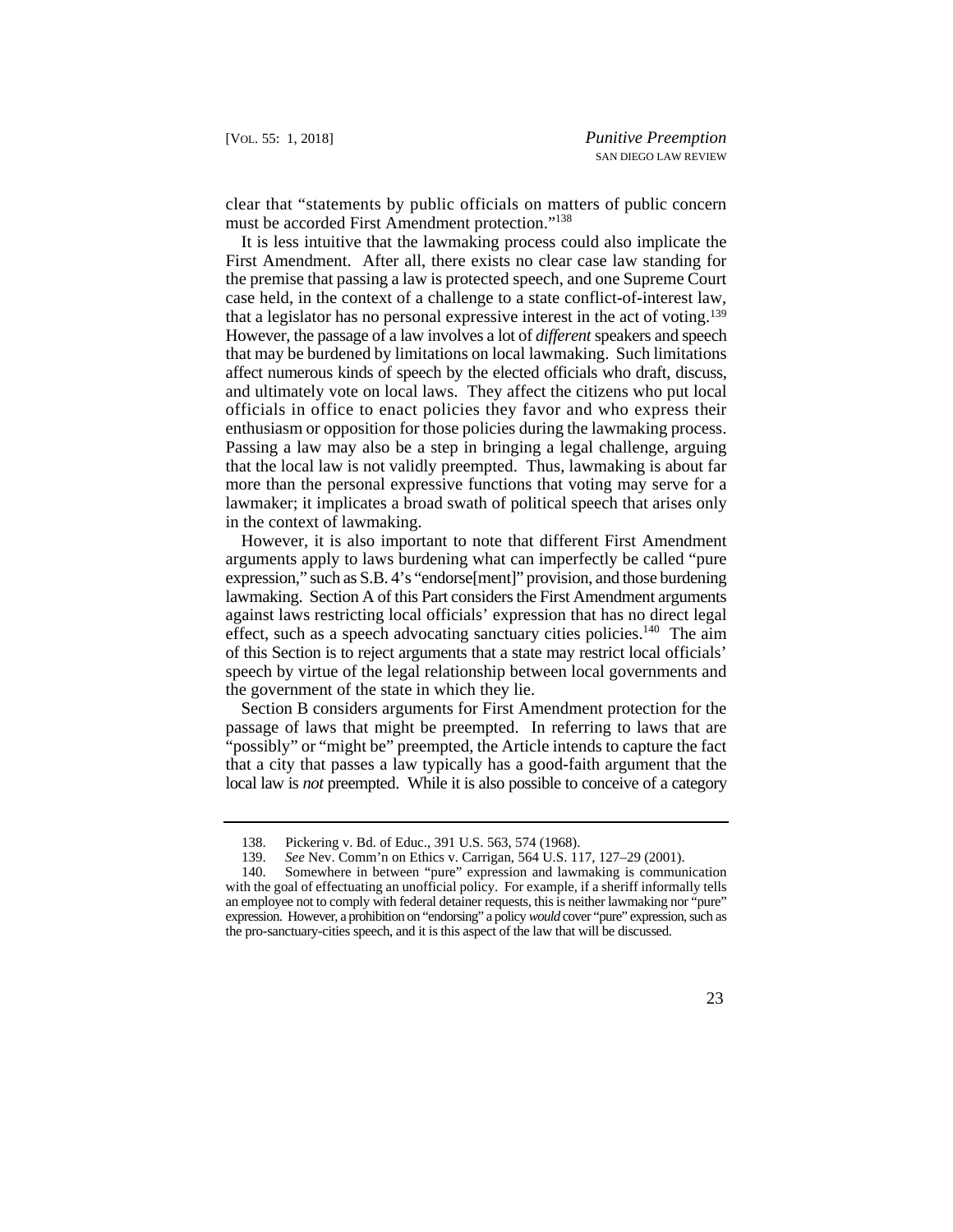of "protest" laws—laws passed without a good-faith belief in their viability, purely for the political or expressive value of doing  $so^{141}$ —such laws are not the primary focus of this Article. Section B begins by identifying the speech implicated by restrictions on lawmaking, and then explores specific First Amendment doctrines supporting an argument that such restrictions burden that speech.

 unenforceable. This Article offers a number of arguments from existing First The argument that local lawmaking can enjoy First Amendment protections against punitive preemption is not an argument that states cannot, as a substantive matter, preempt local laws. This Article accepts that if a state law validly preempts a local law, the local law has no effect and cannot be enforced.<sup>142</sup> However, the question of whether a preempted local law can be enforced—it cannot—is a different question from whether states can burden the passage of laws that may turn out to be preempted and Amendment for why a state cannot do so.

#### *A. State Regulation of Local Officials' Speech*

 and has warned that "[t]he government must abstain from regulating speech have noted that many permissible laws, such as securities disclosure requirements The proposition is straightforward that a law like Texas' S.B. 4, which imposes penalties on the "endorse[ment]" of a policy with which the state disagrees, burdens speech based on viewpoint. The Supreme Court considers viewpoint discrimination an "egregious" form of content discrimination, when the specific motivating ideology or the opinion or perspective of the speaker is the rationale for the restriction."<sup>143</sup> On the other hand, scholars or prohibitions on cigarette advertising, limit speech based on the viewpoint

<sup>141.</sup> Stahl, *supra* note 8, at 150 ("Democratic city officials may enact legislation they know will be preempted in order to demonstrate their commitment to progressive causes.").

 rights, perhaps flowing from the demonstrated tendency of people to move to cities where a state want a certain policy and are not able to implement it is not necessarily a problem, even if that minority all lives together in a certain place. To the contrary, one can easily argue guarantees are implicated. *See* Romer v. Evans, 517 U.S. 620, 645–48 (1996) (Scalia, J., concentration" to pass policies they prefer at the local level). 142. It is possible to conceive of an argument to the contrary grounded in representational they can be surrounded by people who can share their ideological preferences. However, such an argument faces significant challenges. Thus, the fact that a minority of voters in that this is democracy working as it should, unless equal protection or other constitutional dissenting) (noting that statewide minority is not burdened by inability to use their "geographic

<sup>143.</sup> Rosenberger v. Rector & Visitors of Univ. of Va., 515 U.S. 819, 829 (1995) ("Viewpoint discrimination is . . . an egregious form of content discrimination."); *see also*  R.A.V. v. City of St. Paul, 505 U.S. 377, 391 (1992) (invalidating a hate-speech ordinance as viewpoint discrimination).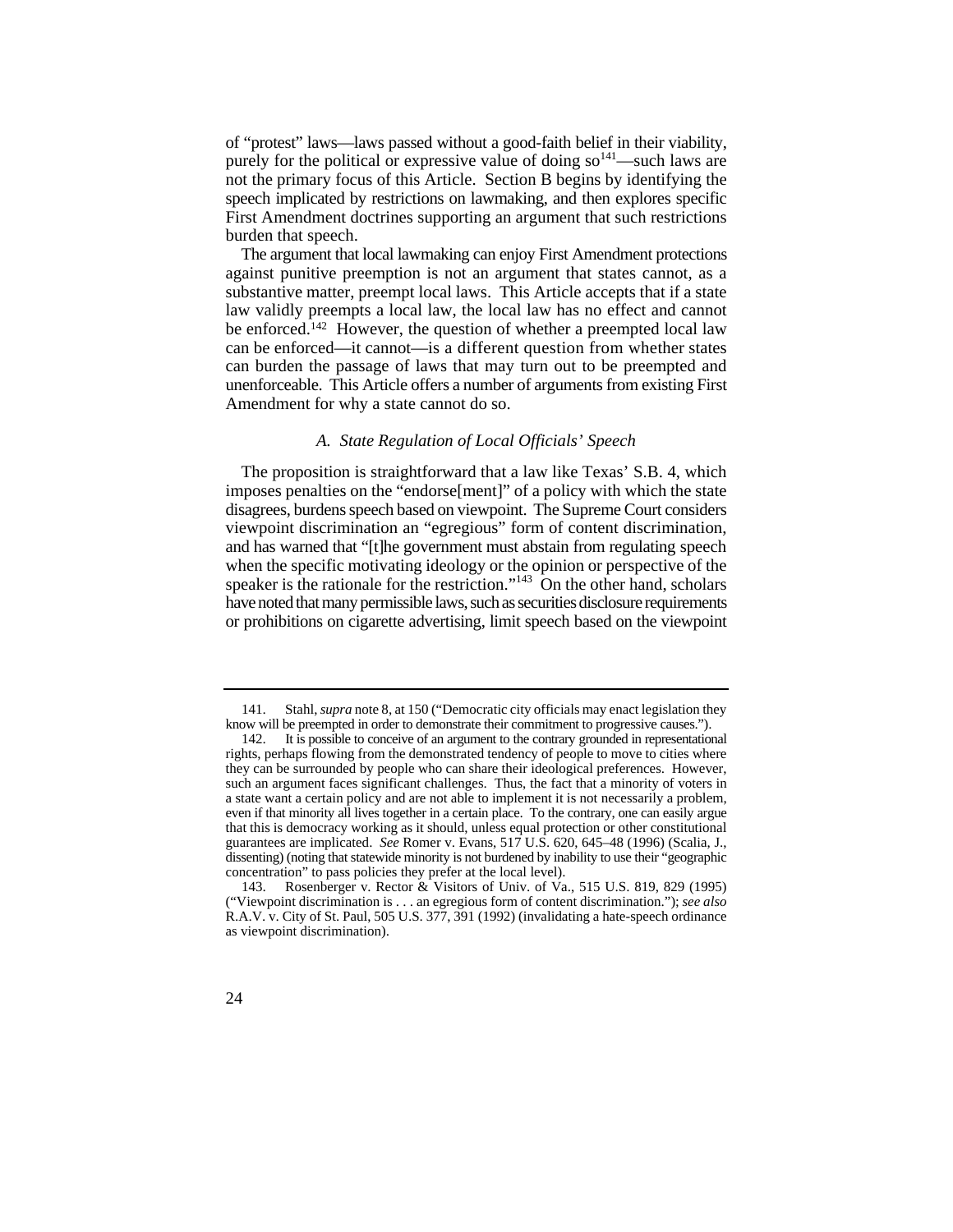expressed.<sup>144</sup> Moreover, when the government is involved in facilitating the speech, such as through subsidizing the speech of private individuals or when a government employee speaks in her official capacity, the Court has recognized that the government can decide what message it wants to convey.145 The question presented by laws such as S.B. 4, then, is whether these or other doctrines enable the state to permissibly limit local officials' speech.

### *1. Imminent Lawless Action*

 In justifying punitive preemption, states often argue they are simply trying are often designed to technically comply with federal immigration law.<sup>147</sup> to prevent local officials from breaking the law.146 As to a sanctuary cities policy, the state may claim that the policy is aimed at ensuring compliance with federal immigration law, although as a practical matter, such policies A broader version of the argument is that because state laws trump local laws, preempted local laws are literally illegal, and therefore punitive preemption presents no problem because it is merely demanding local officials to follow state law, just like everybody else does.<sup>148</sup> It certainly cannot be the answer to a First Amendment inquiry that a state has made a category of speech illegal and therefore the restriction on speech is simply restricting illegal activity—if that were the case, the free speech guarantee would be meaningless. However, the First Amendment does recognize the need to restrict speech with the likely effect of producing imminent lawlessness.<sup>149</sup>

 144. *See* Cass R. Sunstein, *Half-Truths of the First Amendment*, 1993 U. CHI. LEGAL F. 25, 27–29.

<sup>145.</sup> *See generally* Steven G. Gey, *Why Should the First Amendment Protect Government Speech When the Government Has Nothing To Say*, 95 IOWA L. REV. 1259 (2010) (exploring the government speech doctrine).

 of the bill with the statement, "I don't know that that's a free speech issue if you've been 146. *See* Order Granting Preliminary Injunction, *supra* note 74, at 38. According to the Order, the author of S.B. 4 responded to a question about the free speech implications elected to uphold the law. You don't get the right as a free speech to go out and not uphold the law." *Id.*

 (arguing Austin complies with 8 U.S.C. § 1373 and therefore is not a sanctuary city under 147. *See, e.g.*, City of Austin's Opposed Motion to Intervene, *supra* note 60, at 13 federal law).

<sup>148.</sup> *See* Rau, *supra* note 109. Rau's article quotes an advocate of Arizona's S.B. 1487 as saying "If you knowingly violate state law, why should you get a pass? . . . Local jurisdictions are subdivisions of the state; they are violating the law." *Id.*

 guarantees of free speech and free press do not permit a State to forbid or proscribe advocacy 149. Brandenburg v. Ohio, 395 U.S. 444, 447 (1969) (per curiam) ("[T]he constitutional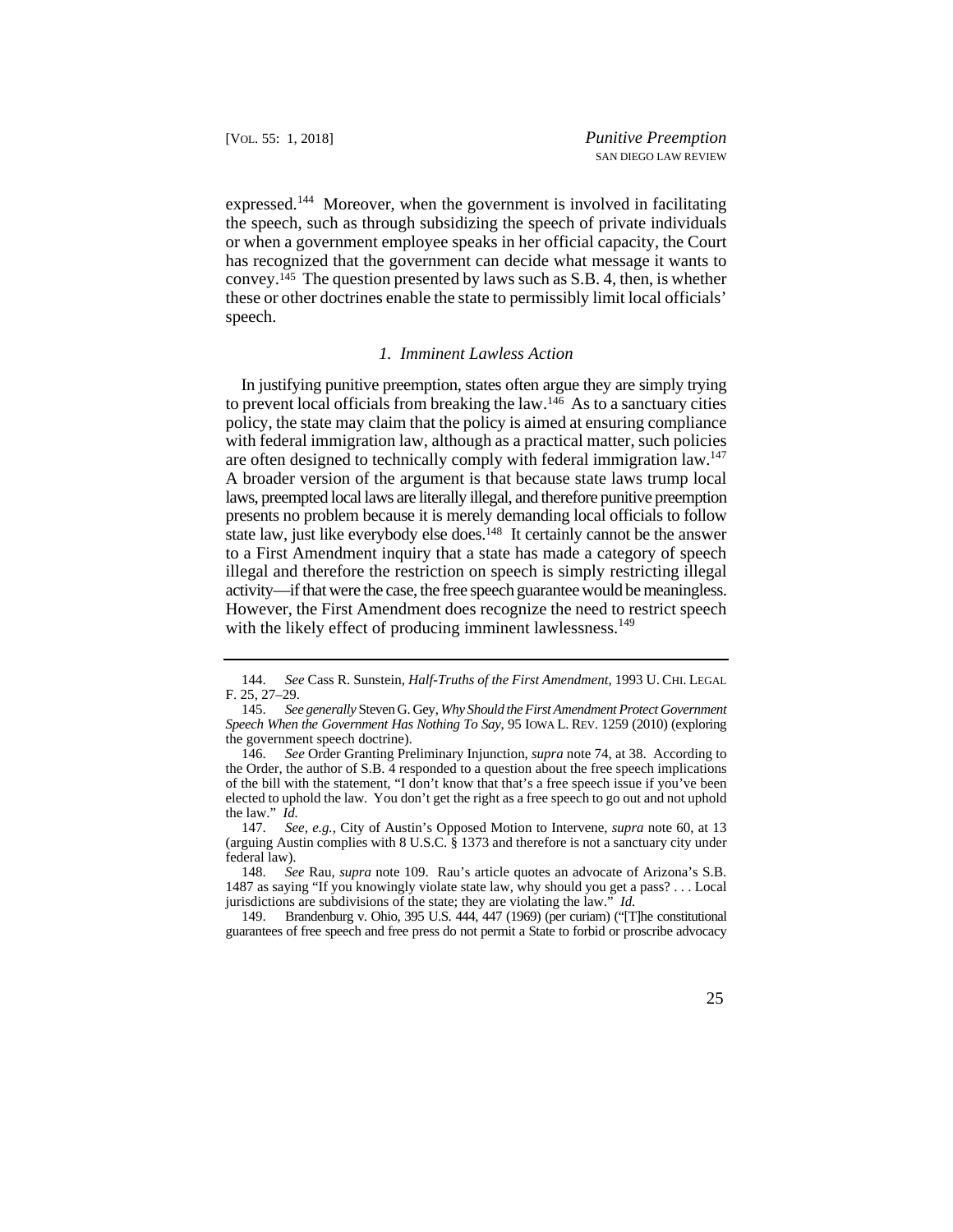it is difficult to conceive of a local policy that would incite imminent disorder. it is difficult to conceive of a local policy that would incite imminent disorder. While a state could conceivably argue that a sanctuary city policy undermines This narrow exception cannot be stretched to cover endorsement of a policy. "Imminent lawless action" refers to "violence" or "disorder,"150 and public safety, this is still a far cry from the paradigm of violence in the streets. The state may argue it is more "likely"<sup>151</sup> that lawless action will follow from the endorsement when the speaker is an elected official, but this doesn't change the fact that the lawlessness at issue is not imminent violence.

## *2. Defining and Enforcing Qualifications of Service*

A more colorable variation on the "lawlessness" argument is that the state has an interest in ensuring local officials, as a qualification of service, are law-abiding citizens who respect and uphold the Constitution and laws of the state, and it can therefore punish those who fail to do so.<sup>152</sup> While this proposition, writ large, is uncontroversial, it cannot apply in a blanket fashion to a law that simply recasts a restriction on speech restrictions as a form of official misconduct. The Court has made clear that public officials do not surrender their free speech rights as a condition of service.<sup>153</sup>

 dishonoring the House, and they argued he could not sincerely take the oath of office swearing to uphold the Constitution, which was a requirement Indeed, the Court rejected a closely analogous argument in the civil rights case *Bond v. Floyd.*154 Julian Bond was a civil rights activist elected to the Georgia House of Representatives in 1965.155 In his prior work with the Student Non-Violent Coordinating Committee, he had expressed his opposition to the Vietnam War and advocated resisting the draft.156 After his election, his would-be colleagues claimed his statements advocated law-breaking in the form of violating the selective service laws and otherwise

 of the use of force or of law violation except where such advocacy is directed to inciting or producing imminent lawless action and is *likely* to incite or produce such action." (emphasis added)).

<sup>150.</sup> *Id.*; *see also* Hess v. Indiana, 414 U.S. 105, 106–07 (1973) (per curiam) (holding that First Amendment protects protestor's statements advocating lawless action because they were "likely to[] produce imminent disorder").

<sup>151.</sup> *See supra* note 149 and accompanying text.

 define the "duties" of sheriffs. *See* Order Granting Preliminary Injunction, *supra* note 74, at 39. 152. In defending S.B. 4, the state pointed to provisions allowing the legislature to 153. *See* Pickering v. Bd. of Educ., 391 U.S. 563, 574 (1968).

<sup>154. 385</sup> U.S. 116 (1966).<br>155. *Id.* at 118. *Id.* at 118.

<sup>156.</sup> *Id.* at 118, 120–21.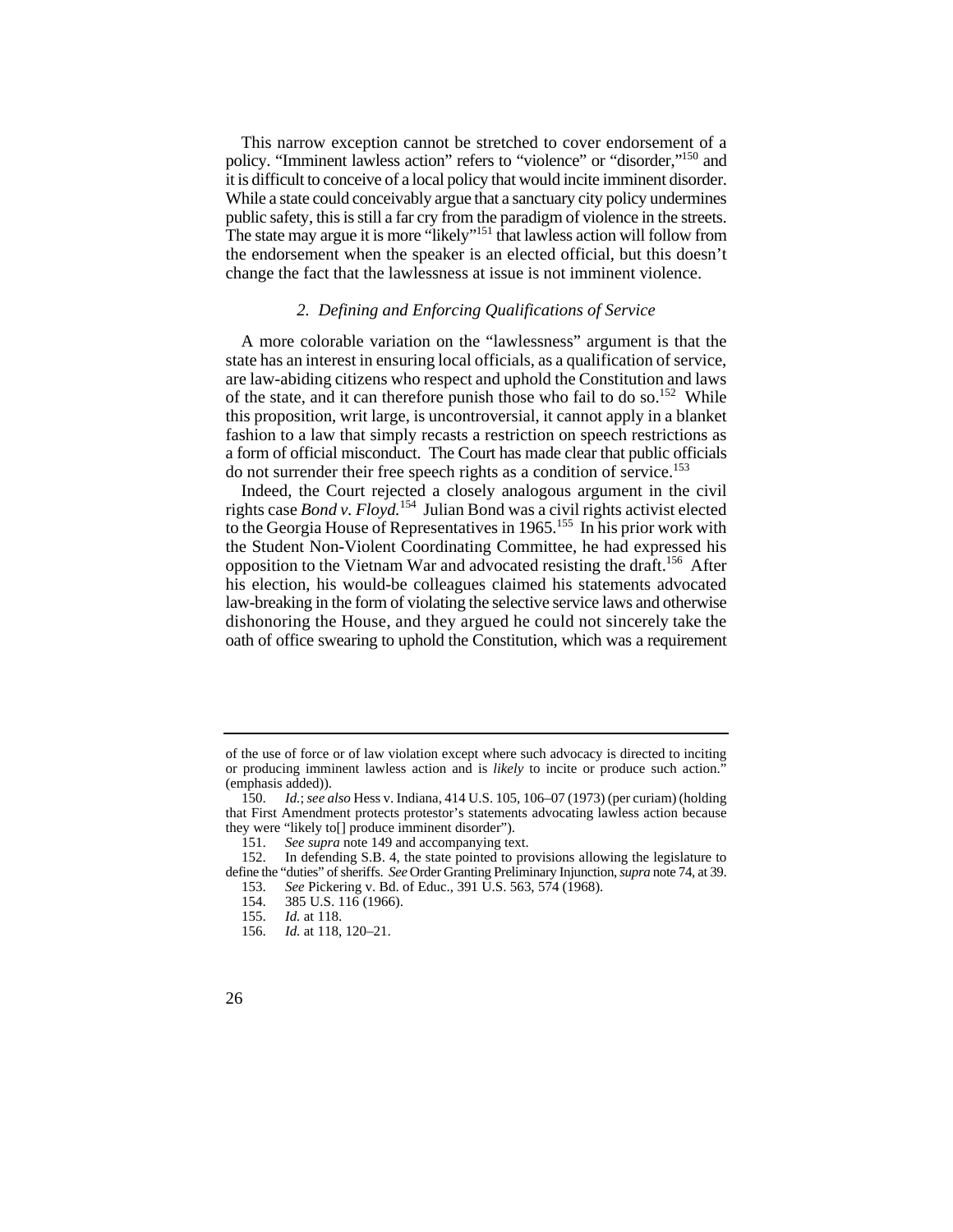to be seated as a legislator.<sup>157</sup> The clerk refused to give him the oath, so Bond could not be seated.<sup>158</sup> He brought a First Amendment suit.<sup>159</sup>

 based on a legislator's statements regarding public policy, whether the The state argued that the Georgia Constitution provides qualifications for office—such as not being convicted of a crime of moral turpitude—and also provides that members can be removed, including for undefined "misconduct."<sup>160</sup> Thus, they argued, the legislature has the authority to determine a legislator is unqualified.161 This includes the authority to determine, legislator can sincerely swear to uphold the Constitution.<sup>162</sup>

 dodging.164 The state did not argue that it could prevent citizens from The Court held that the refusal to allow Bond to take the oath of office violates the First Amendment, because "[s]uch a power could be utilized to restrict the right of legislators to dissent from national or state policy or that of a majority of their colleagues under the guise of judging their loyalty to the Constitution."163 The Court also rejected the legislature's argument that their actions were justified by Bond's alleged advocacy for draftadvocating against the draft, but argued instead that it could "apply a stricter standard to its legislators," a premise the Court expressly rejected.<sup>165</sup> Citing the principle that the "central commitment of the First Amendment," is that "debate on public issues should be uninhibited, robust, and wide-open,"<sup>166</sup> the Court observed

 by extending more protection to citizen-critics than to legislators. Legislators have an [t]he interest of the public in hearing all sides of a public issue is hardly advanced obligation to take positions on controversial political questions so that their constituents can be fully informed by them, and be better able to assess their qualifications for office; also so they may be represented in governmental debates by the person they have elected to represent them.167

161. *Id.* at 130.

164. *Id.* at 132–33.

 <sup>157.</sup> *Id.* at 123.

 158. *Id.* The U.S. Constitution requires state legislators to swear to uphold the Constitution. U.S. CONST. art. VI, cl. 3. U.S. CONST. art. VI. cl. 3.

<sup>159.</sup> *Bond*, 385 U.S. at 125–26.<br>160. *Id.* at 128–29.

*Id.* at 128-29.

<sup>162.</sup> *Id.* 

<sup>163.</sup> *Id.* at 132.

<sup>165.</sup> *Id.* 

<sup>166.</sup> *Id.* at 136 (citing N.Y. Times v. Sullivan, 376 U.S. 254, 270 (1964)).

<sup>167.</sup> *Id.* at 136–37.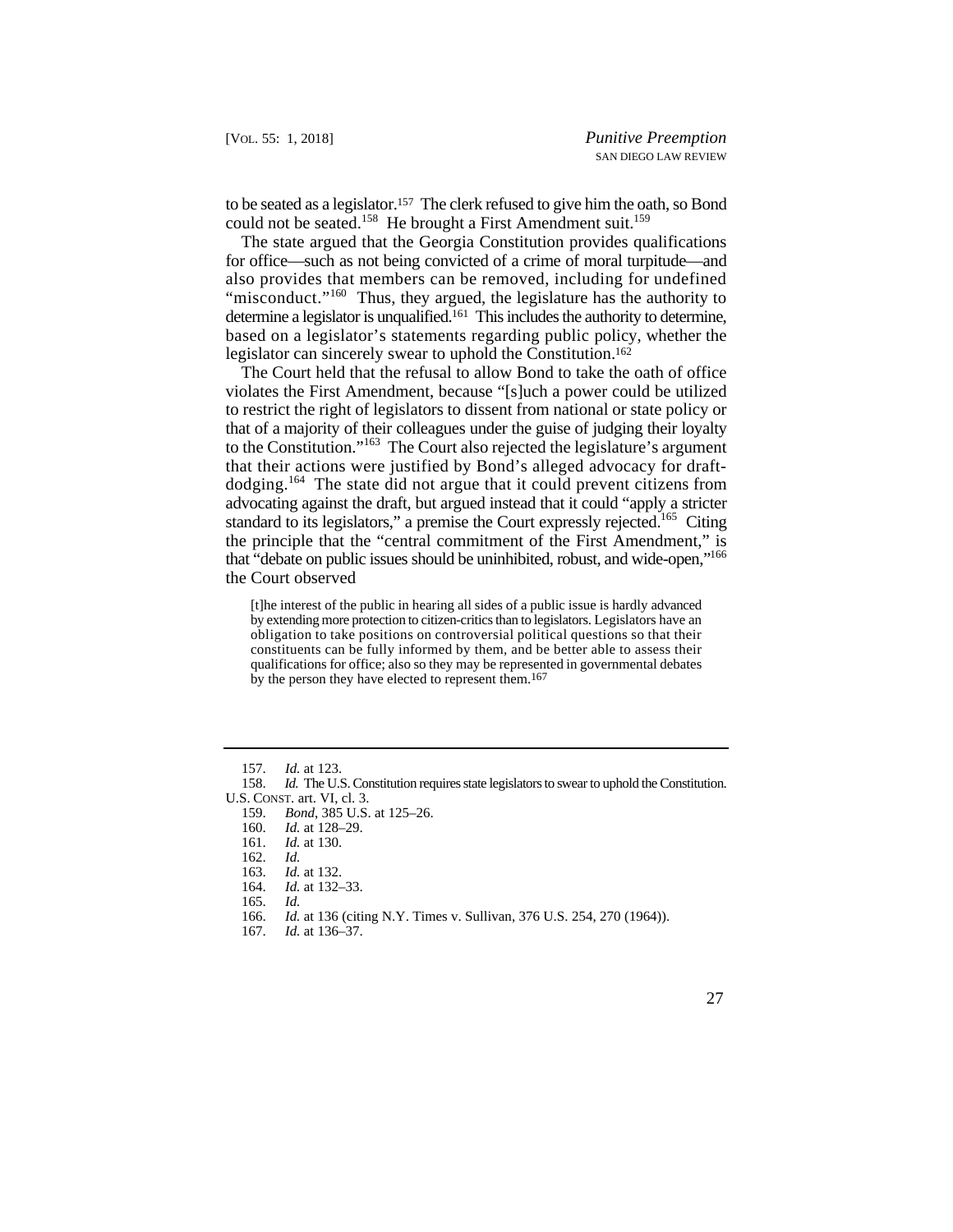*Bond* therefore supports an argument that a state cannot restrict speech through a claimed enforcement of qualifications of office. More broadly, it also recognized the unique value of speech by elected officials, noting "[t]he manifest function of the First Amendment in a representative government requires that legislators be given the widest latitude to express their views on issues of policy"168—both so the electorate can be fully informed and so the legislators can represent the people they were put into office to represent. This latter principle provides support for the argument, discussed below, that lawmaking merits First Amendment protection.

## *3. Government Employee Speech*

 Under the doctrine of unconstitutional conditions, the state may not deny a benefit, such as employment, on a basis that infringes constitutionally protected interests—"especially" freedom of speech.169 However, the Court has also recognized that the government may restrict the speech of its employees "made pursuant to the employee's official duties." $170$  A state may therefore argue—as Texas did in defending S.B.  $4^{171}$ —that because local governments are, legally speaking, administrative subunits of the state, the state may restrict the speech of their officials under the doctrine allowing the government to restrict the speech of its employees.<sup>172</sup>

and may not—in the case of volunteer legislators—be employees at all. $^{173}$ policymaking processes, and they are paid from city, not state, funds.<sup>174</sup> concern in the model of a school employee writing a letter to the editor about The arguments against such as position are compelling. As a factual matter, local government officials are not usually employees of the state In Texas, for example, local government officials are elected pursuant to a city charter—their salaries are determined by the city charter or city However, even though the state is not acting as an employer, neither is the local official acting as the paradigm "citizen" speaking on a matter of public

<sup>168.</sup> *Id.* at 135–36.

<sup>169.</sup> Perry v. Sindermann, 408 U.S. 593, 597 (1972); *see also* Garcetti v. Ceballos, 547 U.S. 410, 413 (2006) ("It is well settled that 'a State cannot condition public employment on a basis that infringes the employee's constitutionally protected interest in freedom of expression.'" (quoting Connick v. Myers, 461 U.S. 138, 142 (1983))).

<sup>170.</sup> *Garcetti*, 547 U.S. at 413, 426.<br>171. *See* Order Granting Preliminary

 171. *See* Order Granting Preliminary Injunction, *supra* note 74, at 39.

<sup>172.</sup> *Garcetti*, 547 U.S. at 418–19.

<sup>173.</sup> *See* Order Granting Preliminary Injunction, *supra* note 74, at 39 (noting that although sheriffs' duties are defined by the legislature, sheriffs are elected by local voters and employed by counties).

<sup>174.</sup> *See, e.g.*, Randy Bear, *City Council Salaries: To Pay or Not To Pay*, RIVARD REP. (Nov. 24, 2013), https://therivardreport.com/city-council-salaries-to-pay-or-not-topay/ [https://perma.cc/48ND-4WH3].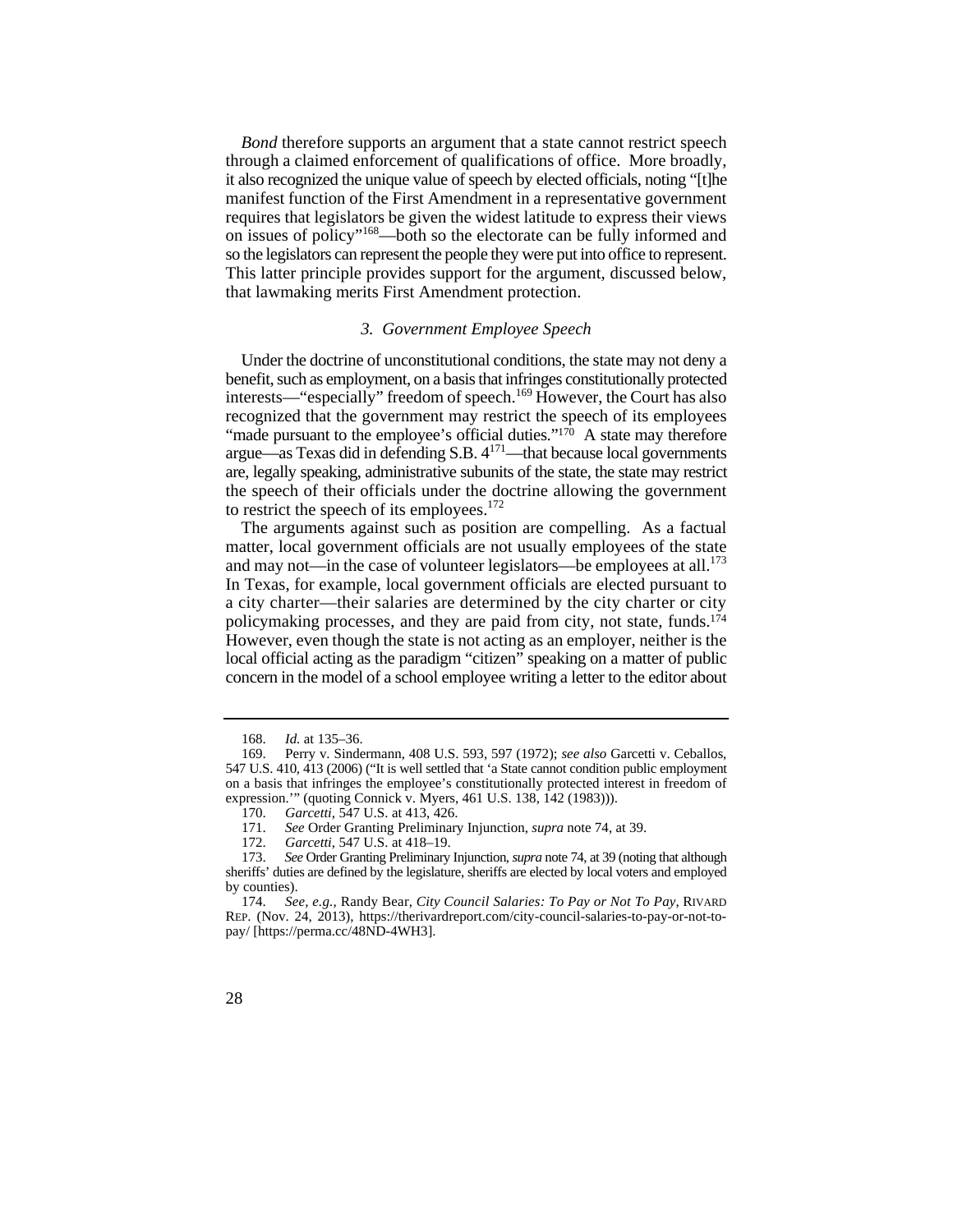an issue related to public education.175 But as *Bond* showed, elected officials' speech in their capacities as legislators is just as worthy of protection as that of the "citizen-critic."<sup>176</sup>

sovereign, not an employer, the employee speech doctrine was inapplicable.<sup>178</sup> of its employees comes into play "when it acts in its role as employer."<sup>179</sup> Moreover, the Court made clear that in order for the government speech at speech that has some potential to affect the entity's operations."<sup>180</sup> In stems from the operational exigencies that affect any employer—a set of interests official position.181 Thus, although an elected official's speech in an official In rejecting the state's "employee speech" defense of S.B. 4's "endorsement" policy, the district court noted that the employee speech doctrine turns on the role in which the state regulated.<sup>177</sup> Because the state was acting as a This reasoning is compelling, and is consistent with Supreme Court precedent, which establishes that the government's "broader discretion to restrict speech" doctrine to apply, "the restrictions [the government] imposes must be directed other words, the reason the state, as employer, can limit its employees' speech encompassing professionalism, consistency of message, or promotion of an capacity may in some sense be "speech that owes its existence to a public employee's professional responsibilities," restricting that speech does not "simply reflect[] the exercise of employer control over what the employer itself has commissioned or created."182 An elected official is not hired by the state to implement an official government policy; an official is a citizen who has been elected to represent a larger group of citizens in determining what official policy should be.<sup>183</sup>

<sup>175.</sup>  Pickering v. Bd. of Educ., 391 U.S. 563, 563, 568 (1968).

<sup>176.</sup>  Bond v. Floyd, 385 U.S. 116, 136–37 (1966).

<sup>177.</sup>  Order Granting Preliminary Injunction, *supra* note 74, at 34 & n.41, 39.

<sup>178.</sup>  *Id.* 

<sup>179.</sup>  Garcetti v. Ceballos, 547 U.S. 410, 418 (2006).

<sup>180.</sup>  *Id.*

 may need to control employee speech). *See generally* Matt Wolfe, *Does the First Amendment Protect Testimony by Public Employees?*, 77 U. CHI. L. REV. 1473 (2010) (discussing post- 181. *Id.* at 422–23 (explaining operational reasons why the government, as employer, *Garcetti* case law).

<sup>182.</sup> *Garcetti*, 547 U.S. at 421–22.

 like schools, the military, and prisons. *Id.* Although a local government needs to be 183. Even further afield is the "narrow class of speech restrictions . . . based on an interest in allowing governmental entities to perform their functions." Citizens United v. Fed. Election Comm'n, 558 U.S. 310, 341 (2010). Under this line of cases, the Court has held that the government has more leeway to control speech in authoritarian environments able to "perform their functions," this line of cases is simply not analogous. *Id.* ("These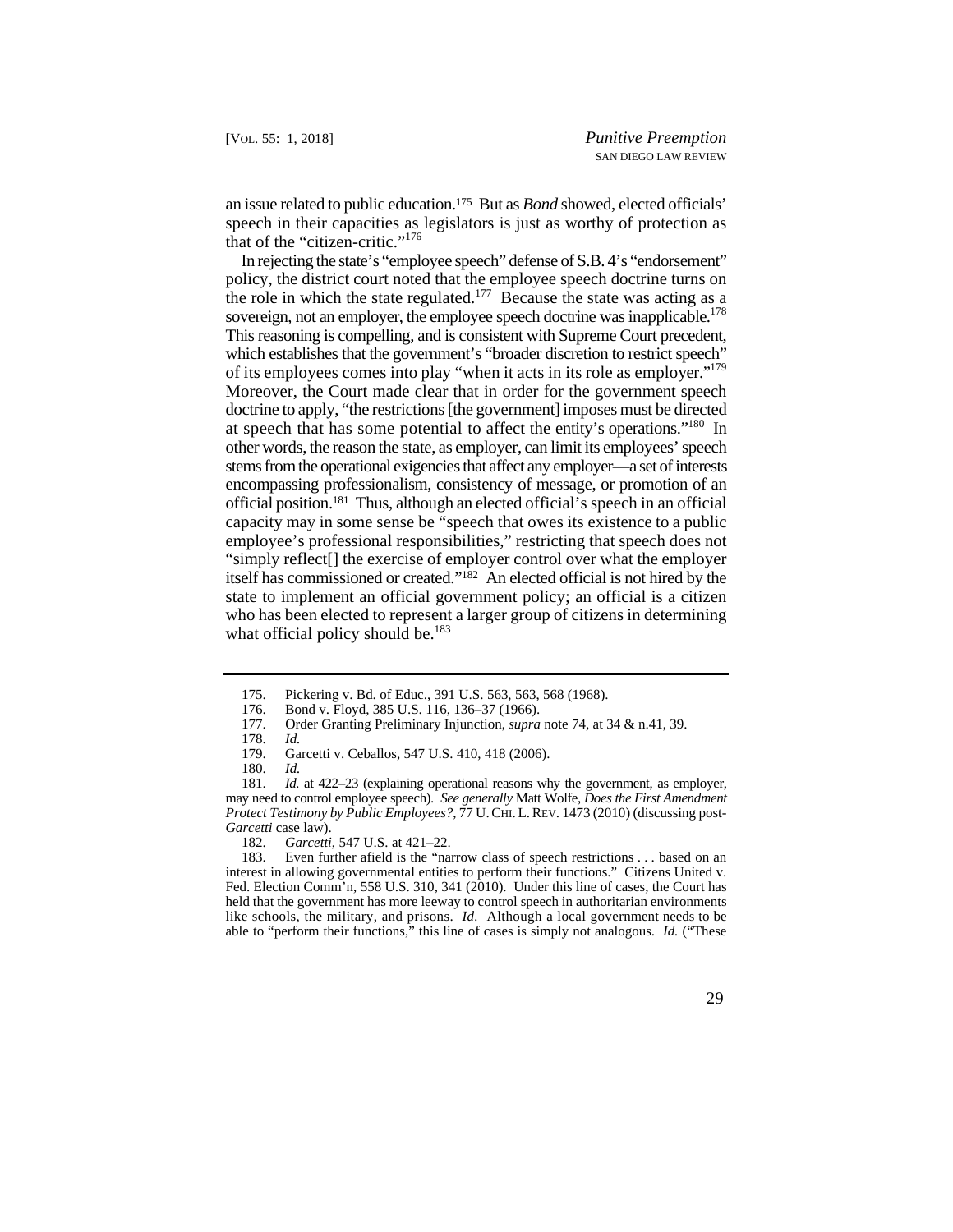In sum, states will likely have a difficult time justifying a limit on local officials*'* speech as government employee speech or under its interest in ensuring that officeholders are law-abiding citizens. The First Amendment arguments against laws that burden "expressive" official actions, such as statements or resolutions endorsing a policy, are therefore strong.

#### *B. Burdens on Lawmaking*

 when they burden the passage of laws that may be held preempted. Because States may also violate the free speech clause of the First Amendment lawmaking implicates a number of different speakers and kinds of expression, the starting point of this argument is identifying the speech burdened by punitive preemption. Although the First Amendment protects more than just "speech,"184 analytic precision is necessary to sustain the novel argument that lawmaking can merit protection.

After identifying the nature of the speech burdened by limitations on lawmaking, this Section explores the strands of First Amendment doctrine offering grounds for protection of that speech. As discussed in Part I, a key point is that cities and states can legitimately disagree over whether the passage of a given law is within the city's powers. Although the legislature of a state that comes out on the losing side of a preemption lawsuit may go back and pass a law that more clearly expresses its preemptive intent, the state's ability to do so may be limited by the state's constitution. Thus, local lawmaking is both a statement about a substantive policy and a statement about the city's authority to pass the law.

#### *1. Lawmaking and Expression*

The passage of a municipal ordinance involves a number of speakers and kinds of speech. For example, a business group may bring a policy proposal to a local official's attention, and the official may have the proposal placed

precedents stand only for the proposition that there are certain governmental functions that cannot operate without some restrictions on particular kinds of speech. By contrast, it is inherent in the nature of the political process that voters must be free to obtain information from diverse sources in order to determine how to cast their votes.").

 Bhagwat, *The Democratic First Amendment*, 110 NW. U. L. REV. 1097 (2016) (discussing 74 UMKC L. REV. 799 (2006) (discussing information-gathering as a protected right). 184. *See* Stanley v. Georgia, 394 U.S. 557, 564 (1969) (explaining that the First Amendment protects "the right to receive information and ideas"). *See generally* Ashutosh the rights protected under the First Amendment, including speech, religion, petition, and assembly). As previously noted, this Article is concerned with the free speech clause; Mark Jonathan Blitz, *Constitutional Safeguards for Silent Experiments in Living: Libraries, the Right To Read, and a First Amendment Theory for an Unaccompanied Right To Receive Information*,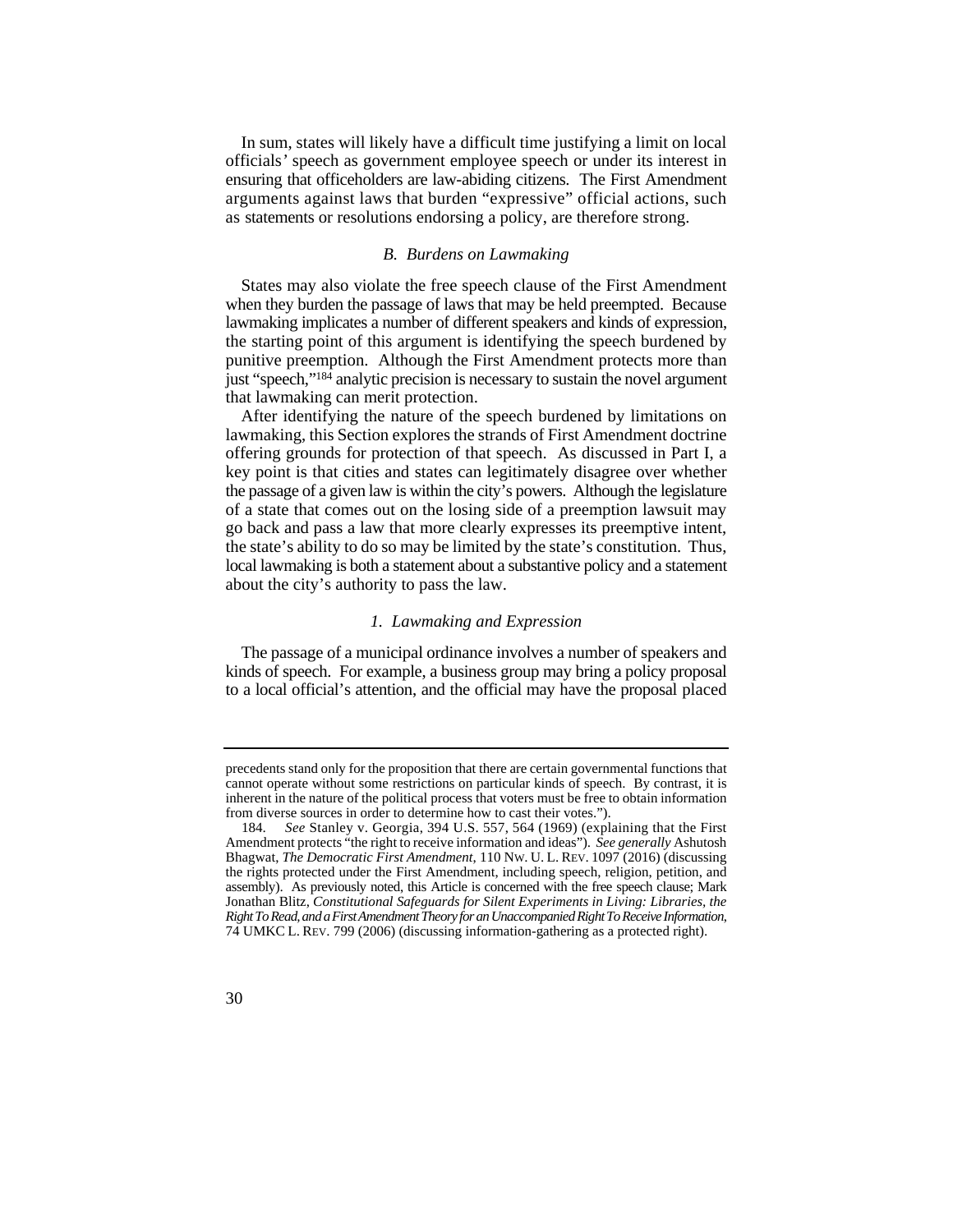ordinance is written, usually in whole or in part by municipal employees. The ordinance is debated in a public setting, such as a city council meeting, on the city council agenda for public presentation and comment.185 The public may also be invited to submit written comments,186 and the media may cover the proposal, generating more speech. At some point, a draft in which the public may again be invited to share their views. Finally, the city council votes, and elected officials communicate their ayes and nays through a voice vote or some other communicative act, such as pushing a button. The draft ordinance is now a law, the text of which will be incorporated in the municipal code.

categories of speech that may be burdened by punitive preemption laws: These various forms of expression can be divided into at least three the text that constitutes the law, the public debate and discussion surrounding whether the law should be passed, and the officials' votes in favor of passing the law. This Section explores the challenges to conceiving of any of these categories, on their own, as protected speech burdened by punitive preemption on their own. It nevertheless concludes that punitive preemption burdens protected speech because limitations on lawmakers' ability to vote on subjects favored by their constituents necessarily burdens the core political speech of the local electorate—speech at the heart of the First Amendment's protection.

## *a. The Law Itself*

Although this Article does not argue that the law is itself protected speech, it is helpful to take a moment to explain the challenges in the way of such an argument, if for no other reason than to clarify what this Article is *not* arguing. Certainly, the text of the law—the enacted ordinance that becomes part of the city code—would appear to be speech. But if the law is speech, whose speech is it? Although a local law is, in a very real sense, an expression of its citizens' policy preferences, the entity that "speaks" those preferences through the text of the law is the municipal corporation.

<sup>185.</sup> *See, e.g*., *City of Austin Economic Development Proposal for National Instruments Corporation – Notice of Public Comment Period and City Council Meetings*, AUSTINTEXAS.GOV, http://austintexas.gov/page/city-austin-economic-development-proposal-nationalinstruments-corporation-notice-public-comment-period-and-city-council-meetings [https:// perma.cc/SB6N-ABMN] (describing the policymaking process involving a public comment period, a city council informational presentation, and a final vote at a subsequent meeting). 186. *Id.*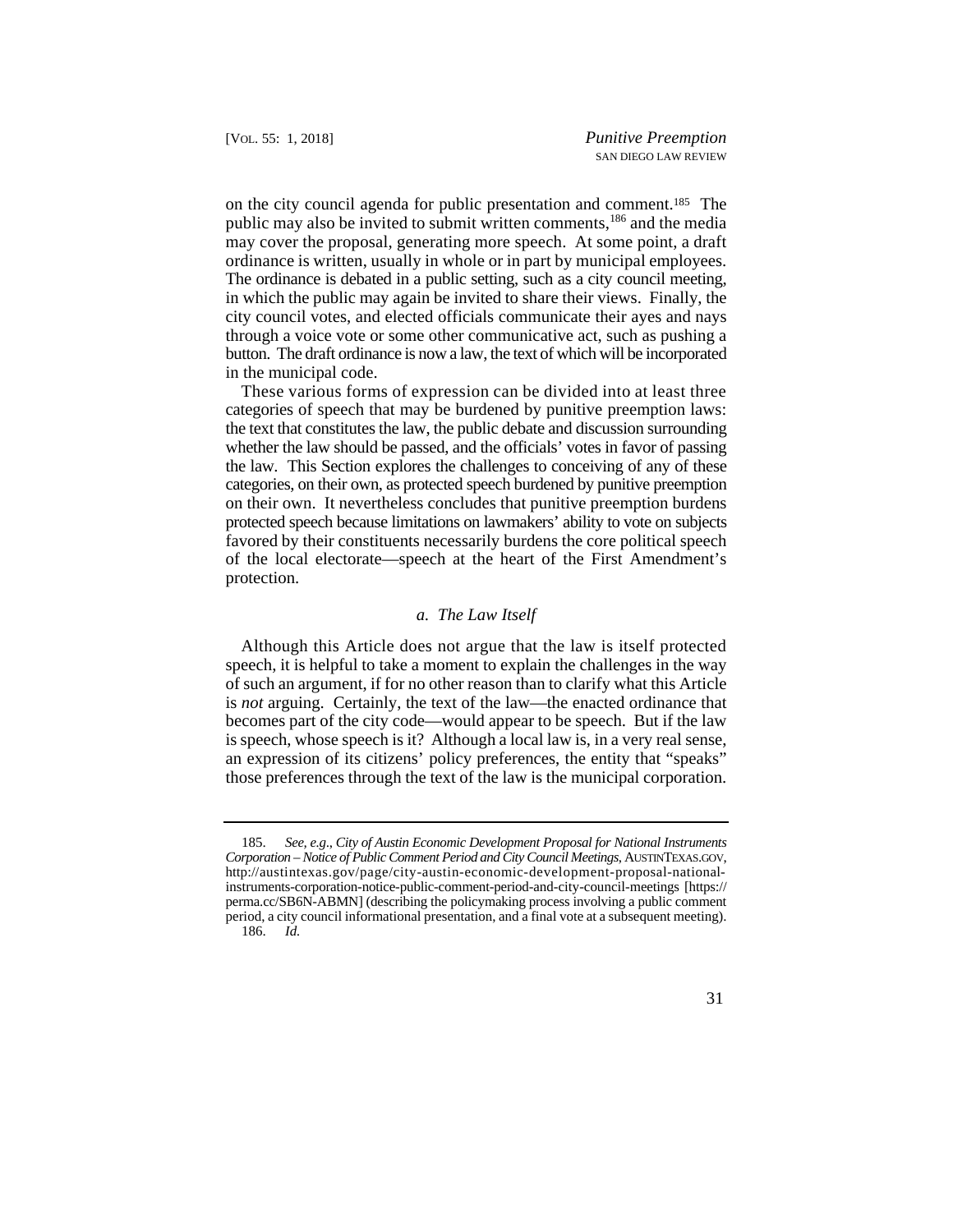would suggest that a municipal corporation could have free speech rights.<sup>187</sup> that First Amendment limitations, such as viewpoint neutrality, do not to do so, because the practical implication of conceptualizing a law This fact is not necessarily dispositive to a free speech inquiry. The Court's conceptualization, in *Citizens United v. Federal Election Commission*, of a corporation as an association of citizens organized in corporate form However, a municipal corporation is also *government*. This may seem to heighten the argument that a law is speech, given that the speech emerged from a democratic policymaking process. But while the Court has recognized apply when the government is the speaker,<sup>188</sup> it also has never held that government speech enjoys First Amendment *protections*. Nor is it likely as protected speech is that "virtually every *regulatory* act of government could be transformed into an act of government expression, and then sheltered from attack under the shield of the First Amendment."189

An additional problem for conceptualizing the enacted law as speech that merits protection comes from the doctrine that cities are administrative subunits of the state.<sup>190</sup> Under the state creature doctrine, a state law limiting official city "speech" could be conceived of as a state limiting its *own* speech, which a state would seem to be allowed to do under the government speech doctrine.191

 factors, such as "direct state control" that do not apply cleanly to the official actions of municipal corporations whose very purpose is to implement On the other hand, there are arguments to be made against applying the government speech doctrine to state restrictions of the speech of municipal corporations. For example, in determining whether expression falls under the "government speech" doctrine, the Court has considered a number of

 that political speech of corporations or other associations should be treated differently under the 187. *Citizens United*, 558 U.S. at 343, 356 ("Corporations and other associations, like individuals, contribute to the discussion, debate, and the dissemination of information and ideas that the First Amendment seeks to foster. The Court has thus rejected the argument First Amendment simply because such associations are not natural persons." (citations omitted)); see also id. at 392 (Scalia, J., concurring) ("[T]he individual person's right to speak includes the right to speak *in association with other individual persons*.").

<sup>188.</sup> *See generally* Gey, *supra* note 145 (describing and criticizing the Court's government speech doctrine).

<sup>189.</sup> *See* Randall P. Bezanson & William G. Buss, *The Many Faces of Government Speech*, 86 IOWA L. REV. 1377, 1442 (2001).

<sup>190.</sup> *See supra* notes 1–2.

 speech doctrine is grounded in the premise that the government could not function if it had 191. *See* Pleasant Grove City v. Summum, 555 U.S. 460, 467 (2009). The government to be viewpoint neutral in its own speech, as the government necessarily must take positions in order to govern. *Id.* at 468. Note that this is a distinct issue from the government employee doctrine discussed above, which concerns the circumstances under which the state can limit its *employees'* speech.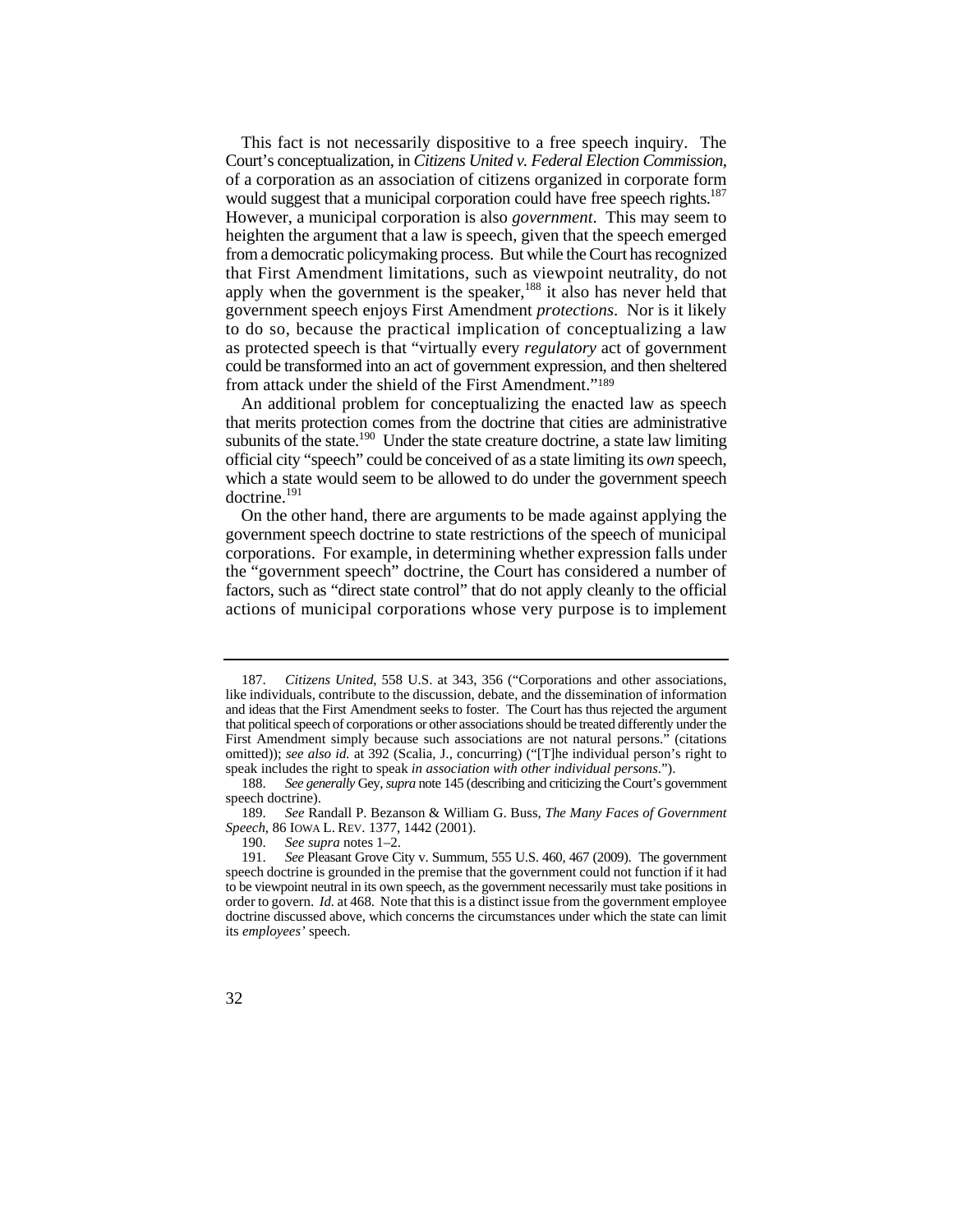suggest that a genuine First Amendment issue would be presented."<sup>194</sup> While this hypothetical has some similarities to the issues presented in this Article, diverse local policies.<sup>192</sup> Indeed, a small number of courts have suggested that municipalities may enjoy free speech rights.<sup>193</sup> For example, writing for the Seventh Circuit, Judge Posner suggested "if federal law imposed a fine on municipalities that passed resolutions condemning abortion, one might it does not implicate the significant problem that cities are conceived of as creatures of the state, not the federal government.

An argument may therefore exist that municipal corporations enjoy free speech rights against state restriction. However, given the challenges facing such an argument, this Article will instead focus on the protections that may exist for lawmakers and the public that participates in the policymaking process.

## *b. Public Debate*

A second kind of speech that is burdened by punitive preemption is the advocacy, protest, and debate by citizens and lawmakers that precede the passage of a local law. As observed above, a key principle underlying the First Amendment is that "debate on public issues should be uninhibited,

 192. *See* Walker v. Tex. Div., Sons of Confederate Veterans, Inc., 135 S. Ct. 2239, long been used by the state to convey state messages, they are closely identified in the doctrine is based on the premise that the government needs to be able to express a viewpoint and incoherently." *Id.* A similar claim could be made to the enactments of local governments. 2249 (2015) (identifying specialty license plates as government speech because they have public mind with the state, and the state maintained "direct control over the messages," the latter of which, at a minimum, does not apply to city speech). The government speech in order to govern. In holding that trademarks are not government speech in *Matal v. Tam*, the Court found it significant that the trademarks were not an expression of a government policy. 137 S. Ct. 1744, 1758 (2017). If they were, the government would be "babbling prodigiously The Court in *Matal* also warned that because the doctrine could be used to "muffle the expression of disfavored viewpoints" by finding a way to cast private speech as government, courts must "exercise great caution before extending our government-speech precedents." *Id.* 

 193. *See* David Fagundes, *State Actors as First Amendment Speakers*, 100 NW. U. L. REV. 1637, 1643 nn.24–32 (2006) (collecting cases in which courts have recognized that municipal corporations may have First Amendment rights). *But see* Creek v. Village of Westhaven, 80 F.3d 186, 192–93 (7th Cir. 1996) (collecting cases in which courts have rejected arguments that municipalities have free speech rights).

<sup>194.</sup> *Creek*, 80 F.3d at 193.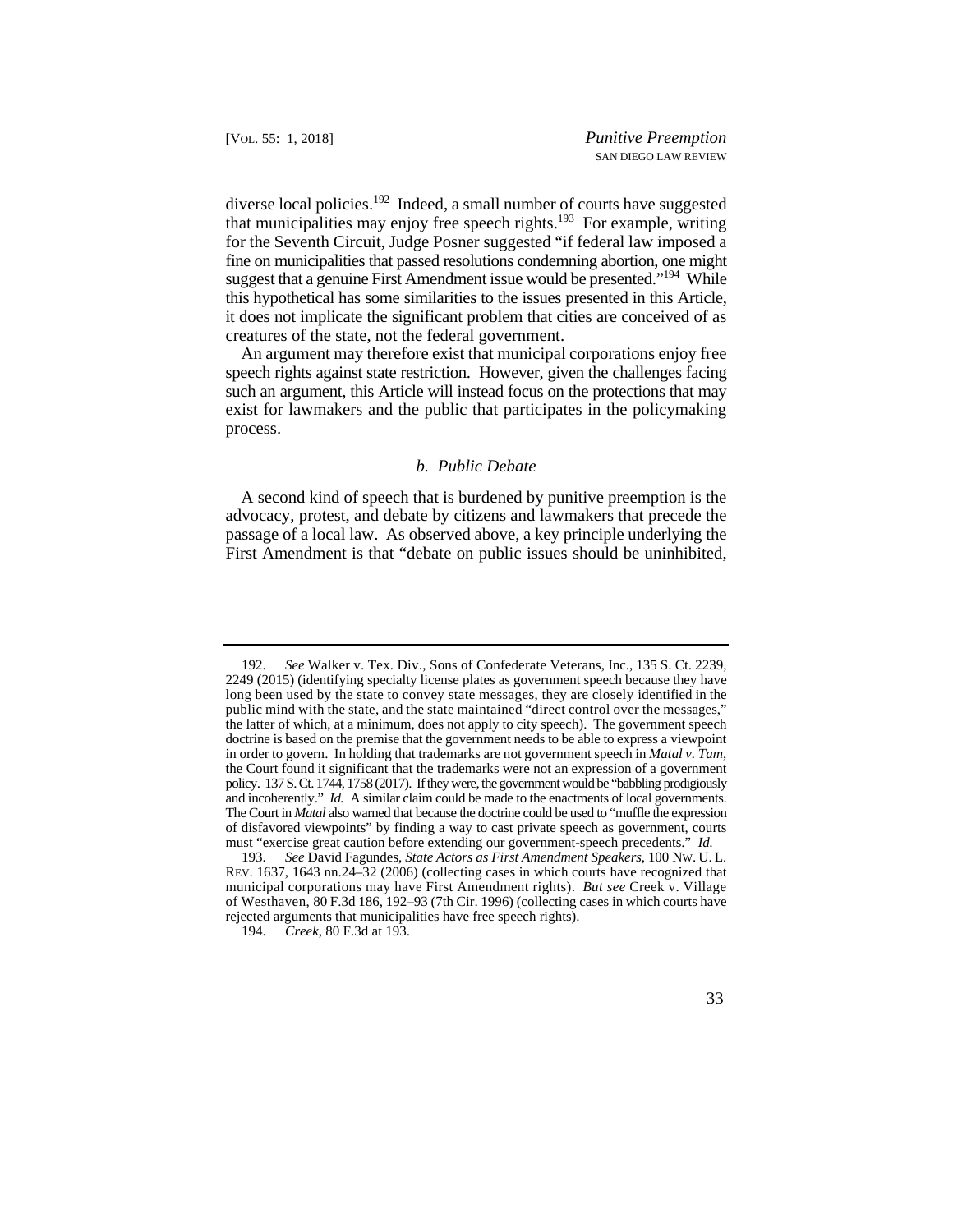robust, and wide-open,"195 and the citizen speech involved in passing a law is nothing if not core political speech.<sup>196</sup>

It is also speech that is qualitatively different from public debate surrounding a policy in the abstract because the law, if passed, will impose real restrictions on the speaker. This context makes the expression of one who speaks in support of, for example, banning plastic bags in her jurisdiction in a public hearing the day of the city council vote on the draft ordinance meaningfully different from speech expressing general support for bag bans at any other time. Likewise, the lawmaking process also requires the scope of a possible ordinance to be considered and debated in significant detail, forcing lawmakers and advocates to confront, discuss, and address hard trade-offs and negative side effects.

 to the ordinance, who may not otherwise find themselves motivated to pass with far greater attention than it would abstract advocacy of a policy a greater chance of attracting the attention of other cities or even a nationwide Passing a law also inspires a greater *quantity* of speech. The possibility that the city may pass an ordinance will likely bring out speakers in opposition participate in the debate without the immediate threat of its passage. The media will certainly cover the debate regarding an ordinance that may actually disconnected to any concrete policy initiative. The passage of a law also has audience, particularly when the city and state disagree over whether the state can preempt the city law.

 may be violated by laws that "necessarily reduce[] the quantity of expression by restricting the number of issues discussed, the depth of their exploration, petition-gatherers to help get a citizen referendum on the statewide ballot.<sup>199</sup> the realm of political speech, the Court's precedents make clear that it offends Burdens on local lawmaking thus indirectly burden the unique form of public debate that precedes the passage of a law. The Court has repeatedly recognized that "[l]aws enacted to control or suppress speech may operate at different points in the speech process,"197 such that free speech rights and the size of the audience reached."198 For example, in *Meyer v. Grant*, discussed further below, the Court invalidated restrictions on the use of paid The restriction was held invalid, even though it was not a direct restriction on speech, because the procedural restriction was likely to reduce the amount of speech on topics the policy advocates wanted to discuss.200 Even outside

<sup>195.</sup> N.Y. Times v. Sullivan, 376 U.S. 254, 270 (1964).

<sup>196.</sup> Meyer v. Grant, 486 U.S. 414, 422 (1988) (defining core political speech as "interactive communication concerning political change" (citing Schaumburg v. Citizens for a Better Env't, 444 U.S. 620, 632 (1980))).

<sup>197.</sup> Citizens United v. Fed. Election Comm'n, 558 U.S. 310, 336 (2010).

<sup>198.</sup> *Id.* at 339 (quoting Buckley v. Valeo, 424 U.S. 1, 19 (1976) (per curiam)).

<sup>486</sup> U.S. at 414.

<sup>200.</sup> *Id.*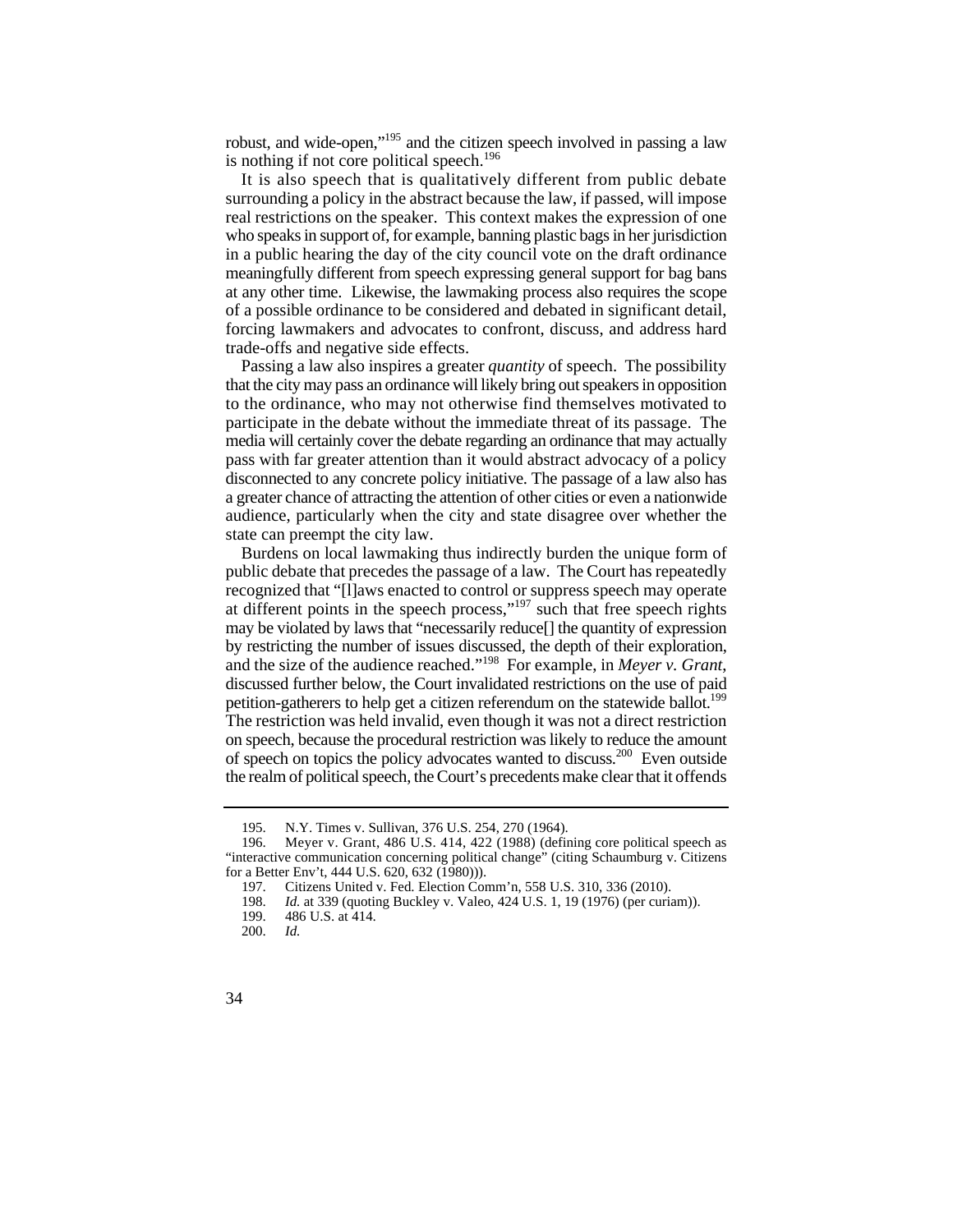the First Amendment to take actions that prevent or deter speech from happening in the first place.<sup>201</sup> Thus, even without restricting public debate, punitive preemption burdens public debate by restricting the topics discussed, the depth of their exploration, and the size of the audience reached.

## *c. The Lawmaker's Vote*

 The third category of speech that may be burdened by punitive preemption is the local official's act<sup>202</sup> of voting on the law.<sup>203</sup> The question of whether a vote can be speech is a complicated one. As a starting point, a lawmaker's vote certainly involves expression of a political viewpoint that the proposed has the authority to pass the ordinance—i.e., it is not preempted). And ordinance is good policy supported by the voting public and that the city just as public debate in the context of lawmaking is qualitatively different from advocacy in support of a policy in the abstract, a lawmakers' vote sends a different and more powerful message than other kinds of expression. It is akin to special nature, recognized in the Court's cases considering associational rights, of group speech that—*because* it is group speech conveys a different and often more powerful message than speech by individuals.204 This is not to say that a lawmaker's vote is an exercise of

204. NAACP v. Alabama *ex rel.* Patterson, 357 U.S. 449, 460 (1958) ("Effective advocacy of both public and private points of view, particularly controversial ones, is undeniably

 201. *See, e.g.*, Simon & Schuster, Inc. v. N.Y. State Crime Victims Bd., 502 U.S. selling the tales of their criminal activity because it offends the First Amendment to create 105, 116 (1991) (invalidating law that prohibited a person from keeping the profits of a disincentive to speaking).

 because the communication allegedly integral to the conduct is itself thought to be harmful"). Under O'Brien, restrictions on conduct that involves both "speech" and "nonspeech" elements can be sustained if they "further[ ] an important or substantial governmental interest" to the furtherance of that interest." *Id.* at 377. But punitive preemption is hardly content-202. Even though a vote may be an act (e.g., pushing a button or making a gesture) rather than speech (saying 'aye' or 'nay'), the Court has in recent years demonstrated a great willingness to recognize speech-facilitating conduct as speech. *See Citizens United*, 558 U.S. at 336–37. Voting is also a poor fit for the "expressive conduct" doctrine under *United States v. O'Brien*, 391 U.S. 367, 376, 382 (1968) (stating that the case before it was one "where the alleged governmental interest in regulating conduct arises in some measure that is "unrelated to the suppression of free expression and . . . is no greater than is essential neutral, because the state is not burdening voting *in general*; it is burdening voting based on the subject being voted upon.

 The focus of this Section is the act of passing the law, as distinct from any advocacy or 203. A local official can also be a speaker advocating for a law's passage whose speech falls into the category of "public debate" described above. *See supra* Section IV(B)(1)(b). explanation the lawmaker provides in addition to his vote.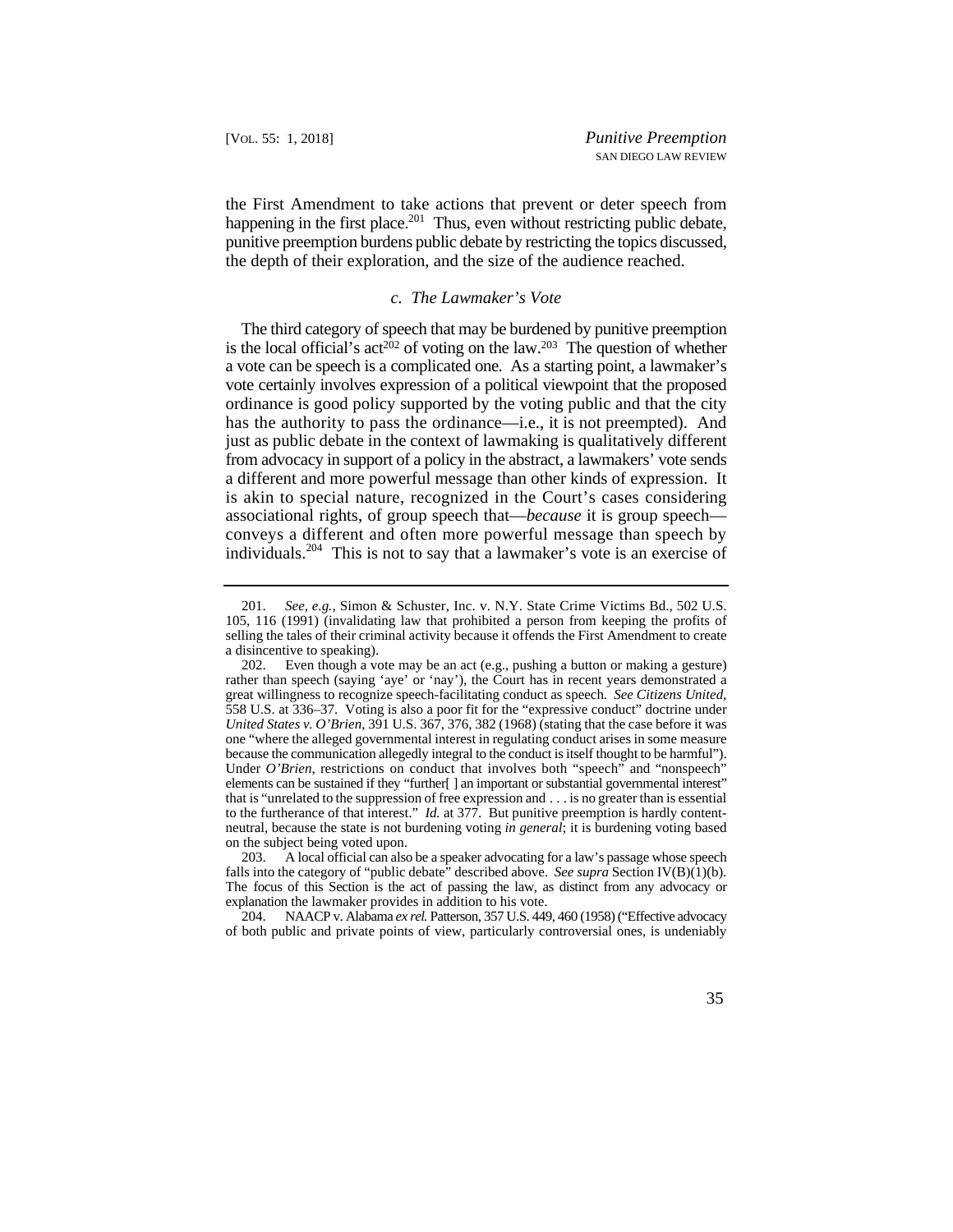associational rights, but rather that, like group messages, a vote conveys a unique message that cannot be conveyed any other way.

But even if a lawmaker's vote conveys a message, this does not necessarily mean it is expressive activity recognized by the First Amendment. Certainly, the Court has recognized that when a *citizen* casts a vote in the electoral process, the citizen expresses a political viewpoint.<sup>205</sup> The Court has also held that other forms of political participation, such as signing a petition to place a referendum before voters, implicate First Amendment rights.<sup>206</sup>

 casting a vote. *Carrigan* involved a First Amendment challenge by a local longtime campaign manager, in violation of state conflict-of-interest laws.<sup>208</sup> The Court rejected the challenge. Although it relied in large part on the However, the Court has expressly distinguished a citizen's vote from that of a lawmaker, holding in *Nevada Commission on Ethics v. Carrigan*<sup>207</sup> that a legislator does not have a personal free speech right in the act of lawmaker who had been censured by a state ethics commission because he voted in favor of a hotel-casino project that would financially benefit his long tradition of conflict-of-interest laws dating back to the founding era,209 it also justified that tradition on the grounds that a lawmaker has no

 speech clause because the right to speak includes the right to speak as part of a group because of the unique message thereby conveyed. *See* Bhagwat, *supra* note 184, at 1116 56 WM. & MARY L. REV. 1159, 1177–80 (2015) (criticizing the collapsing of speech and enhanced by group association . . . ." (citations omitted)). Indeed, the text of the First Amendment does not mention freedom of association; that right flows in part from the free (explaining that a message conveyed by a group is qualitatively different than a message conveyed by an individual); *see also* John D. Inazu, *The First Amendment's Public Forum*, associational rights in certain Court precedents).

 205. Burdick v. Takushi, 504 U.S. 428, 438 (1992) (recognizing that voting involves KAN. J.L. & PUB. POL'Y 377, 380 (2015) ("Although the Supreme Court has not definitively addressed the issue, it is reasonable to assume that the act of casting a vote is a form of "expressive activity at the polls"); *see also* Richard E. Levy, *The Nonpartisanship Principle*, 25 speech.").

 [T]he expression of a political view implicates a First Amendment right."). *Reed* demonstrates concurring opinions, at least one of which was joined by each justice, except Chief Justice Roberts, who authored the Court's opinion, as well as a dissent from Justice Thomas. *Id.* at 190, 202, 212, 215 (Sotomayor, J., concurring), 219, 228 (Scalia, J., concurring). 206. Doe v. Reed, 561 U.S. 186, 194–95 (2010) ("An individual expresses a view on a political matter when he signs a petition under Washington's referendum procedure. . . . the difficulty the Court has balancing the expressive component of participation in electoral policies with the legitimate state interest in regulating electoral processes: it generated five

<sup>207.</sup> Nev. Comm'n on Ethics v. Carrigan, 564 U.S. 117, 126 (2001); *see also Reed*, 561 U.S. at 221–22 (Scalia, J., concurring) (reasoning that signing a referendum is a legislative act that does not merit First Amendment protection).

 influence a lawmaker's vote. *See id.* at 126. 208. *Carrigan*, 564 U.S. at 120. The Court, in an opinion written by Justice Scalia, also scoffed at the idea that a vote conveys a message, given that a wide range of factors may

<sup>209.</sup> *Id.* at 122–23.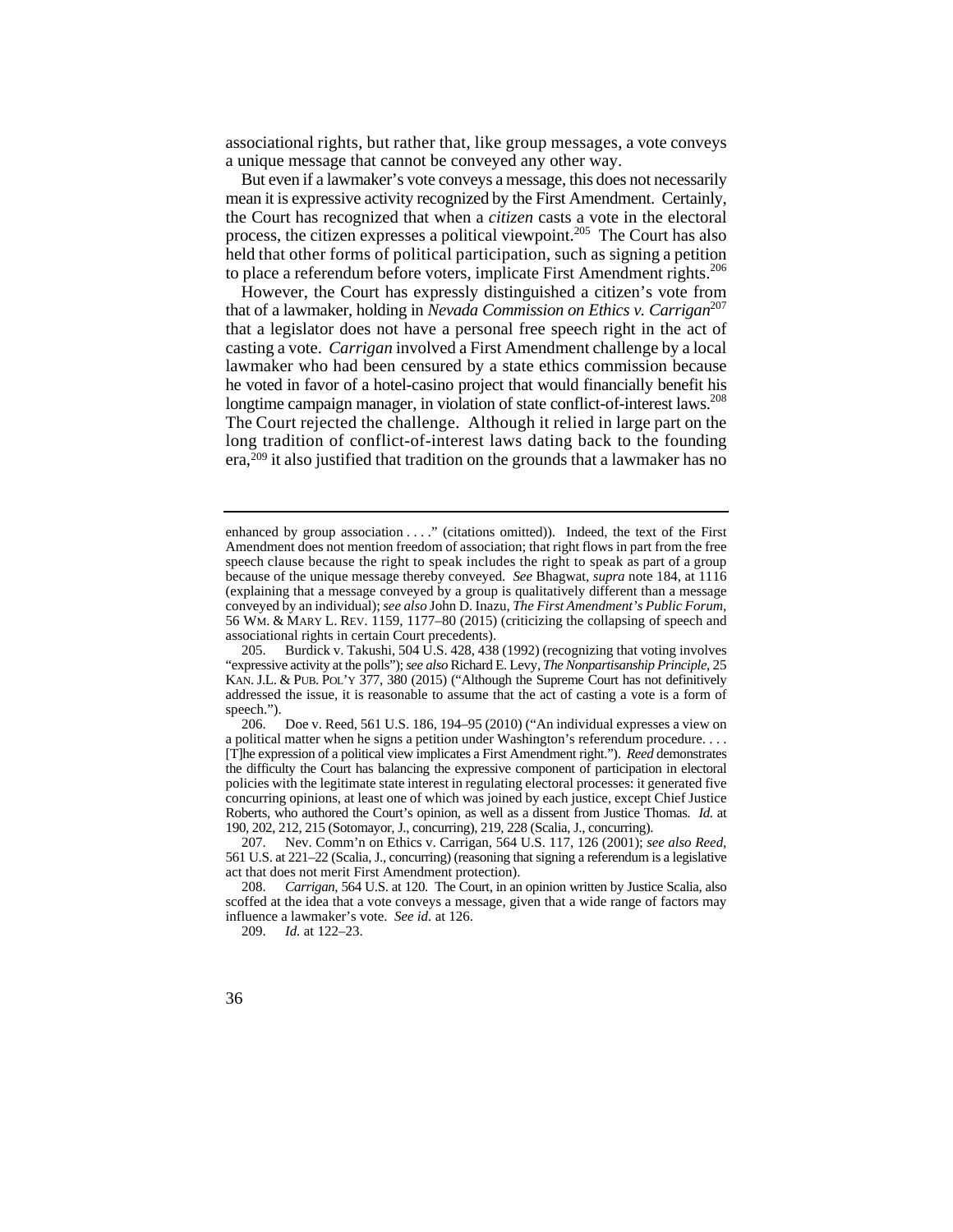*personal* right in a vote.<sup>210</sup> A legislator's vote, the Court reasoned, is not the legislator's personal speech, but rather a "commitment of his apportioned share of the legislature's power," which "belongs to the people."211

ties to a community of advocates sharing a particular political outlook.<sup>212</sup> right to cast a vote, limitations on the topics that a lawmaker can vote on may the voters who elected that official to represent their interests. This argument Although *Carrigan* appears to present a challenge to First Amendment protections for local lawmaking, the holding that a lawmaker has no personal right to vote on a proposal for which he has a personal conflict is distinguishable in important respects from a situation in which limitations on a lawmaker's vote interfere with local democratic processes. Justice Kennedy recognized this distinction in his concurring opinion in *Carrigan*. The specific source of Kennedy's concern was that the text of the statute—which prohibited voting on matters in which the lawmaker's independence was affected by "[h]is commitment in a private capacity to the interests of others"—could be read to prohibit votes by a legislator that were influenced by the legislator's As Justice Kennedy explained, voting on policies favored by supporters, including supporters with whom a lawmaker may have personal connections because of a shared history of political activity, is precisely what lawmakers are supposed to  $\omega$ <sup>213</sup>. Thus, even if a lawmaker has no personal expressive be impermissible if those limitations burden the core political speech of was not at issue in, and therefore not foreclosed by, *Carrigan*. 214

Justice Kennedy's reasoning also expressly recognized the broader principle that limitations on lawmakers' votes have a "logical and inevitable burden

 <sup>210.</sup> *Id.* at 125–26.

 upon legislators' voting are not restrictions upon legislators' protected speech[.]" *Id.* at 126, 133 (Alito, J., concurring). Justice Alito took the position that "[v]oting has an expressive of a political view implicates a First Amendment right." *Id.* at 133–34; *Reed*, 561 U.S. at 211. *Id.* In concurrence, Justice Alito disagreed with the Court that "restrictions component in and of itself." *Id.* at 133. Alito also noted the Court's decision was difficult to square with its opinion in *Doe v. Reed*, in which the Court observed that "the expression  $\frac{195}{212}$ .

 212. *Carrigan*, 564 U.S. at 129–30 (Kennedy, J., concurring) (quoting NEV. REV. STAT. § 281A.420(2) (2007)).

<sup>213.</sup> *Id.* at 131–32 (Kennedy, J., concurring) ("[T]he Court has made it clear that 'the right of citizens to band together in promoting among the electorate candidates who espouse their political views' is among the First Amendment's most pressing concerns." (quoting Clingman v. Beaver, 544 U.S. 581, 586 (2005))).

<sup>214.</sup> *Carrigan* also observed that the conflict-of-interest law did not constitute viewpoint discrimination. *Id.* at 125.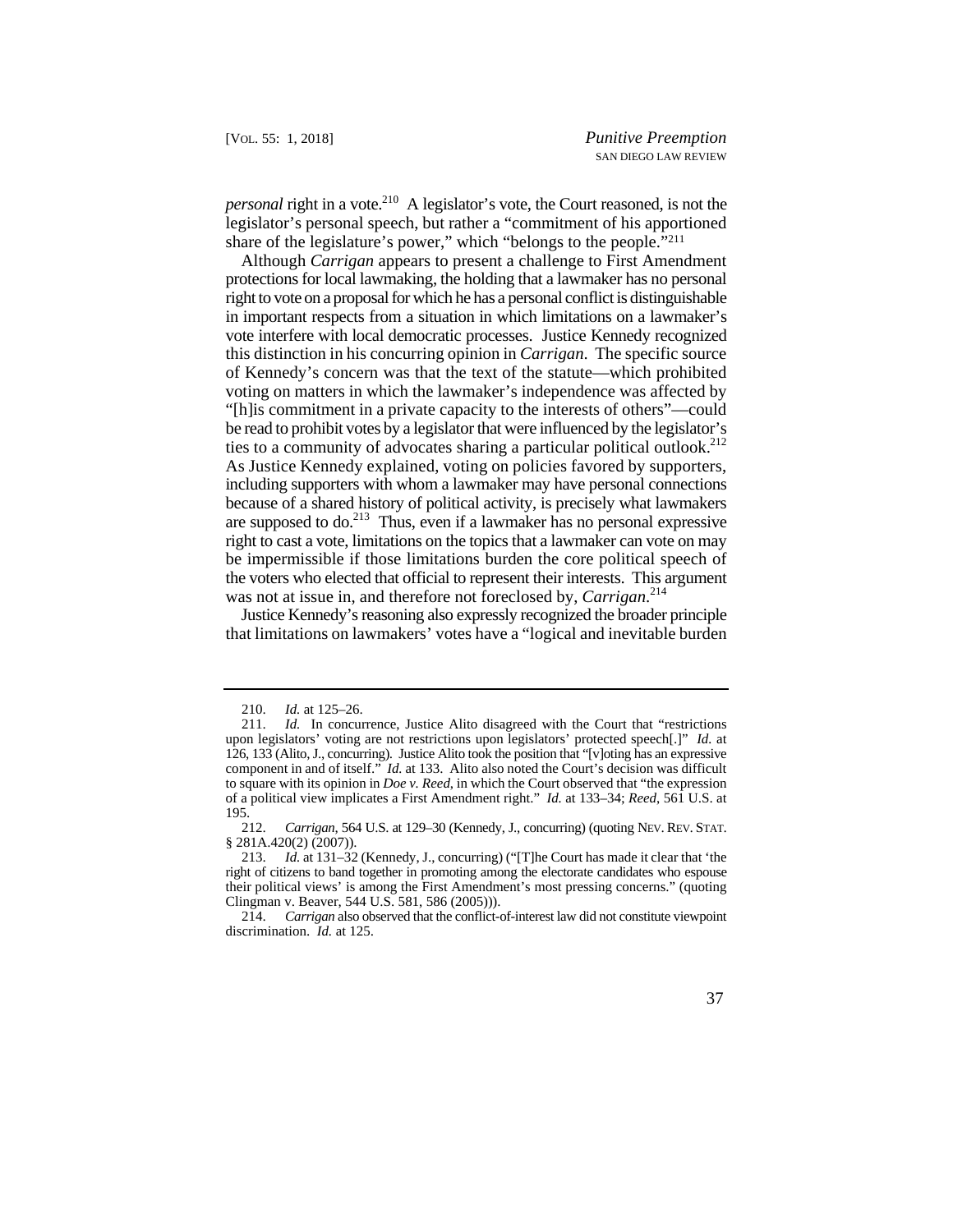on speech and association that preceded the vote."<sup>215</sup> Thus, statutes that impose a burden on a lawmaker's vote must be considered in light of the "burdens they impose on the First Amendment speech rights of legislators and constituents apart from an asserted right to engage in the act of casting a vote."216 Because "[t]he democratic process presumes a constant interchange of voices," a statute that restricts a lawmaker's vote "may well impose substantial burdens on what undoubtedly is speech."<sup>217</sup>

to convey a message."<sup>219</sup> The Court has recognized an analogous principle on speech and association.<sup>220</sup> For example, recognizing that states may The recognition that burdening a vote can burden core political speech does not end the inquiry, however.<sup>218</sup> A second issue is that a vote serves a functional purpose in the process of governing. In *Carrigan*, the Court observed that a legislator enjoys no right to "use government mechanics in case law involving elections: the state has an interest in regulating electoral processes, even though procedural restrictions inevitably have some impact implement "reasonable, politically neutral regulations that have the effect of channeling expressive activity at the polls," the Court in *Burdick v. Takushi*  upheld a ban on write-in votes.<sup>221</sup> The Court explained that elections have a purpose—electing officials—and the state's interest in regulating the voting process may justify restrictions on the expressive component of the vote.222

 (Scalia, J., concurring) (observing that when a voter signs a referendum to place an initiative on 219. *Carrigan*, 564 U.S. at 127; *see also* Doe v. Reed, 561 U.S. 186, 221–22 (2010) the ballot, he is acting as a legislator, and the plaintiffs had identified "no precedent from this Court holding that legislating is protected by the First Amendment" (citing Republican Party of Minn. v. White, 536 U. S. 765, 788 (2002))).

220. *See Reed*, 561 U.S. at 195–96 ("To the extent a regulation concerns the legal effect of a particular activity in that [electoral] process, the government will be afforded substantial latitude to enforce that regulation."); *id.* at 212–13 (Sotomayor, J., concurring).<br>221. 504 U.S. 428, 438 (1992).

<sup>215.</sup> *Id.* at 131 (Kennedy, J., concurring) ("The constitutionality of a law prohibiting a legislative or executive official from voting on matters advanced by or associated with a political supporter is therefore a most serious matter from the standpoint of the logical and inevitable burden on speech and association that preceded the vote.").

<sup>216.</sup> *Id.* at 129.

<sup>217.</sup> *Id.* 

 *Exploration of Constitutional Salience*, 117 HARV. L. REV. 1765 (2004). However, this speech First Amendment protection, such as libel, sexual harassment, or securities laws violations. 218. The law readily proscribes a wide range of speech that simply falls outside of *See generally* Frederick Schauer, *The Boundaries of the First Amendment: A Preliminary*  falls outside the First Amendment either because the free speech guarantee does not cover false statements or because it must be possible to punish crimes that are effectuated through words. *See* Gertz v. Robert Welch, Inc., 418 U.S. 323, 340–41 (1974). This seems unlikely given its political nature.<br>219. Carrigan, 564 U.S. at 1

<sup>504</sup> U.S. 428, 438 (1992).

 222. *Id.* at 438. The Court also recognized that Art. I, § 4 of the Constitution allows states to regulate the time, place, and manner of elections. *Id.* at 433. Justice Kennedy, in dissent, went farther, arguing the "right to freedom of expression [was] not implicated" by the ban on write-in votes. *Id.* at 445 (Kennedy, J., dissenting). On the other hand, Justice Kennedy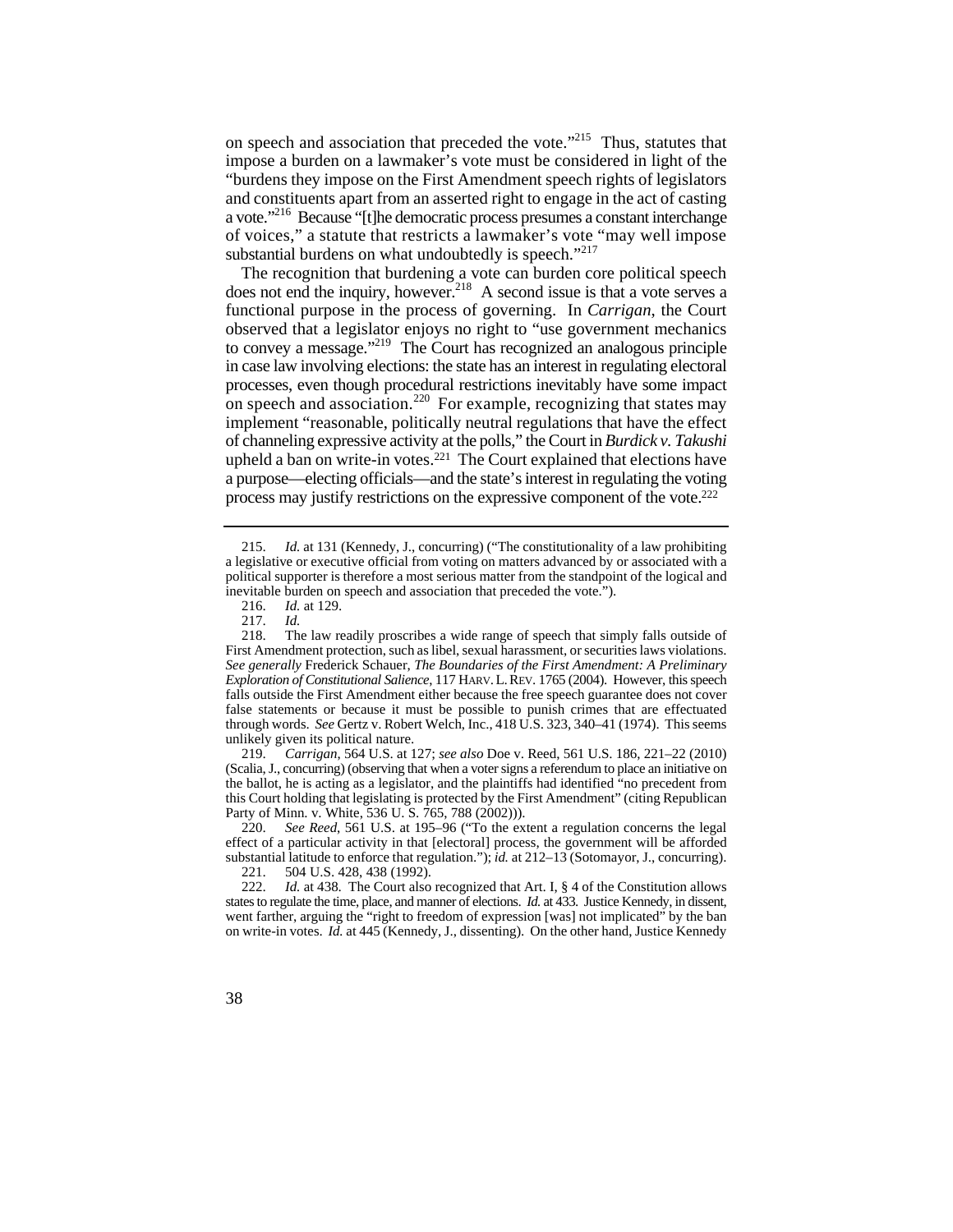being passed in the first place. As has been noted several times, the argument Thus, a First Amendment argument against punitive preemption must address the argument that local lawmaking has a purpose—passing laws and whatever expressive component it also has may be regulated because preemption serves important purposes, such as protecting citizens from inconsistent burdens imposed by different levels of government. But the fact that a law, once passed, may be unenforceable because it is preempted is distinct from the question whether the state can prevent the law from of this Article is not that local majorities should be able to enact *and enforce*  any policy they choose; it is that they should be able to *pass* laws and, if challenged, defend their right to enforce them in court. The interests protected by preemption—preventing different levels of government from subjecting citizens to inconsistent and competing laws—are served by the fact that a preempted law is unenforceable. It does not take a prohibition on passing the law in the first place to serve that interest. $223$ 

 deprive[] that activity of its expressive component, taking it outside the A related issue is that a legislator's vote is an act with substantive legal effect. On the one hand, the Court has never held that expressive activity loses its protection because it has legal effect—and indeed has held the opposite: "adding [a] legal effect to an expressive activity" does not "somehow scope of the First Amendment."224 It has applied this principle in a number of contexts. For example, it held that the government violated the First Amendment by preventing a band from registering an offensive trademark a trademark being a substantive act that confers legal rights and benefits on the registrant.225 Likewise, in *Legal Services Corp. v. Velazquez*, discussed in detail below, the Court invalidated a law preventing the recipients of certain federal funds from bringing certain kinds of lawsuits.226 It, too, involved speech with a substantive legal effect.

In *Carrigan*, however, the Court distinguished an expressive activity that does not *lose* First Amendment protections because it has a legal

 expressed significant concern that because Hawaii's elections are dominated by the Democratic party, the write-in ban functioned to disadvantage political minorities. *See id.* at 444–46.

<sup>223.</sup> One can argue states also have an interest in avoiding preemption lawsuits. *See infra* Section IV(B)(2)(d).

<sup>224.</sup> *Reed*, 561 U.S. at 195 (noting that the act of signing a referendum petition, which has the legal effect of helping place the referendum on the ballot, is protected expression under the First Amendment).

<sup>225.</sup> Matal v. Tam, 137 S. Ct. 1744, 1752–53 (2017) (noting that trademarks may be used without registration, but registration "confers important legal rights and benefits").

<sup>226. 531</sup> U.S. 533, 536–37 (2001).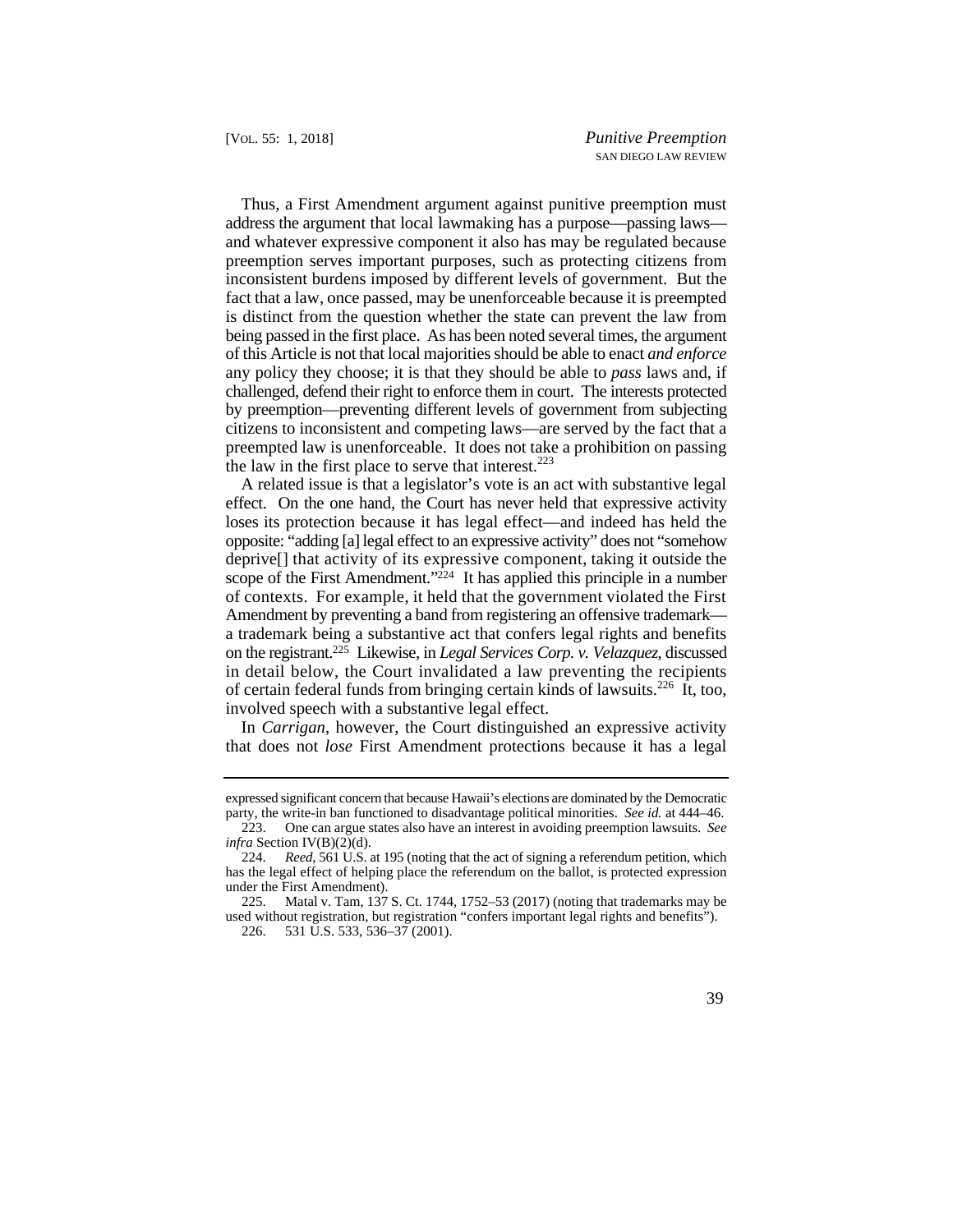the governmental actor wishes it to be so." $227$  Specifically, the Court is fine indeed: in both cases, the activity at issue—the act of signing or the effect from "a governmental act [that] becomes expressive simply because distinguished a citizen's act of signing a petition to place a referendum on the statewide ballot—held to be First Amendment speech in *John Doe No. 1 v. Reed*<sup>228</sup>—from the City Council member's vote on his friend's casino project at issue in *Carrigan*. The distinction the Court seems to be drawing act of voting—would not exist but for the substantive legal process in which the citizen or lawmaker, respectively, is participating. In any case, *Carrigan*'s focus was on the *personal* expressive function a lawmaker may wish to fulfill through voting, $229$  and it did not address a situation in which a restriction on lawmakers' votes restricted their ability to fulfill the purposes for which they were elected by their constituents.

Ultimately, then, the importance of an official's vote to a First Amendment argument against punitive preemption is not grounded in the personal expressive component of the act of voting. Rather, punitive preemption burdens a lawmaking process with unique communicative functions, which concern both the substantive policy and the balance of state-local power. The uniqueness stems from the fact that at the end of the process, lawmakers vote. The vote is both a precondition to public debate and a statement reflecting, albeit imperfectly, the electorate's sentiment about a controversial issue. Particularly under the current court's broad conception of First Amendment protections,<sup>230</sup> therefore, strong support exists for the argument that limitations on a local officials' ability to vote on laws favored by their constituents implicates the First Amendment by limiting the unique form of political expression that goes into lawmaking.

#### *2. First Amendment Protections for Local Lawmaking*

This Section explores First Amendment doctrines supporting an argument that the state's power to preempt does not extend to prohibiting the passage of the possibly-preempted laws in the first place, rather than allowing preemption to play out through the traditional push and pull. This argument is descriptive. The attempt to find a coherent theory or even descriptive account underlying First Amendment precedents has generated an enormous body

<sup>227.</sup>  Nev. Comm'n on Ethics v. Carrigan, 564 U.S. 117, 128 (2001).

<sup>228.</sup>  561 U.S. at 195.

<sup>229. 564</sup> U.S. at 126.

 230. *See* Stuart Minor Benjamin, *Algorithms and Speech*, 161 U. PA. L. REV. 1445, 1456–58 (2013) (describing the history of the expansion of protected First Amendment speech).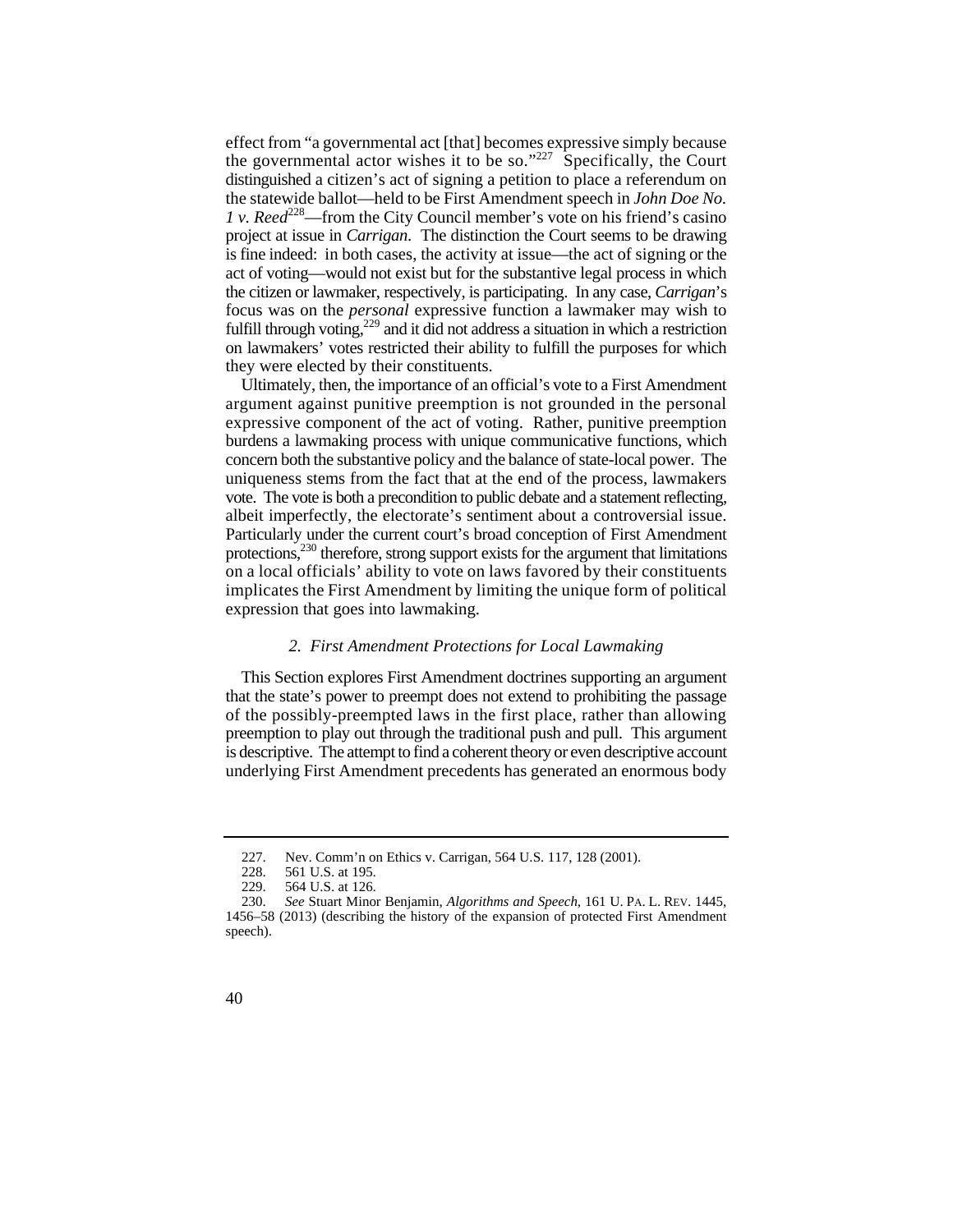recognized by the Court, even if those principles are not consistently applied.<sup>232</sup> of scholarship to which this Article does not intend to add.<sup>231</sup> However, it does draw on the certain underlying normative principles that have been It argues that First Amendment prohibitions on viewpoint discrimination within state-created fora and on laws designed to insulate the state from legal challenge both offer strong support for a First Amendment argument against punitive preemption, particularly in light of the normative emphasis the Court has consistently placed on speech in aid of democratic self-government.

### *a. Democratic Deliberation as a Normative Underpinning*

be freely exchanged in a system of democratic self-government.<sup>234</sup> This Many are the instances in which the Court has said, with lofty prose and sweeping rhetoric, that the core purpose of the First Amendment is to protect robust public debate.233 Scholars have likewise argued the key normative principle underlying First Amendment doctrine is the need for information to approach leads to a focus on the "quality of the expressive arena," for speech

 *Exploration of Constitutional Salience*, 117 HARV. L. REV. 1765, 1785 (2004) (describing that "descriptive or explanatory accounts of the existing coverage of the First Amendment 231. *See, e.g.*, Frederick Schauer, *The Boundaries of the First Amendment: A Preliminary*  the scholarly search for coherent theories underlying the First Amendment and concluding are noticeably unsatisfactory").

 and judicially mentioned normative theories" include "self-expression, individual autonomy, 232. *See* Schauer, *supra* note 218, at 1786–87 (noting that the "historically recognized dissent, democratic deliberation, the search for truth, tolerance, checking governmental abuse, and others").

<sup>233.</sup> *See, e.g.*, Elrod v. Burns, 427 U.S. 347, 347 (1976) ("[P]olitical belief and association constitute . . . the core of those activities protected by the First Amendment."); Bond v. Floyd, 385 U.S. 116, 136 (1966) ("The central commitment of the First Amendment . . . is that 'debate on public issues should be uninhibited, robust, and wide-open.'" (quoting N.Y. Times v. Sullivan, 376 U.S. 254, 270 (1964))); Roth v. United States, 354 U.S. 476, 484 (1957) (noting that the First Amendment "was fashioned to assure unfettered interchange of ideas for the bringing about of political and social changes desired by the people").

 *American Free Speech Doctrine*, 97 VA. L. REV. 491, 497–504 (2011). Perhaps the TO SELF-GOVERNANCE 26–27 (1948) ("The principle of the freedom of speech springs from the 234. *See, e.g*., James Weinstein, *Participatory Democracy as the Central Value of*  quintessential foundational text for this position is Alexander Meiklejohn's *Free Speech and Its Relation to Self-Governance*. ALEXANDER MEIKLEJOHN, FREE SPEECH AND ITS RELATION necessities of the program of self-government. It is not a Law of Nature or Reason in the abstract. It is a deduction from the basic American agreement that public issues shall be decided by universal suffrage.").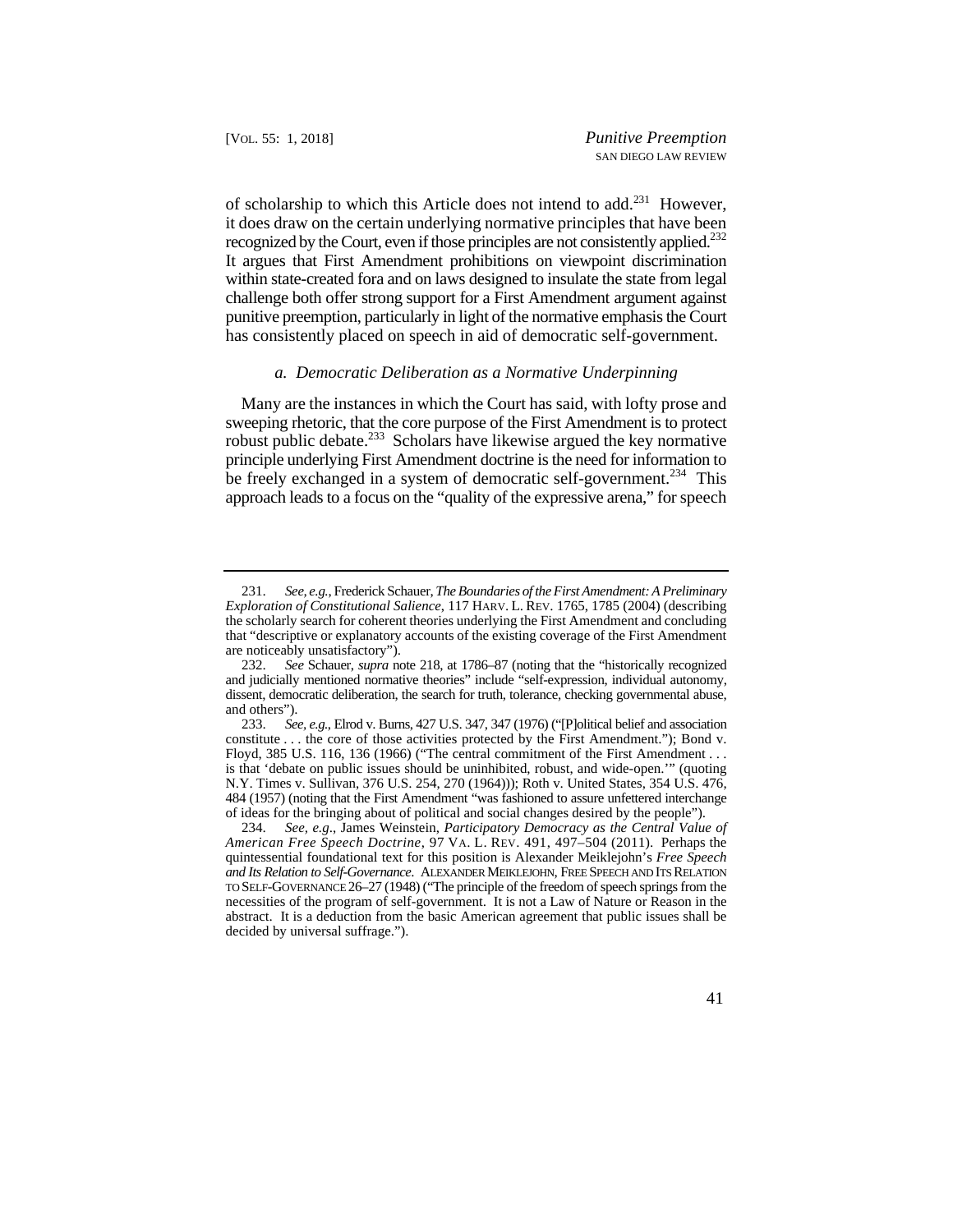related to public policy matters, rather than on the individual's opportunities for self-expression.235

 Amendment required public debate to be fair, so that well-funded voices depends upon the free exchange of political information."<sup>238</sup> This latter to speak, and to use information to reach consensus is a precondition to enlightened self-government and a necessary means to protect it."<sup>239</sup> This principle has been embraced by Justices across the spectrum, as illustrated by the long struggle over electoral expenditures that culminated in *Citizens United*. 236 Some Justices came from the position that the First did not result in less-funded voices going unheard.<sup>237</sup> Others came from the position that, even though fair debate was a worthy goal, it could not be pursued through limitations on speech because "a self-governing people rationale was embraced by the Court in invalidating the ban on corporate expenditures in *Citizens United*: "The right of citizens to inquire, to hear, Importantly, however, both positions are grounded in the principle that the First Amendment protects the exchange of information in service of selfgovernment.

speech," involved *electoral* speech: i.e., speech by and about candidates.<sup>240</sup> However, although political speech "includes" the discussions of candidates *Citizens United*, like many of the Court's precedents involving "political running for office, $241$  it also broadly includes the "free discussion of governmental affairs."242 The principle that "legislative restrictions on advocacy of the election or defeat of political candidates are wholly at odds with the guarantees of the First Amendment" therefore "applies equally to the discussion of political policy generally or advocacy of the passage or defeat of legislation."243

 235. Elena Kagan, *Private Speech, Public Purpose: The Role of Governmental Motive in First Amendment Doctrine*, 63 U. CHI. L. REV. 413, 424 (1996).

<sup>236. 558</sup> U.S. 310 (2010).

<sup>237.</sup> *See* Nixon v. Shrink Mo. Gov't PAC, 528 U.S. 377, 399–403 (2000) (Breyer,

J., Concurring) (drawing on the writings of Meiklejohn for the premise that the First Amendment is premised on full and fair discussion of public issues).

<sup>238.</sup>  Id. at 411. (Thomas, J., dissenting).

<sup>239.</sup>  558 U.S. at 339.

<sup>240.</sup> *Id.* at 446.

<sup>241.</sup>  Mills v. Alabama, 384 U.S. 214, 218–19 (1966).

exist about interpretations of the First Amendment, there is practically universal agreement 242. Brown v. Hartlage, 456 U.S. 45, 52–53 (1982) ("Whatever differences may that a major purpose of that Amendment was to protect the free discussion of governmental affairs. This of course includes discussions of candidates, structures and forms of government, the manner in which government is operated or should be operated, and all such matters relating to political processes." (quoting *Mills*, 384 U.S. at 218–19)).

<sup>243.</sup> Meyer v. Grant, 486 U.S. 414, 428 (1988) (quoting Buckley v. Valeo, 424 U.S. 1, 50, 96 (1976)).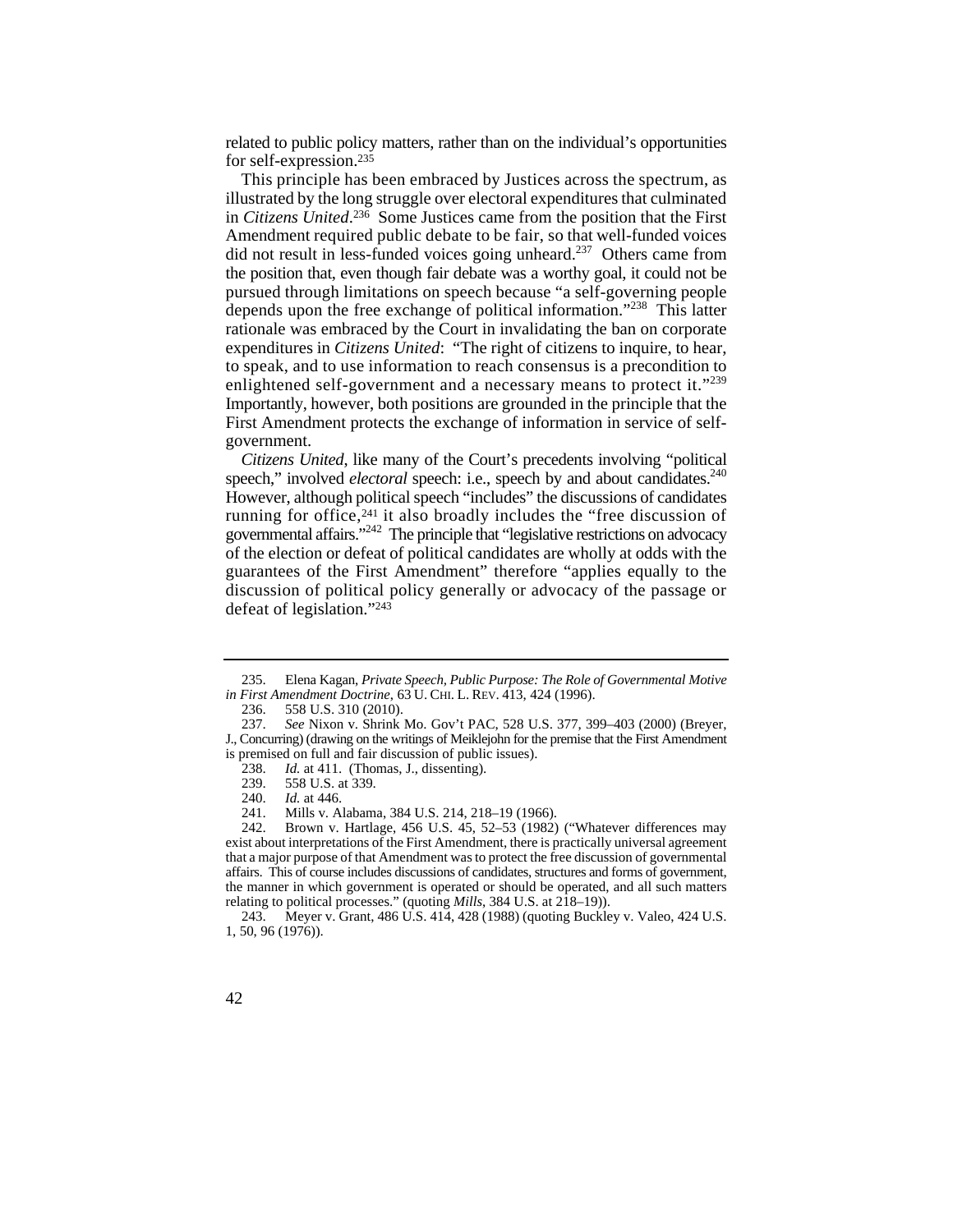discriminate based on viewpoint in a public forum, and laws designed to Thus, the fact that punitive preemption restricts democratic deliberation and often has that restriction as its goal—should generate suspicion in and of itself. In addition to this normative grounding, three specific strands of First Amendment doctrine support an argument against punitive preemption: cases invalidating laws with the effect of limiting public debate, laws that insulate the government from challenge.

#### *b. Limitations on Public Debate*

 the trucking industry under a Colorado law allowing citizens to place a proposal to amend the state Constitution on the ballot if five percent of qualified voters signed a petition supporting it.<sup>246</sup> Concerned that paid The Court has enforced the normative principle that the First Amendment protects against laws with the effect of limiting public debate in analogous cases involving citizen referenda.244 One of the most powerful is *Meyer v. Grant*, in which the Court held that a Colorado law criminalizing the use of paid petition-gatherers in service of a citizen's referendum violated the First Amendment.<sup>245</sup> The citizens were attempting to pass a law deregulating petition-gatherers were more likely to engage in fraud, Colorado passed a law making it a felony to hire them. The advocates of the trucking amendment challenged the law, and the Court ruled in their favor. $247$ 

The Court first held that the case "involve[d] a limitation on political expression subject to exacting scrutiny."<sup>248</sup> This was because

[t]he circulation of an initiative petition of necessity involves both the expression of a desire for political change and a discussion of the merits of the proposed change. Although a petition circulator may not have to persuade potential signatories that a particular proposal should prevail to capture their signatures, he or she will at least have to persuade them that the matter is one deserving of the public scrutiny and debate that would attend its consideration by the whole electorate. This will in almost every case involve an explanation of the nature of the proposal and why its advocates support it. Thus, the circulation of a petition involves the type of

 <sup>244.</sup> *See* First Nat'l Bank of Bos. v. Bellotti, 435 U.S. 765 (1978) (holding that the First Amendment protects speech related to passage of a citizens referendum); Buckley v. Am. Constitutional Law Found., Inc., 525 U.S. 182, 197–200 (1999) (same).

<sup>245. 486</sup> U.S. at 428.<br>246. *Id.* at 416–22.

<sup>246.</sup> *Id.* at 416–22.

*Id.* at 417, 428.

<sup>248.</sup> *Id*. at 420.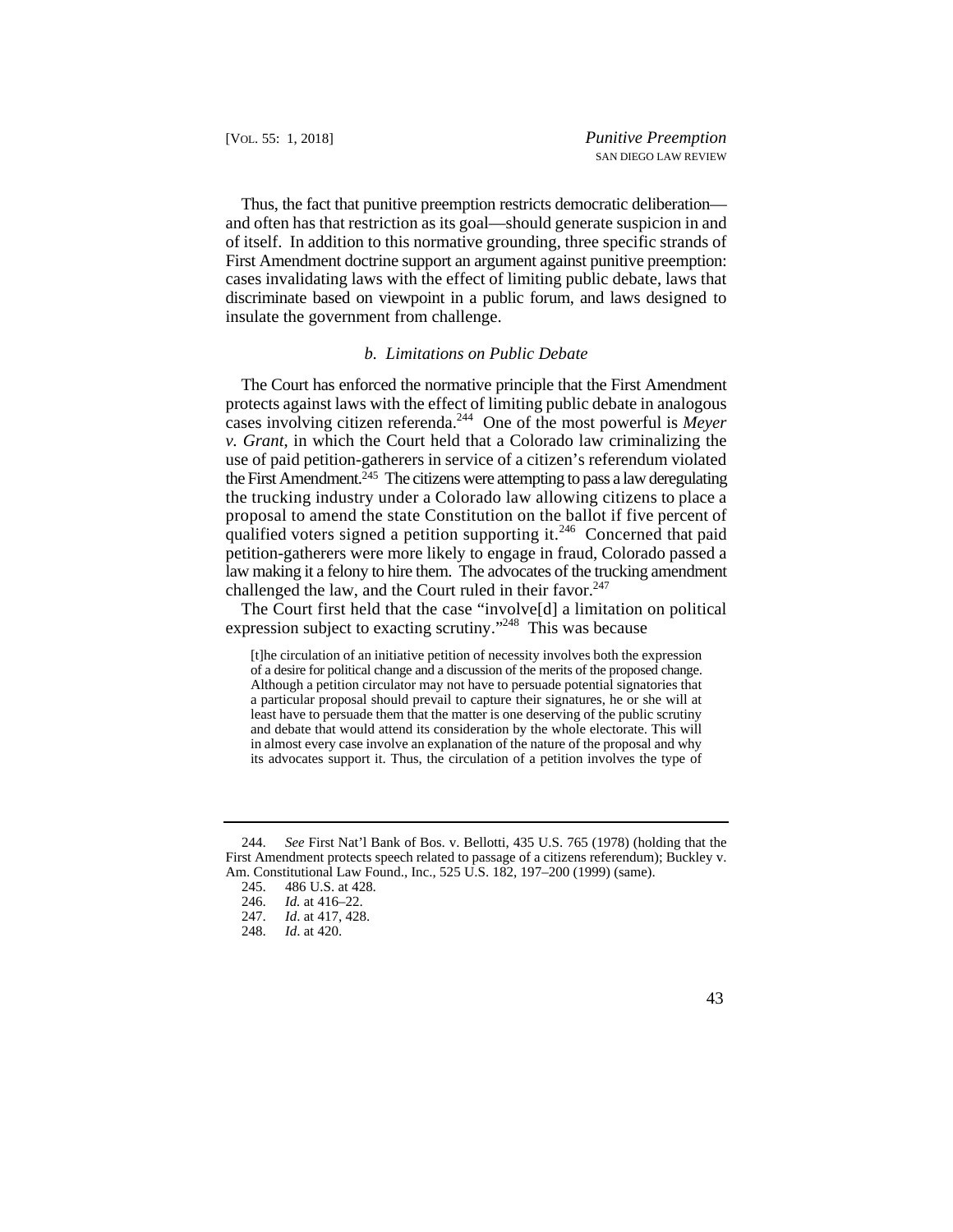i nte ract ive communicat ion c oncerning political change that is appropriately described as " core po litical speech ."249

 reach," and "it makes it less likely that appellees will garner the number The Court concluded the law failed strict scrutiny for two reasons: "it limits the number of voices who will convey appellees' message and the hours they can speak and, therefore, limits the size of the audience they can of signatures necessary to place the matter on the ballot, thus limiting their ability to make the matter the focus of statewide discussion."250 The Court subsequently made clear that even minor impediments to participation a requirement that petition-gatherers be registered voters and that they wear identification badges—are impermissible under this principle.<sup>251</sup>

 will be qualitatively and quantitatively different from a policy debate with Both of these concerns are directly applicable to punitive preemption. First, as described above, the public debate engendered by a draft ordinance no possibility of action, such as a speech by the mayor advocating a policy in the abstract. It again bears noting that two kinds of debate are implicated: the substantive policy issue and the question of whether the local law *should*  be preempted. Thus, by prohibiting the city from considering the passage of a law and, if necessary, triggering a legal showdown, punitive preemption "limits the size of the audience" for these important debates and makes it less likely that the local support for the law and belief that the law is not preempted is "the focus of statewide discussion."<sup>252</sup>

In *Meyer*, the Court also rejected two arguments that could be brought to bear in support of punitive preemption. First, it was irrelevant that the advocates of trucking deregulation had many alternative ways they could communicate their support for trucking deregulation when the law burdened their chosen means: ballot initiative circulated by paid petitioners.<sup>253</sup> The Court has "consistently refused to overlook an unconstitutional restriction upon some First Amendment activity simply because it leaves other First Amendment activity unimpaired,"<sup>254</sup> because "the First Amendment protects appellees' right not only to advocate their cause but also to select what they believe to be the most effective means for so doing."255 This is an important point for an argument against punitive preemption. Certainly, there are many ways for local officials and citizens to debate a policy issue without actually passing a law. A local official prohibited from passing a

 <sup>249.</sup> *Id.* at 421–22.

<sup>250.</sup> *Id.* at 422–23.

<sup>251.</sup>  Buckley v. Am. Constitutional Law Found., Inc., 525 U.S. 182, 197 (1999).

<sup>252.</sup>  *Meyer*, 486 U.S. at 424.

<sup>253.</sup>  *Id.* 

<sup>254.</sup>  Cal. Democratic Party v. Jones, 530 U.S. 567, 581 (2000).

<sup>255.</sup>  *Meyer*, 486 U.S. at 424.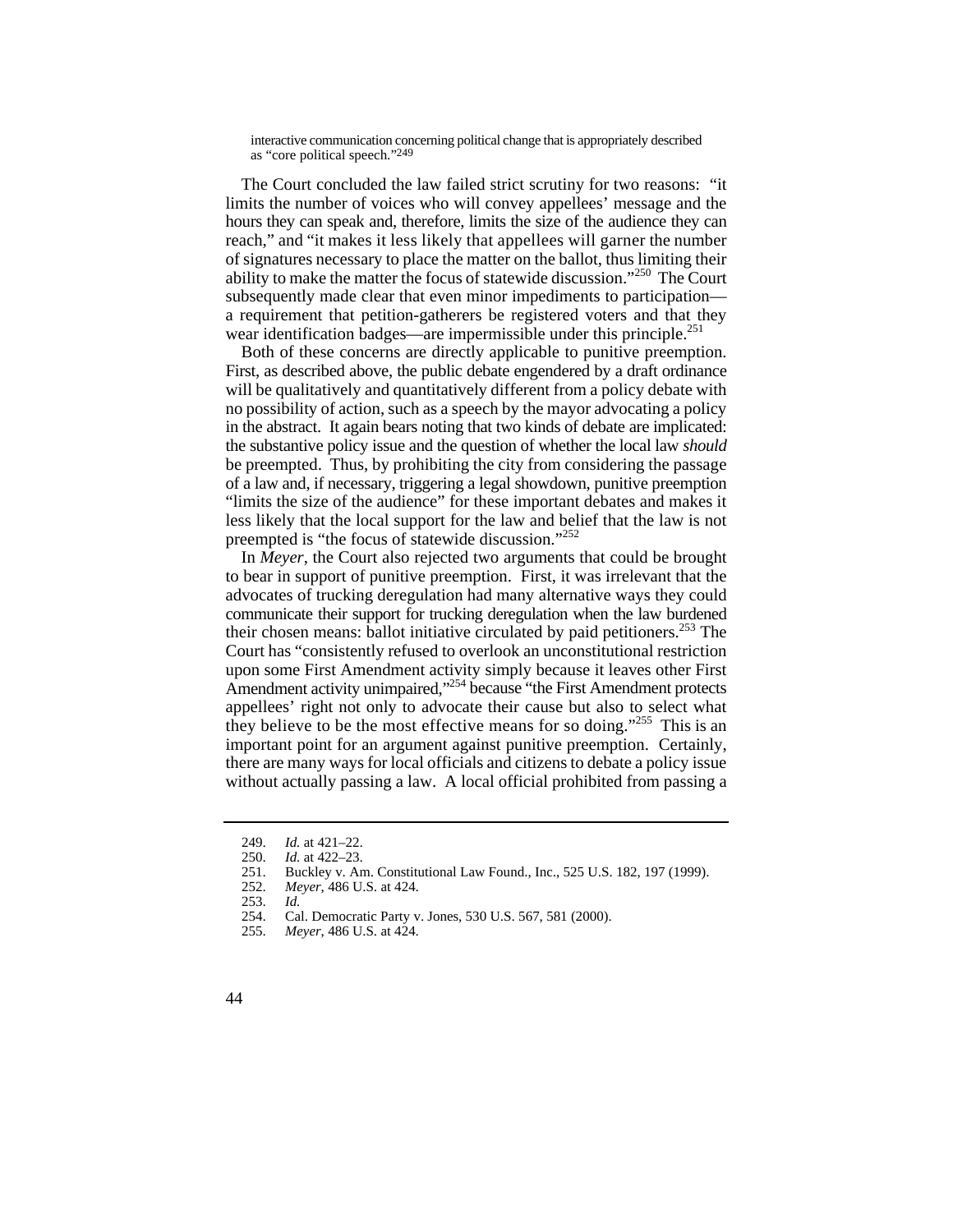law may still give speeches, call for informational presentations at city council, pen op-eds, tweet, or communicate with the electorate and policymakers in myriad ways other than passing the law. *Meyer* confirms that the mere fact that all speech has not been restricted does not excuse the restrictions that *do* exist.

 because state preemption doctrines ultimately allow the state to render passage of such laws in the first place. This argument fails as a factual matter The second important point from *Meyer* is that the Court rejected the state's argument that "because the power of the initiative is a state-created right, it is free to impose limitations on the exercise of that right."256 One can easily imagine a state defending punitive preemption on similar grounds: preempted local laws invalid, the state must also have the power to limit as to laws that have not been held preempted in court because the power the state is claiming is the *larger* power to burden not only the passage of laws that are preempted—those held preempted by a court—but also those that *might be* preempted. In any event, *Meyer* rejects the "greater-includesthe-lesser" justification, holding that the power to ban initiatives entirely does not "include[] the power to limit discussion of political issues raised in initiative petitions."257

*Meyer* thus supports an argument that punitive preemption violates the First Amendment by limiting public debate. An objection that could be raised, however, is that *all* preemption can be seen as "limiting public debate" at the level of government at which preemption applies.258 That is, if the state provides that local governments cannot pass gun laws, then following the passage of that law there *is* no public issue as to what the local gun law should be—it has already been decided at the state level, presumably after public debate, that there should not be such a law. It cannot be the case that *any* law with the effect of limiting debate at one level of government runs afoul of the First Amendment: if it did, the doctrine of preemption could not exist.<sup>259</sup>

But even if there exists no affirmative right to have all topics open for consideration by policymakers at all levels of government at all times, this is a different question from whether the state can burden the passage of

<sup>256.</sup> *Id.*

*Id.* at 425

 <sup>258.</sup>  *See generally supra*, Section IV(B)(1).

<sup>259.</sup>  Likewise, Constitutional guarantees "limit public debate" by taking certain topics off the table for possible lawmaking. *See, e.g.*, Simon & Schuster, Inc. v. Members of the N.Y. State Crime Victims Bd., 502 U.S. 105, 116 (1991).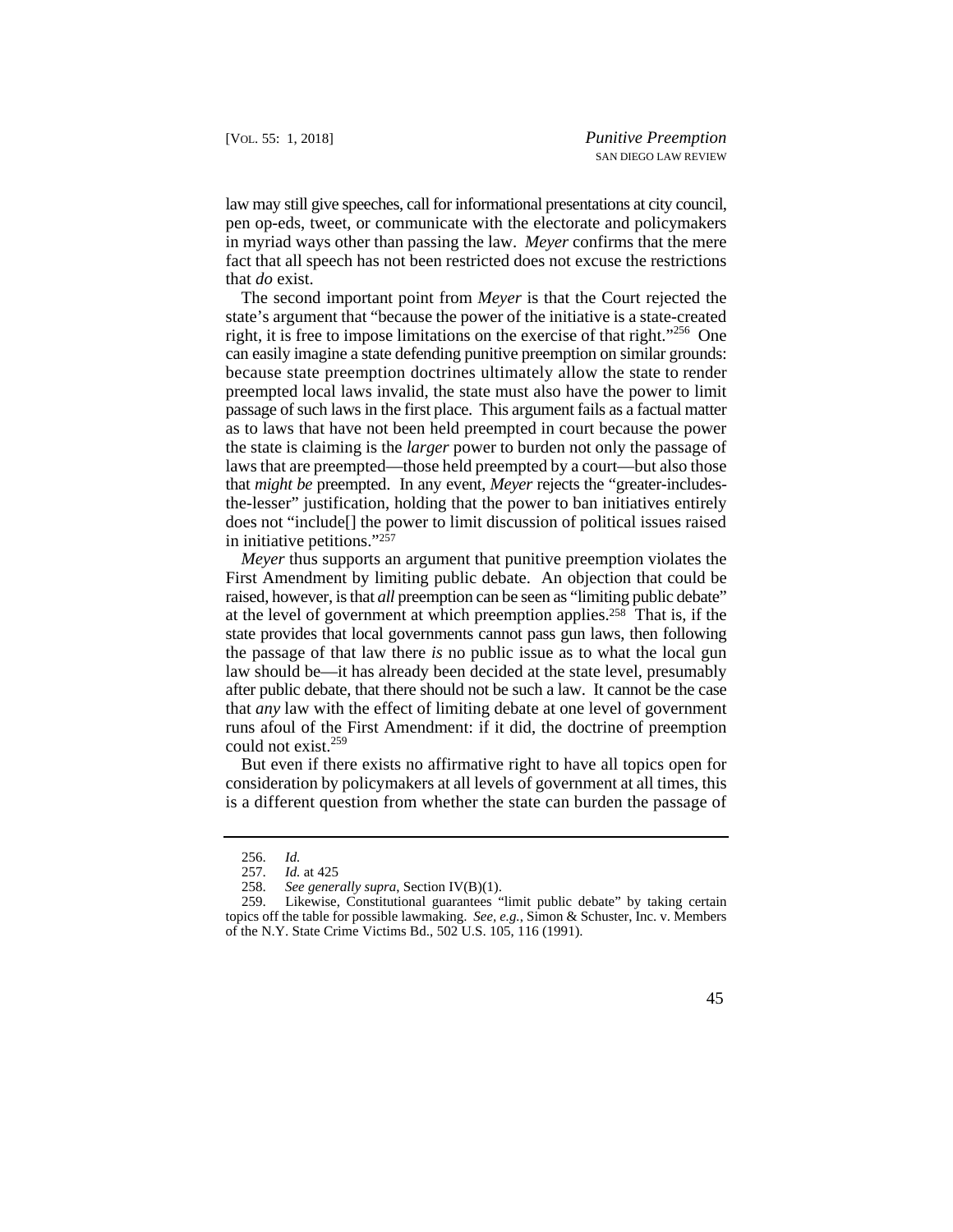possibly preempted laws for the purpose of foreclosing debate. As has been noted several times, because the doctrine of preemption renders preempted laws unenforceable, the only practical effect of punitive preemption is to dissuade cities from testing the boundaries of the preempted subject area. This purpose sets punitive preemption apart from "regular" preemption for First Amendment purposes.

#### *c. Viewpoint Discrimination in a Public Forum*

 is prohibited from imposing viewpoint-based restrictions in a forum it has viewpoint discrimination is anathema to the First Amendment.261 The Court has denied that motive is the touchstone of the First Amendment inquiry,<sup>263</sup> A First Amendment argument against punitive preemption is also supported by the limited public forum doctrine, under which the state created.<sup>260</sup> The doctrine is an application of the broader principle that has frequently articulated this principle as a limitation on government power that is distinct from any specific effect on particular speakers or speech: a rule that the First Amendment does not allow the government to act with the purpose of suppressing a particular viewpoint.<sup>262</sup> Although the Court

<sup>260.</sup> Good News Club v. Milford Cent. Sch., 533 U.S. 98, 106 (2001).

<sup>261.</sup> R.A.V. v. City of St. Paul, 505 U.S. 377, 391 (1992) (invalidating a hate-speech ordinance as viewpoint discrimination); *see* Citizens United v. Fed. Election Comm'n, 558 U.S. 310, 340 (2010) ("Premised on mistrust of governmental power, the First Amendment stands against attempts to disfavor certain subjects or viewpoints . . . .").

 presumptively unconstitutional . . . ."); Turner Broad. Sys., Inc. v. F.C.C., 512 U.S. 622, suppress unpopular ideas or information or manipulate the public debate through coercion 695 (1992) (Kennedy, J., concurring) ("The First Amendment is a limitation on government . . . ."); *R.A.V.*, 505 U.S. at 386 ("The government may not regulate based on hostility—or Theatres, Inc., 475 U.S. 41, 46–47 (1986) ("This Court has long held that regulations governmental action must be scrutinized more carefully to ensure that communication has 262. *See, e.g.*, Rosenberger v. Rector & Visitors of the Univ. of Va., 515 U.S. 819, 830 (1995) ("[I]deologically driven attempts to suppress a particular point of view are 641 (1994) ("Government action that stifles speech on account of its message . . . pose the inherent risk that the Government seeks not to advance a legitimate regulatory goal, but to rather than persuasion."); Int'l Soc'y for Krishna Consciousness, Inc. v. Lee, 505 U.S. 672, favoritism—towards the underlying message expressed."); City of Renton v. Playtime enacted for the purpose of restraining speech on the basis of its content presumptively violate the First Amendment."); Consol. Edison Co. of N.Y., Inc. v. Pub. Serv. Comm'n of N.Y., 447 U.S. 530, 536 (1980) ("[W]hen regulation is based on the content of speech, not been prohibited 'merely because public officials disapprove the speaker's views.' (quoting Niemotko v. Maryland, 340 U.S. 268, 282 (1951) (Frankfurter, J., concurring in result))); First Nat'l Bank of Bos. v. Bellotti, 435 U.S. 765, 785–86 (1978) (stating that where "the legislature's suppression of speech suggests an attempt to give one side of a debatable public question an advantage in expressing its views to the people, the First Amendment is plainly offended" (footnote omitted)).

<sup>263.</sup> *See* United States v. O'Brien, 391 U.S. 367, 383 (1968) ("[T]he 'purpose' of Congress . . . is not a basis for declaring legislation unconstitutional.").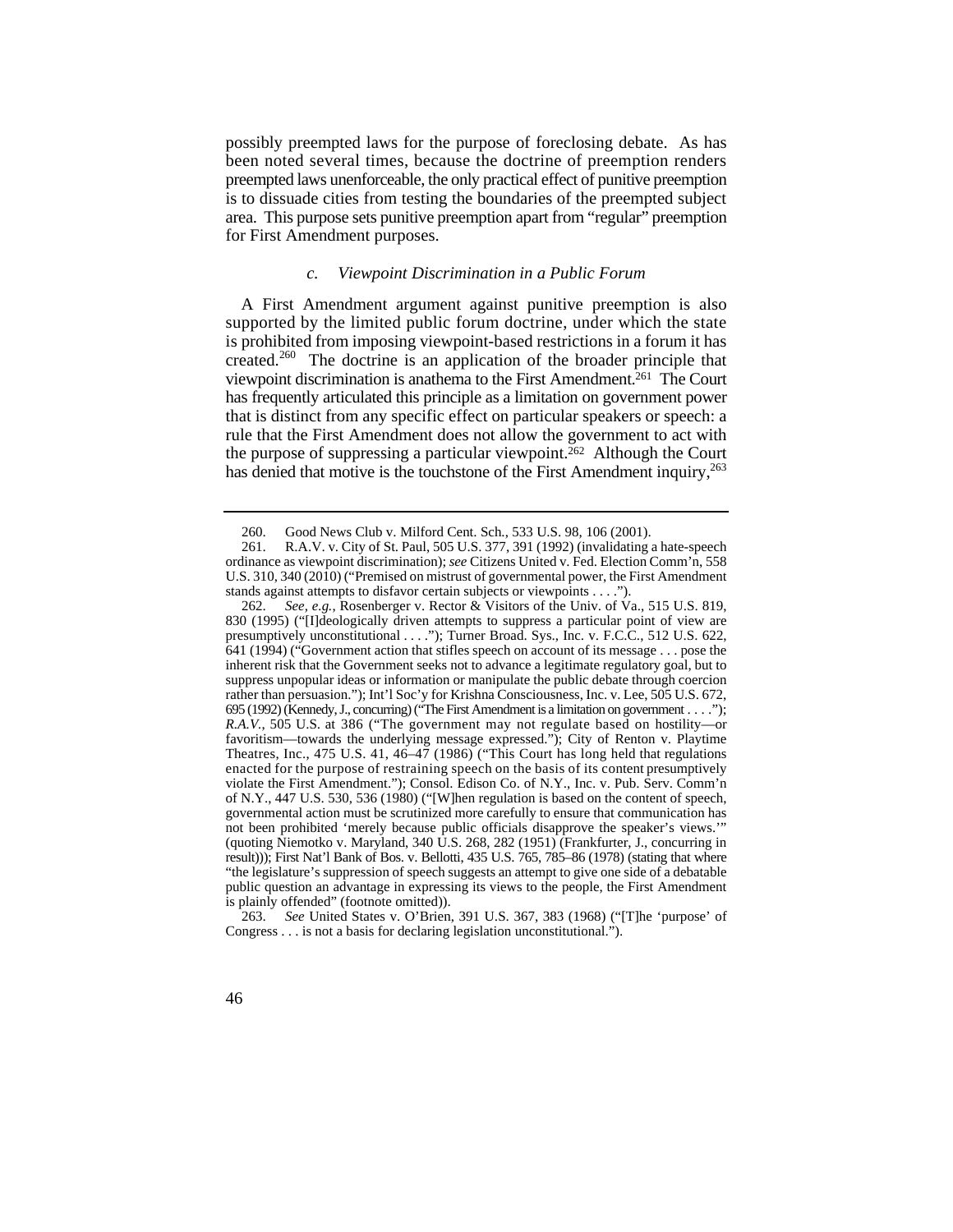a number of scholars, including now-Justice Kagan, have observed that many First Amendment doctrines are best explained as a search for impermissible motives.<sup>264</sup> Indeed, the Court's explanations of its doctrines often sound strongly in a search for an improper censorial purpose.<sup>265</sup>

Thus, under the "limited public forum" doctrine, when the state creates a forum, "the state may reserve the forum for its intended purposes, communicative or otherwise, as long as the regulation on speech is reasonable and not an effort to suppress expression merely because public officials oppose the speaker's view."266 Although the doctrine was originally applied to physical fora, such as public parks,  $267$  it now also applies to "metaphysical" fora, such as public funding for student organizations, even when these "limited" fora are not open to the general public.<sup>268</sup>

 *of Virginia*, in which the Court considered a university policy under which basis of its viewpoint."270 Thus, in a limited public forum, content discrimination The paradigm case is *Rosenberger v. Rector & Visitors of the University*  student media groups could apply for funds to subsidize their publishing, but a publication with a Christian editorial viewpoint could not apply. The Court held this was impermissible viewpoint discrimination because the forum—funding for student media—was created to encourage a free exchange of ideas, and it did not exclude "religion" from the subject matters allowed to be exchanged in the forum, but it *did* exclude a Christian editorial viewpoint.269 This was impermissible because once the state creates a forum, it cannot "exclude speech where its distinction is not 'reasonable in light of the purpose served by the forum'" or "discriminate against speech on the may be permissible "if it preserves the purposes of that limited forum,"

 264. Kagan, *supra* note 235, at 415, 423 ("[T]he concern with governmental motive remains a hugely important—indeed, the most important—explanatory factor in First Amendment law."); Sunstein, *supra* note 144, at 26 (explaining that "the removal of impermissible reasons for government action" is one of the animating forces behind viewpoint discrimination).

<sup>265.</sup> *See supra* note 262*.* 

<sup>266.</sup> Perry Educ. Ass'n v. Perry Local Educators' Ass'n, 460 U.S. 37, 46 (1983).

<sup>267.</sup> *See* Inazu, *supra* note 204, at 1162–67; *see also* Int'l Soc'y for Krishna Consciousness, Inc. v. Lee, 505 U.S. 672, 696 (1992) (Kennedy, J., concurring) (describing genesis of public forum doctrine).

<sup>268.</sup> *See, e.g.*, Rosenberger v. Rector & Visitors of the Univ. of Va., 515 U.S. 819, 830 (1995).

<sup>269.</sup> *Id.* at 830–31.

Id. at 829 (first quoting Cornelius v. NAACP Legal Def. & Educ. Fund, Inc., 473 U.S. 788, 804–06 (1985); then citing Lamb's Chapel v. Ctr. Moriches Union Free Sch. Dist., 508 U.S. 384, 392–93 (1993)).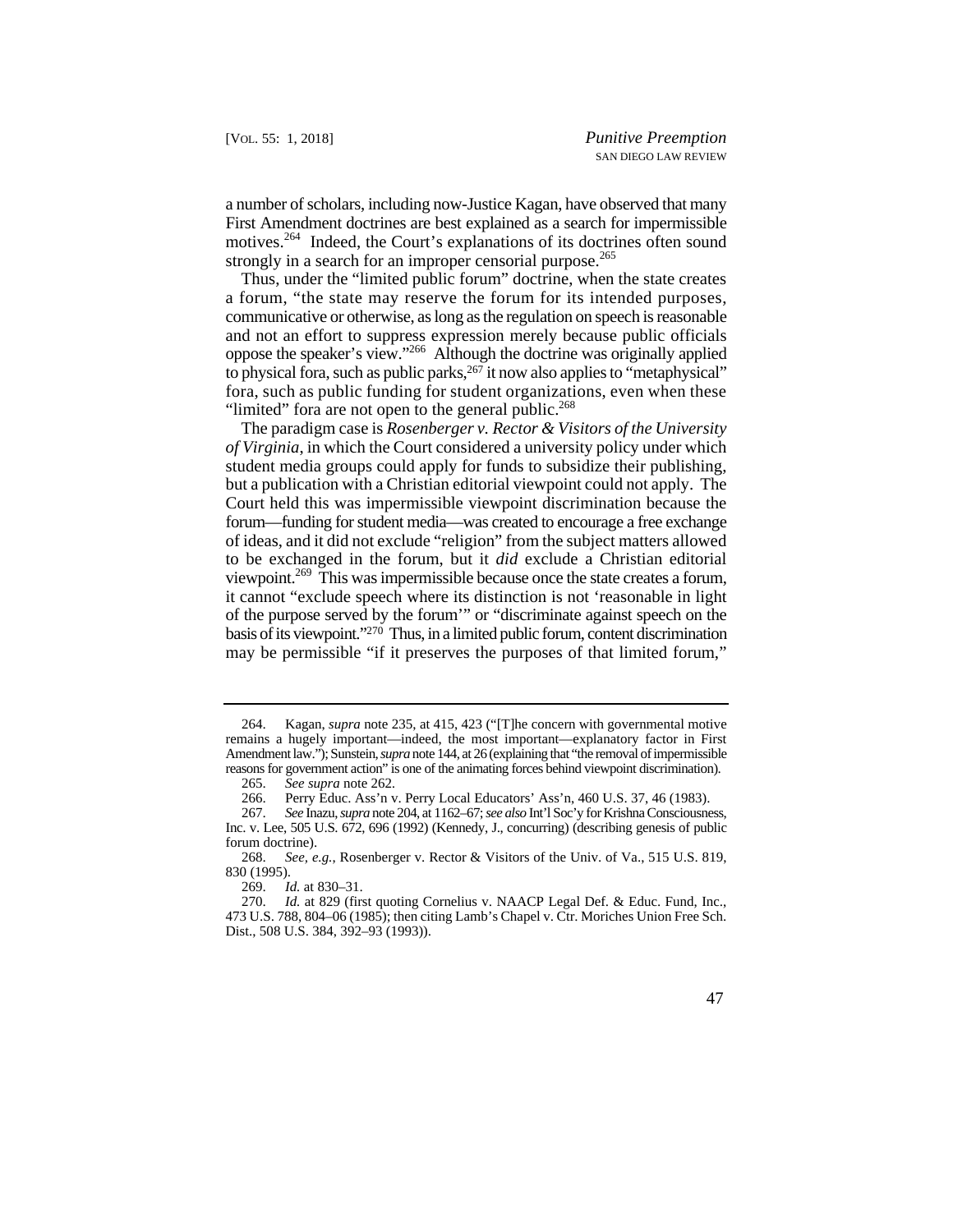while viewpoint discrimination "is presumed impermissible when directed against speech otherwise within the forum's limitations."<sup>271</sup>

 further below, however, the Court has applied a public forum analysis to Local lawmaking bodies are state-created fora because municipal corporations are chartered under state law to debate and enact laws favored by local voters. However, the purpose of the forum is not primarily expressive: local lawmaking bodies exist to enact policy, not merely to discuss and debate it. As discussed prohibit viewpoint discrimination in government funding of legal challenges brought in the courts.<sup>272</sup> Thus, although it is not self-evident that a local lawmaking body falls under the public forum doctrine, the Court's precedents show that a forum need not be purely expressive—whatever that might mean—to fall under the rule that the government may not discriminate based on viewpoint.

 whether a given policy is, in fact, preempted. The forum could not function But is punitive preemption viewpoint discrimination? After all, the range of laws that a local government can pass are, at their core, a function of state law. Isn't punitive preemption simply the permissible enforcement of the boundaries of fora—local lawmaking bodies—the state created to consider and pass those laws *cities have been authorized to pass*? The problem with defining the forum in this way is, again, that it is not necessarily selfevident whether a proposed local policy is preempted. Thus, a forum allowing the free discussion of all policies a city is authorized to enact must also include, within its permissible categories of content, communication regarding otherwise. Because the *content* area of "what is preempted?" is included in the forum, then the state cannot discriminate against the *viewpoint* that "law X is not preempted."

parenting from a "Christian perspective" is viewpoint discrimination.<sup>273</sup> Relatedly, however, it could also be argued that punitive preemption targets content only and not viewpoint. To illustrate, a content restriction is one that excludes films about parenting, while a restriction on films about Punitive preemption is arguably more like the former category: it takes an entire subject matter, such as guns, off the table for local regulation, regardless

 271. *Id.* at 829–30. It has often been observed that the line between "defining the "government speech" doctrine has somewhat eroded the doctrine. *See, e.g.*, Gey, *supra* forum" and viewpoint discrimination is difficult to draw, and that the Court's use of the note 145, at 1295–98. As argued above, however, when the state has authorized local decisionmaking bodies for the purpose of enacting *local*, not state policies, it is difficult to see why the lawmaking that goes on in those decisionmaking bodies would be seen as the speech of the state.

<sup>272.</sup> *E.g.*, Legal Services Corp. v. Velazquez, 531 U.S. 533, 543 (2001).

<sup>273.</sup> *See Lamb's Chapel*, 508 U.S. at 393–94.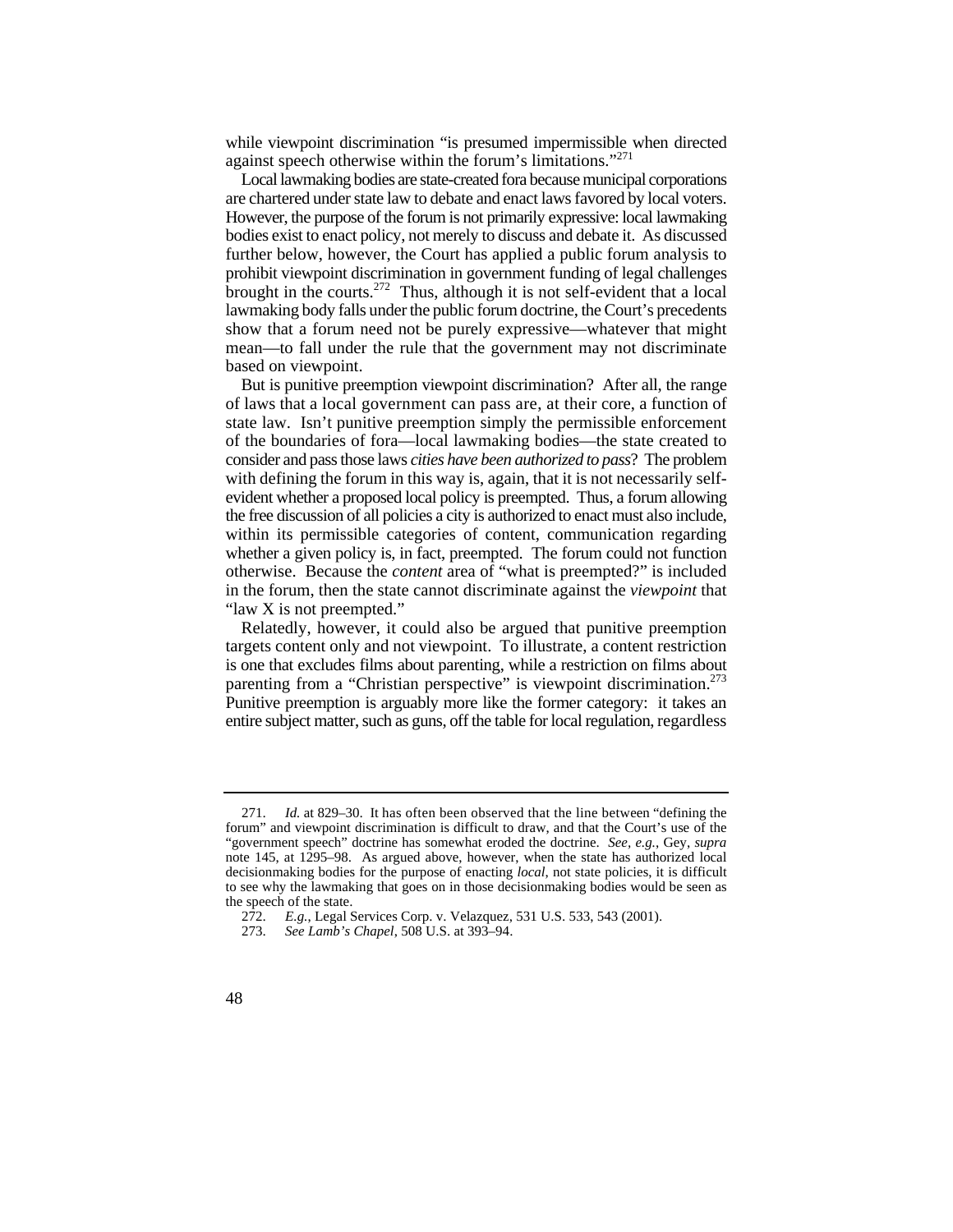of whether the local official's policy preferences are more liberal or more conservative than the state policymakers.<sup>274</sup>

However, this argument is akin to the old saying that the law equally "forbids the rich as well as the poor to sleep under bridges."<sup>275</sup> As a practical matter, punitive preemption only burdens the passage of laws that are *more strict*—in the sense of prohibiting more conduct—than the state law, because there would be no reason to pass a local law that is less strict than the state law. For example, an extremely pro-gun city could theoretically pass a law requiring less gun control measures than those required by the state, but the law would have no effect because its citizens would still be subject to the state's restrictions. As a practical matter, therefore, punitive preemption is a form of viewpoint discrimination.<sup>276</sup>

Thus, although the Court's public forum cases are not a precise fit, they support an argument against punitive preemption. Because preempted laws cannot be enforced, the punitive provisions serve no purpose beyond preventing local lawmakers from making the statement of passing a law. In other words, the primary purpose is to suppress a viewpoint favored by local majorities within a forum that the state created to allow those local majorities to enact policies they favor, merely because state legislators disagree with that viewpoint. Particularly given the close relationship between the public forum doctrine and the normative interest in democratic deliberation, $277$ the public forum doctrine therefore supports a First Amendment argument against punitive preemption.

## *d. Insulating the Government from Legal Challenge*

One can argue that punitive preemption serves a purpose other than viewpoint discrimination: by deterring cities from passing laws that may be preempted in the first place, it protects the state from having to litigate whether those laws are preempted. Thus, additional support for First

 <sup>274.</sup> *See Rosenberger*, 515 U.S. at 831.

<sup>275.</sup> ANATOLE FRANCE, THE RED LILY 75 (The Modern Library, Inc. 1917) (1894).<br>276. In the context of expressive conduct, the Court maintains a distinction between

 *and the First Amendment*, 25 WM. & MARY L. REV. 189, 218–22 (1983). As Stone has pointed out, few are those who burn a draft card as a message of *support* for a governmental policy. In the context of expressive conduct, the Court maintains a distinction between content-based and content-neutral laws, despite the fact that an ostensibly content-neutral law will often disproportionately affect one viewpoint. *See* Geoffrey R. Stone, *Content Regulation* 

*Id.* 277. *See* Int'l Soc'y for Krishna Consciousness, Inc. v. Lee, 505 U.S. 672, 696 (Kennedy, J., concurring) (noting that the public forum doctrine is "essential to a functioning democracy").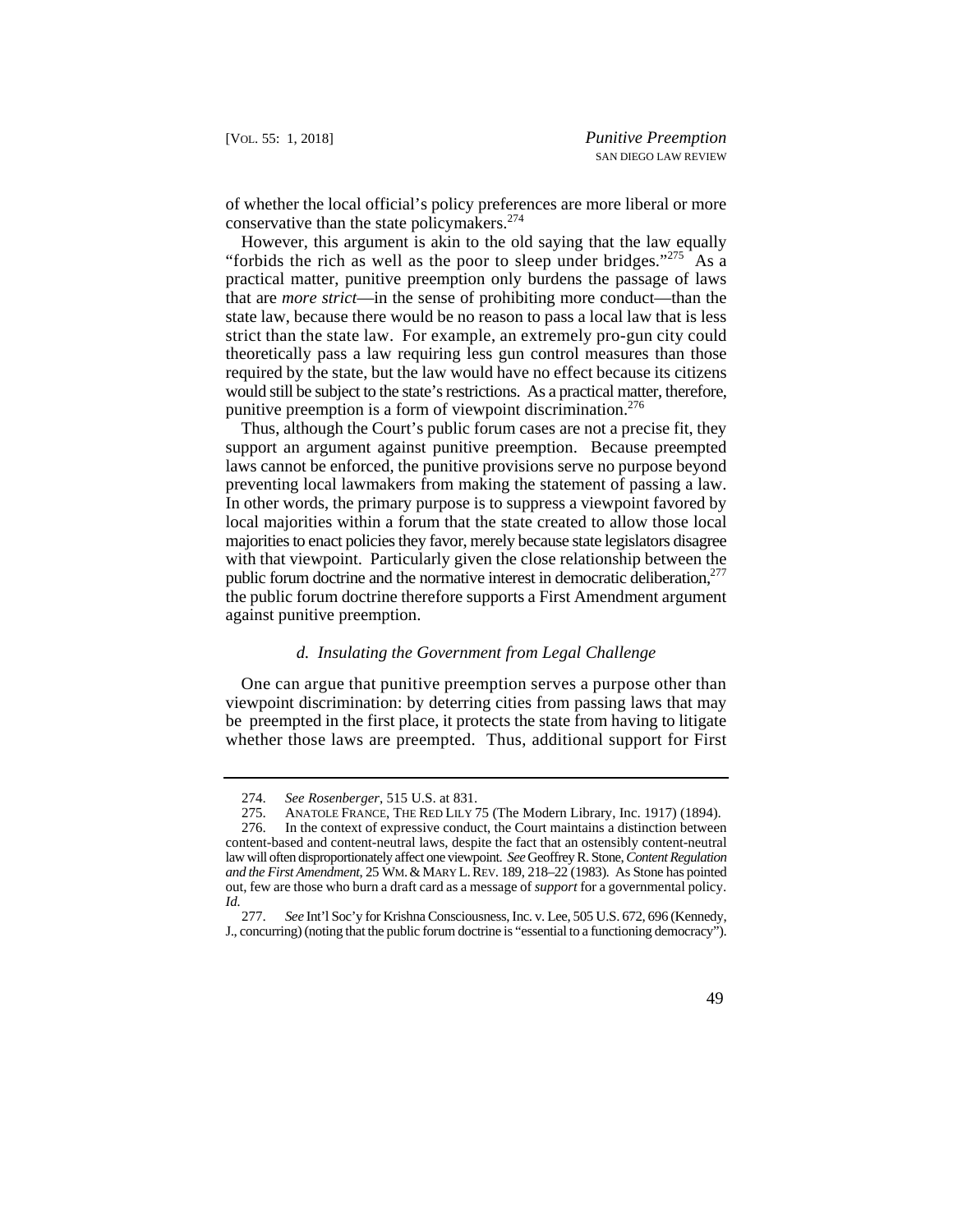Amendment limitations on punitive preemption comes from the rule that laws designed to insulate the government from legal challenge offend the First Amendment.

 measures or lobbying.279 *Velazquez* considered a challenge to a law prohibiting participates in any other way, in litigation, lobbying, or rulemaking, involving The key case is *Legal Services Corporation v. Velazquez*, in which the Court invalidated a federal statute that prevented recipients of federal legal services funds from bringing suit attempting to amend or otherwise challenge existing welfare laws.278 The Legal Services Corporation (LSC) was a nonprofit organization that distributed funds for noncriminal legal aid for indigent individuals, subject to various restrictions on how grant funds could be spent, such as restrictions on spending funds to advocate for a ballot LSC from funding any organization "that initiates legal representation or an effort to reform a Federal or State welfare system."<sup>280</sup> Thus, although a recipient attorney could argue that an agency had made an erroneous factual determination of eligibility under applicable statutes, the attorney could not raise arguments against the statute: either that a state statute was preempted by a federal statute or that either a state or federal statute violated the U.S. Constitution.<sup>281</sup> And, because the law applied to the organization receiving funds, and not to the activities, it prohibited the recipient organization from undertaking any such suits, even with funds from other sources.<sup>282</sup>

even though legal challenges are not primarily "expressive."<sup>283</sup> It held clear if the problem was that the law ran afoul of the purpose of the funding the judiciary, which is not.<sup>286</sup> Justice Scalia, joined by three other Justices, The Court decided the case under a limited public forum framework, that by funding legal services for indigent people, Congress had created a forum for advancing the legal arguments of indigent clients.284 The Court held the funding restrictions distorted the purposes of the program because it effected a "serious and fundamental restriction on the advocacy of attorneys and the functioning of the judiciary."285 However, the Court was not entirely program, which is clearly covered by the Court's precedents or the role of

<sup>278.</sup>  531 U.S. 533, 548–49 (2001).

<sup>279.</sup>  *Id.* at 536–37.

<sup>280.</sup> *Id.* at 538.

*Id.* at 537–39.

<sup>282.</sup> *Id.* at 538.

<sup>283.</sup> *See id.* at 543.

 speech" case, "even under a generous understanding of the concept." *Id.* at 542–43. See id. The Court observed that because an attorney, even a government-funded attorney, represents the views of his clients, the program could not be likened to a "government

<sup>285.</sup> *Id.* at 534.

See id. at 548.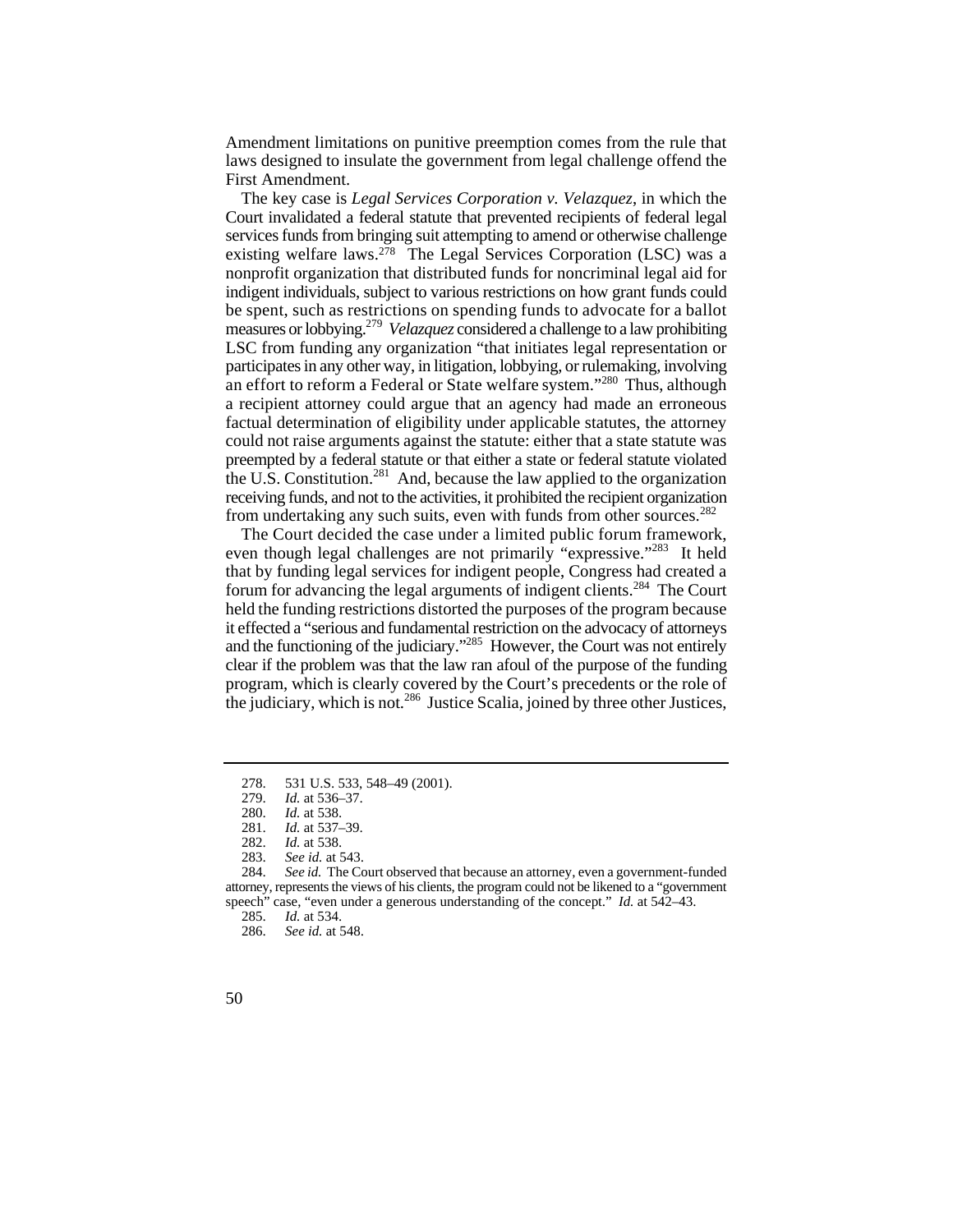wrote a strong dissent opining that Congress simply did not create a forum with the purpose of challenging welfare laws.<sup>287</sup>

but which by their nature are within the province of courts to consider."<sup>288</sup> Outside of its value as a public forum case, however, *Velazquez* is important for an entirely different reason: it stands for the premise that it offends the First Amendment for the government to enact policies to "exclude from litigation those arguments and theories Congress finds unacceptable Specifically,

[t]he attempted restriction is designed to insulate the Government's interpretation of the Constitution from judicial challenge. The Constitution does not permit the Government to confine litigants and their attorneys in this manner. We must be vigilant when Congress imposes rules and conditions which in effect insulate its own laws from legitimate judicial challenge.289

This position, which was not addressed by the four dissenting Justices, $290$ is closely analogous to the principles animating the prohibition on viewpoint discrimination discussed above. Specifically, it conceives of the First Amendment as a limitation on governmental actions with impermissible motives: here, the motive of foreclosing legal challenges to state laws.

The prohibition on restricting legal challenges is a powerful argument against punitive preemption. Given that "regular" preemption prevents preempted local laws from being enforced, the only point of punitive preemption is to prevent local governments from testing the boundaries by passing and defending a law. Although local officials that believe their right to pass laws in a given area is protected by a state constitutional provision may sometimes be able to bring a facial challenge against a punitive preemption law without triggering the punitive consequences,  $291$ 

 291. For example, in *Robinson Township v. Commonwealth* a coalition of municipalities and interest groups brought a challenge directly against the state law that prohibited local

 <sup>287.</sup> *Id.* at 555 (Scalia, J. dissenting). The dissent illustrates the slipperiness in distinguishing between defining the permissible content of the forum from improper viewpoint discrimination. *Id.*

 *Id.* at 546–47. The Court also found it offensive to separation of powers principles. 288. 289. *Id.* at 548.

 laws from challenge because they did not accept that the law had such an "insulating" effect: clients were free to pursue their challenges to the law through non-LSC attorneys. from speaking nor coerces anyone to change speech." *Id.* at 558. At a minimum, there is 290. The dissenters did not address whether the government may permissibly insulate its *Id.* at 554 (Scalia, J. dissenting). The dissenters concluded the statute "neither prevents anyone nothing in *Velazquez* to suggest past *disagreement* with the premise that it offends the First Amendment to regulate speech so as to insulate laws from challenge. *See id.* at 547, 553.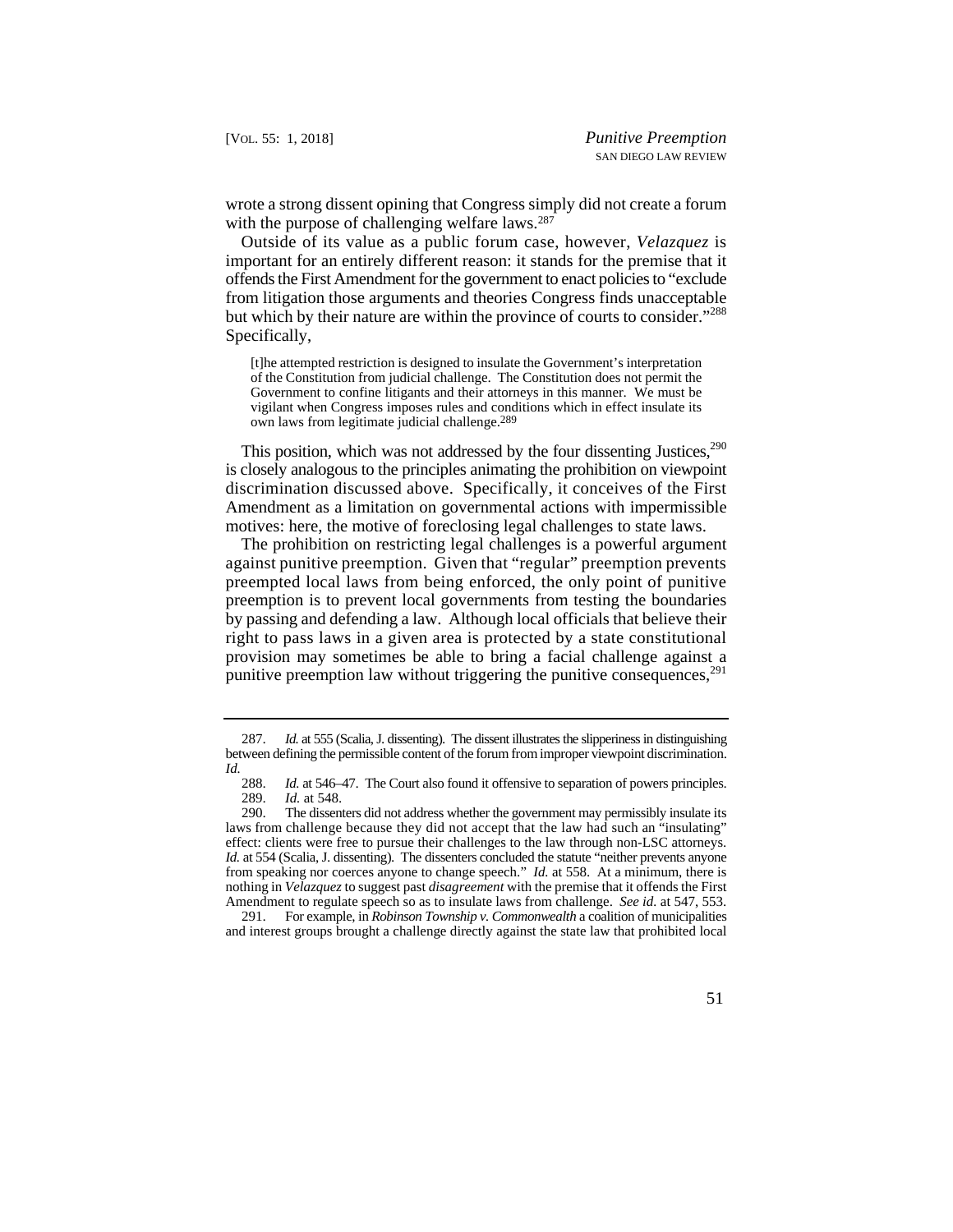an "as-applied" challenge would be difficult to sustain without passing the law that triggers the consequences or seeking a disfavored advisory opinion.

 impermissible restrictions may operate at various points in the speech process. Given that states have the power to preempt local actions and a law found is to avoid the legal fight. *Velazquez* holds this is impermissible. One wrinkle is that punitive preemption does not directly restrict legal challenges, as preemption suits are a step or two removed from the passage of the law. Under a typical trajectory, the local officials vote to pass the law; the municipal corporation as a legal entity enacts the law; and then the state brings a preemption action against the law. But as has been noted above, preempted will be invalid, the only reason to pass a punitive preemption law

### V. CONCLUSION

This Article has demonstrated that the Court's precedents support a First Amendment challenge to punitive preemption laws. While local lawmaking is a not a precise fit with existing precedents, the principles that a state cannot act with the purpose of limiting public debate, discriminate based on viewpoint, or insulate itself from legal challenge, offer each other significant reinforcement—particularly when viewed in light of the normative value of encouraging democratic self-government.

 preemption law. For example, under a law like Kentucky's H.B. 500, is it did *not* intend to preempt any local gun law of any kind, anywhere? To the The argument rests in part—although not entirely—on the premise that it is not necessarily clear if a local law will be preempted. One of the features of modern preemption, however, is that it defines in ever-broader terms an ever-wider swath of regulatory terrain as off-limits for local action. Even if a First Amendment challenge may be sustained as a theoretical matter, such arguments offer little protection against a sufficiently expansive state really possible there could be a straight-faced argument that the legislator extent that a First Amendment challenge rests on the contested nature of preemption, rather than in the unique message conveyed when a local electorate translates a policy preference into a law, its applicability will be relatively limited

This Article accepts that situations might arise in which no good faith arguments exist that a locally desired law is *not* preempted.292 However, it is also important to remember the important role played by state constitutions

fracking regulations, although the case did not involve punitive provisions. 83 A.3d 901, 913–15 (Pa. 2013).

 involving limitations on public debate, could still be brought to bear. *See supra* Section 292. A number of the First Amendment arguments discussed above, such as those IV(B)(2)(b).